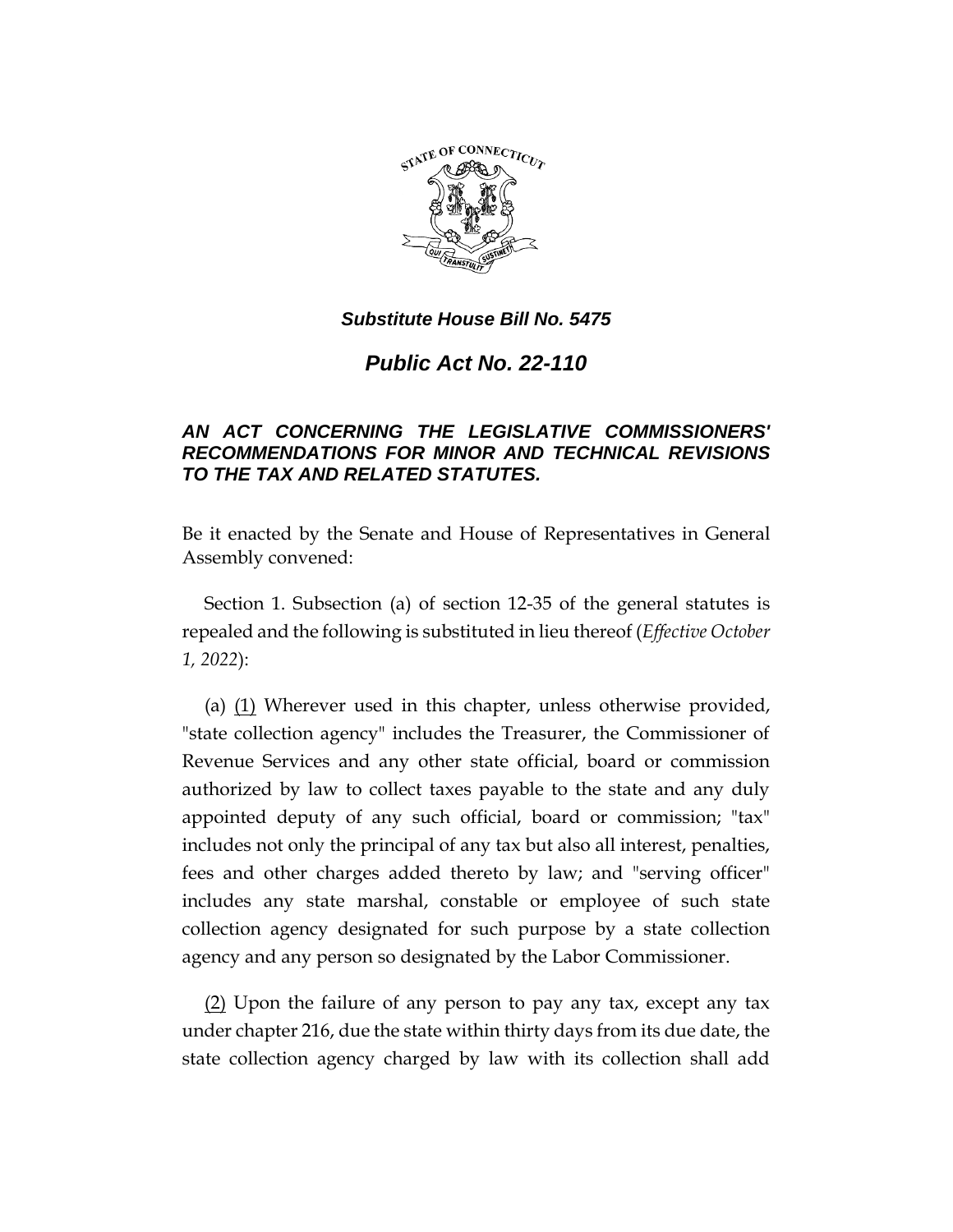thereto such penalty or interest or both as are prescribed by law, provided, (A) if any statutory penalty is not specified, there may be added a penalty in the amount of ten per cent of the whole or such part of the principal of the tax as is unpaid or fifty dollars, whichever amount is greater, and **[**provided,**]** (B) if any statutory interest is not specified, there shall be added interest at the rate of one per cent of the whole or such part of the principal of the tax as is unpaid for each month or fraction thereof, from the due date of such tax to the date of payment.

(3) Upon the failure of any person to pay any tax, except any tax under chapter 216, due within thirty days of its due date, the state collection agency charged by law with the collection of such tax may make out and sign a warrant directed to any serving officer for distraint upon any property of such person found within the state, whether real or personal. An itemized bill shall be attached thereto, certified by the state collection agency issuing such warrant as a true statement of the amount due from such person.

(A) Such warrant shall have the same force and effect as an execution issued pursuant to chapter 906. Such warrant may be levied on any real property or tangible or intangible personal property of such person, and sale made pursuant to such warrant in the same manner and with the same force and effect as a levy of sale pursuant to an execution. In addition thereto, if such warrant has been issued by the Commissioner of Revenue Services, **[**his**]** the commissioner's deputy, the Labor Commissioner, the executive director of the Employment Security Division or any person in the Employment Security Division in a position equivalent to or higher than the position presently held by a revenue examiner four, **[**said**]** such serving officer shall be authorized to place a keeper in any place of business and it shall be such keeper's duty to secure the income of such business for the state and, when it is in the best interest of the state, to force cessation of such business operation. In addition, the Attorney General may collect any such tax by civil action.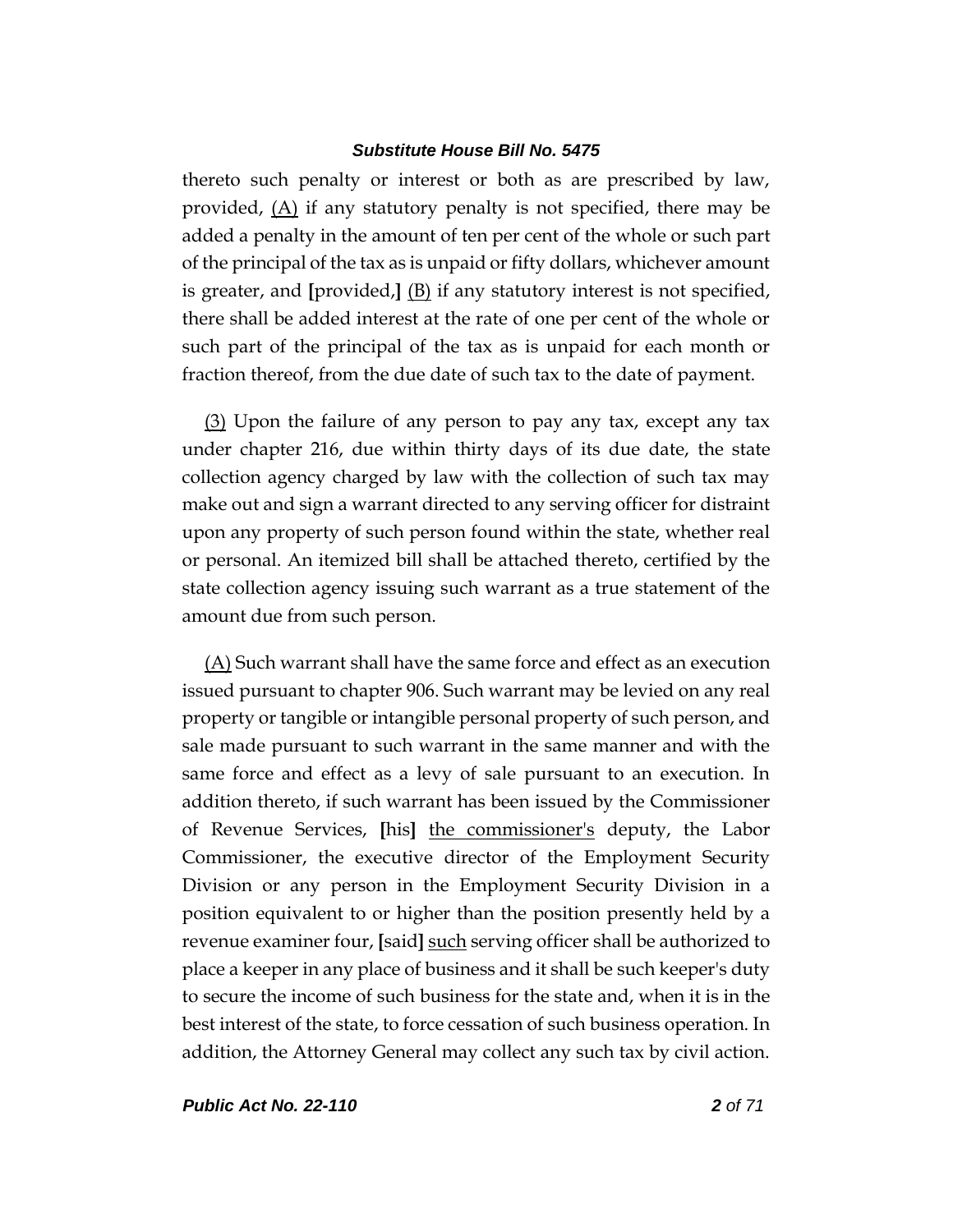Each serving officer so receiving a warrant shall make a return with respect to such warrant to the appropriate collection agency within a period of ten days following receipt of such warrant.

(B) Each serving officer shall collect from such person, in addition to the amount shown on such warrant, **[**his**]** such officer's fees and charges, which shall be twice those authorized by statute for serving officers, provided the minimum charge shall be five dollars and money collected pursuant to such warrant shall be first applied to the amount of any fees and charges of the serving officer. In the case of an employee of the state acting as a serving officer the fees and charges collected by such employee shall inure to the benefit of the state.

(4) For the purposes of this **[**section**]** subsection, "keeper" means a person who has been given authority by an officer authorized to serve a tax warrant to act in the state's interest to secure the income of a business for the state and, when it is in the best interest of the state, to force the cessation of such business's operation, upon the failure of such business to pay taxes owed to the state.

Sec. 2. Section 12-40 of the general statutes is repealed and the following is substituted in lieu thereof (*Effective October 1, 2022*):

The assessors in each town, except as otherwise specially provided by law, shall, on or before the fifteenth day of October annually, post on the signposts therein, if any, or at some other exterior place near the office of the town clerk, or publish in a newspaper published in such town or, if no newspaper is published in such town, then in any newspaper published in the state having a general circulation in such town, a notice requiring all persons therein liable to pay taxes to bring in a declaration of the taxable personal property belonging to them on the first day of October in that year in accordance with section **[**12-42**]** 12-41 and the taxable personal property for which a declaration is required in accordance with section 12-43, as amended by this act.

*Public Act No. 22-110 3 of 71*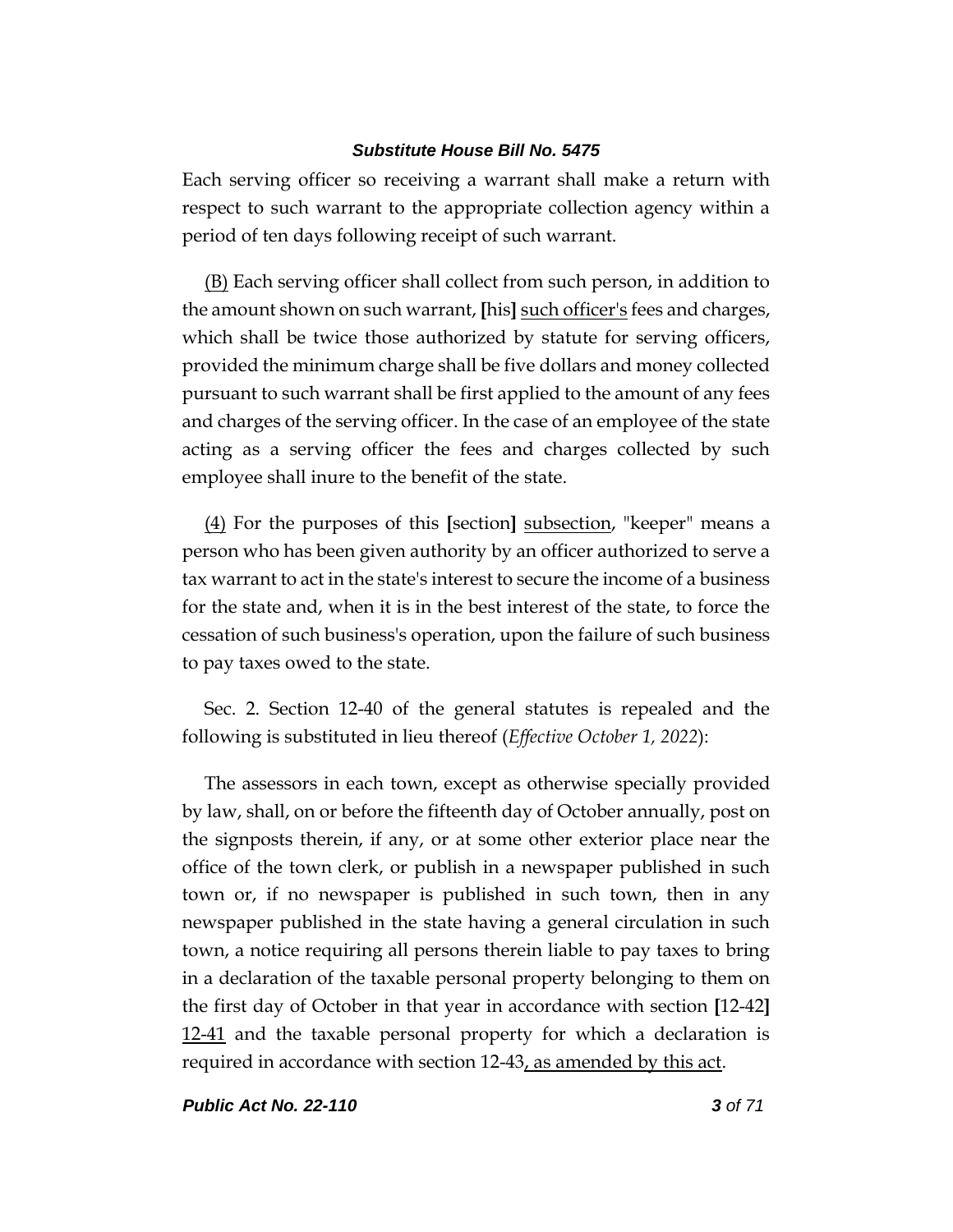Sec. 3. Section 12-43 of the general statutes is repealed and the following is substituted in lieu thereof (*Effective October 1, 2022*):

(a) Each owner of tangible personal property located in any town for three months or more during the assessment year immediately preceding any assessment day, who is a nonresident of such town, shall file a declaration of such personal property with the assessors of the town in which the same is located on such assessment day, if located in such town for three months or more in such year, otherwise, in the town in which such property is located for the three months or more in such year nearest to such assessment day, under the same provisions as apply to residents, and such personal property shall not be liable to taxation in any other town in this state. The declaration of each nonresident taxpayer shall contain the nonresident's post-office and street address.

(b) At least thirty days before the expiration of the time for filing such declaration, the assessors shall mail blank declaration forms to each nonresident, or to such nonresident's attorney or agent having custody of the nonresident's taxable property, or send such forms electronically to such nonresident's electronic mail address or the electronic mail address of such nonresident's attorney or agent, provided such nonresident has requested, in writing, to receive such forms electronically. If the identity or mailing address of a nonresident taxpayer is not discovered until after the expiration of time for filing a declaration, the assessor shall, not later than ten days after determining the identity or mailing address, mail a declaration form to the nonresident taxpayer. **[**Said**]** Such taxpayer shall file the declaration not later than fifteen days after the date such declaration form is sent. Each nonresident taxpayer who fails to file a declaration in accordance with the provisions of this section shall be subject to the penalty provided in subsection (e) of section 12-41.

(c) As used in this section, "nonresident" means a person who does not reside in the town in which such person's tangible personal property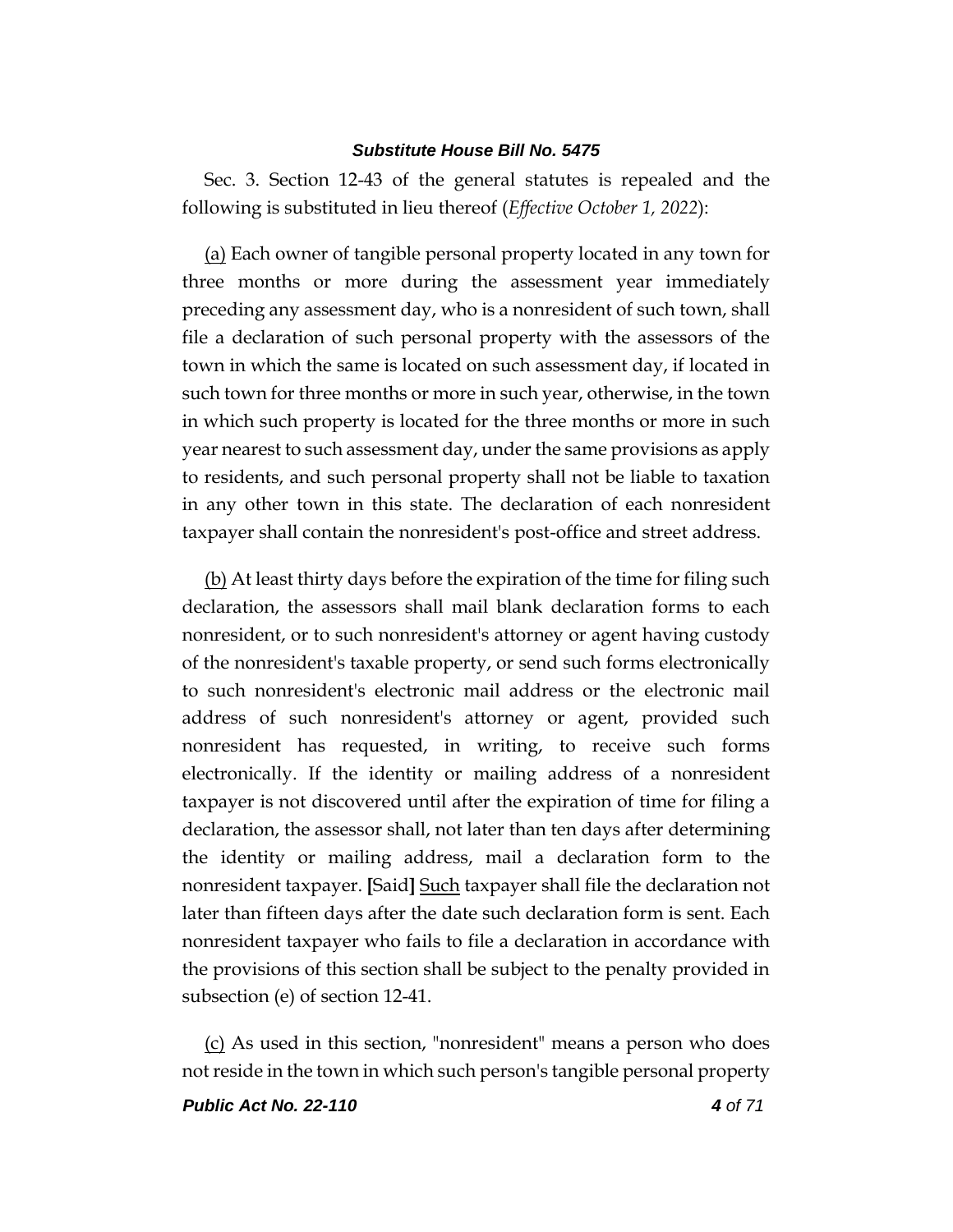is located on the assessment day, or a company, corporation, limited liability company, partnership or any other type of business enterprise that does not have an established place for conducting business in such town on the assessment day.

Sec. 4. Section 12-44 of the general statutes is repealed and the following is substituted in lieu thereof (*Effective October 1, 2022*):

Twenty-five per cent of the amount of the valuation of any property taxable by any city, borough, school district, fire district or other municipal association which bases its grand list upon that of the town in which it is situated shall be added to such amount on the assessment list of such municipal association in each case in which twenty-five per cent has been added to such amount by such town for the failure to file a list as prescribed by section **[**12-42**]** 12-41 or 12-43, as amended by this act; but such penalty shall not be in addition to that previously imposed in the town assessment.

Sec. 5. Section 12-54 of the general statutes is repealed and the following is substituted in lieu thereof (*Effective October 1, 2022*):

Each person liable to give in a declaration of such person's taxable tangible personal property and failing to do so may, within sixty days after the expiration of the time fixed by law for filing such declaration, be notified in writing by the **[**assessors**]** assessor or a majority of **[**them**]** the board of assessors to appear before them to be examined under oath as to such person's property liable to taxation and for the purpose of verifying a declaration made out by them under the provisions of section **[**12-42**]** 12-41. Any person who wilfully neglects or refuses to appear before the assessors and make oath as to such person's taxable property within ten days after having been so notified or who, having appeared, refuses to answer shall be fined not more than one thousand dollars. The assessors shall promptly notify the proper prosecuting officers of any violation of any provision of this section. Nothing in this

*Public Act No. 22-110 5 of 71*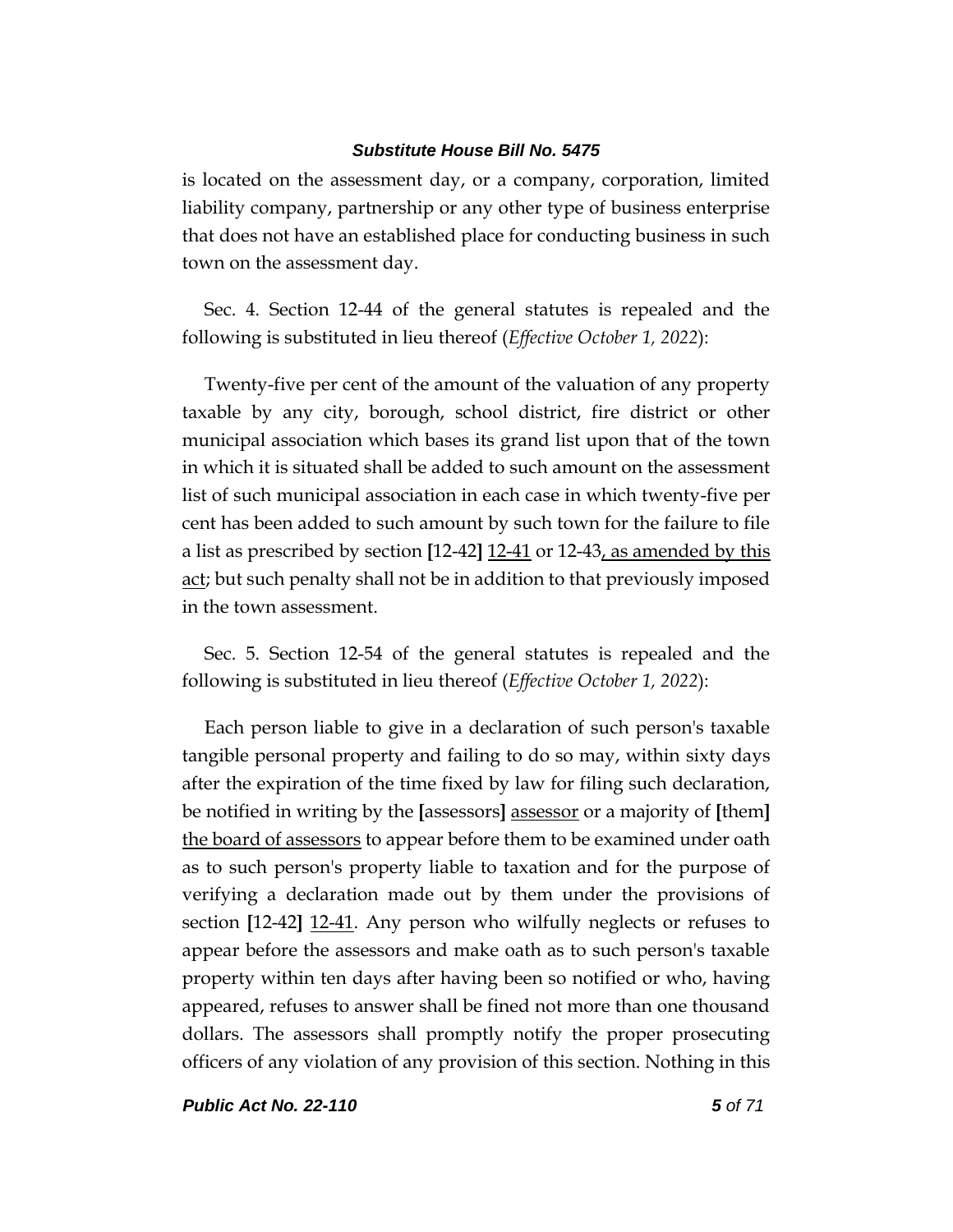section shall be construed to preclude the assessor from performing an audit of such person's taxable personal property, as provided in section 12-53.

Sec. 6. Subsection (b) of section 12-57a of the general statutes is repealed and the following is substituted in lieu thereof (*Effective October 1, 2022*):

(b) Whenever any such lessee of personal property fails to file the information required in this section, it shall be assumed that any such property in the lessee's possession is owned by the lessee, who shall be subject to the penalty as provided in section **[**12-42**]** 12-41 in the same manner as any owner of personal property who fails to file a personal property declaration as required.

Sec. 7. Subsection (a) of section 12-111 of the 2022 supplement to the general statutes is repealed and the following is substituted in lieu thereof (*Effective October 1, 2022*):

(a)  $(1)$  Any person, including any lessee of real property whose lease has been recorded as provided in section 47-19 and who is bound under the terms of a lease to pay real property taxes and any person to whom title to such property has been transferred since the assessment date, claiming to be aggrieved by the doings of the assessors of such town may appeal therefrom to the board of assessment appeals. Such appeal shall be filed in writing or by electronic mail in a manner prescribed by such board on or before February twentieth. The appeal shall include, but is not limited to, the property owner's name, name and position of the signer, description of the property which is the subject of the appeal, name, mailing address and electronic mail address of the party to be sent all correspondence by the board of assessment appeals, reason for the appeal, appellant's estimate of value, signature of property owner, or duly authorized agent of the property owner, and date of signature. The board shall notify each aggrieved taxpayer who filed an appeal in

*Public Act No. 22-110 6 of 71*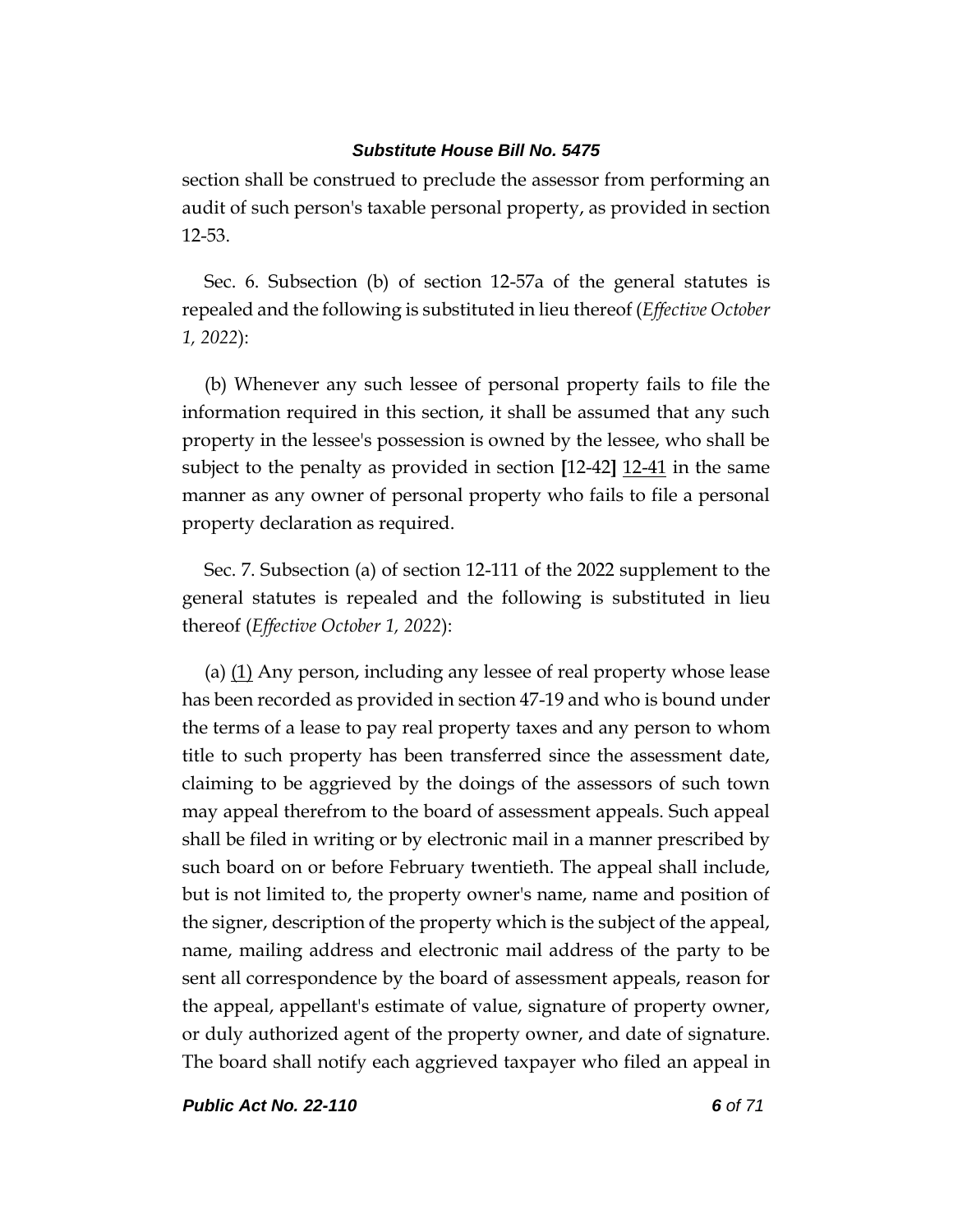the proper form and in a timely manner, no later than March first immediately following the assessment date, of the date, time and place of the appeal hearing. Such notice shall be sent no later than seven calendar days preceding the hearing date except that the board may elect not to conduct an appeal hearing for any commercial, industrial, utility or apartment property with an assessed value greater than one million dollars.

(2) The board shall, not later than March first, notify the appellant that the board has elected not to conduct an appeal hearing. An appellant whose appeal will not be heard by the board may appeal directly to the Superior Court pursuant to section 12-117a.

(3) The board shall determine all appeals for which the board conducts an appeal hearing and send written notification of the final determination of such appeals to each such person within one week after such determination has been made. Such written notification shall include information describing the property owner's right to appeal the determination of such board. Such board may equalize and adjust the grand list of such town and may increase or decrease the assessment of any taxable property or interest therein and may add an assessment for property omitted by the assessors which should be added thereto; and may add to the grand list the name of any person omitted by the assessors and owning taxable property in such town, placing therein all property liable to taxation which it has reason to believe is owned by such person, at the percentage of its actual valuation, as determined by the assessors in accordance with the provisions of sections 12-64 and 12- 71, from the best information that it can obtain. **[**, and if**]** If such property should have been included in the declaration, as required by section **[**12- 42**]** 12-41 or 12-43, as amended by this act, **[**it**]** the board shall add thereto twenty-five per cent of such assessment; but, before proceeding to increase the assessment of any person or to add to the grand list the name of any person so omitted, **[**it**]** the board shall mail to such person,

*Public Act No. 22-110 7 of 71*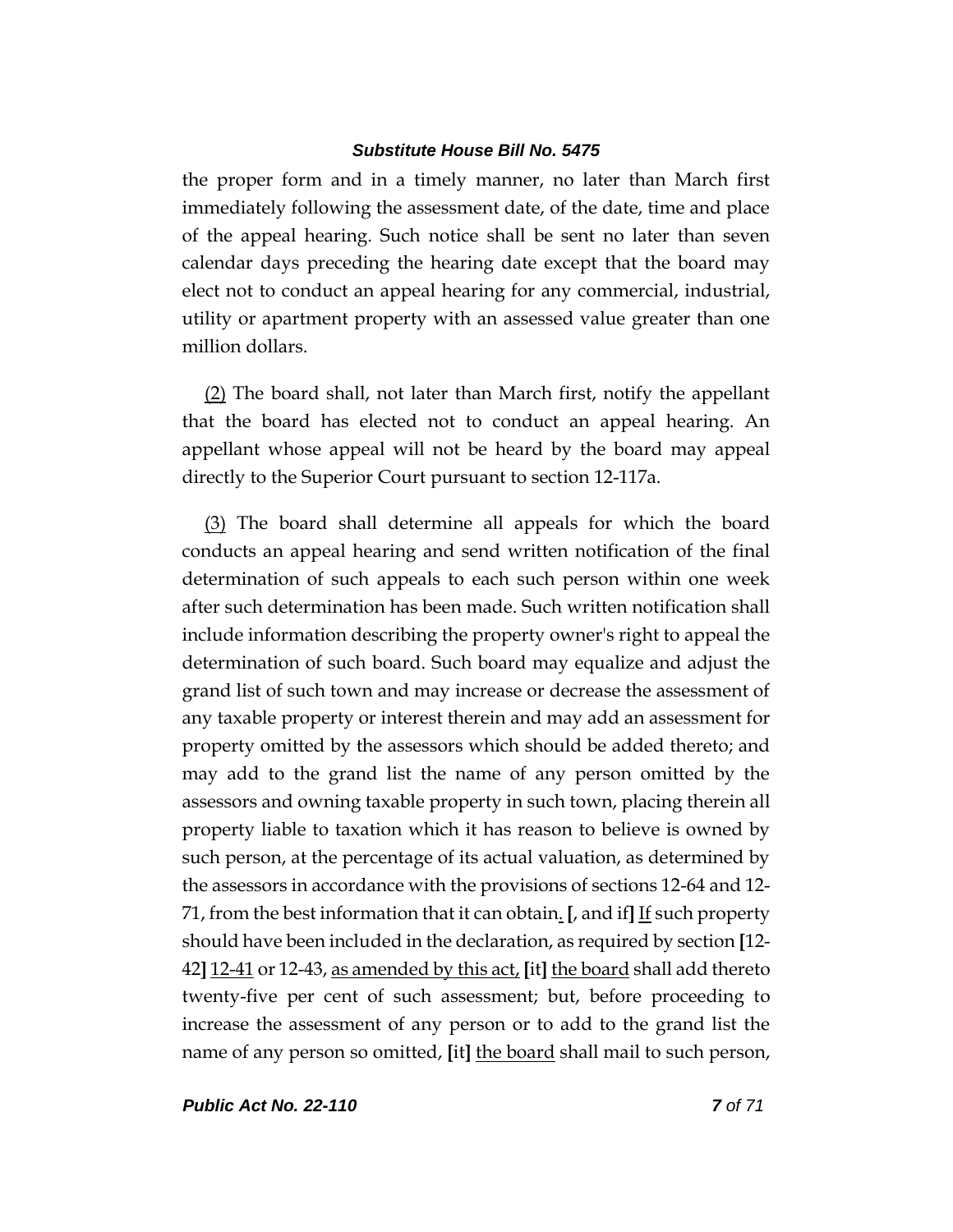postage paid, at least one week before making such increase or addition, a written or printed notice addressed to such person at the town in which such person resides, to appear before such board and show cause why such increase or addition should not be made.

(4) When the board increases or decreases the gross assessment of any taxable real property or interest therein, the amount of such gross assessment shall be fixed until the assessment year in which the municipality next implements a revaluation of all real property pursuant to section 12-62, unless the assessor increases or decreases the gross assessment of the property to **[**(1)**]** (A) comply with an order of a court of jurisdiction, **[**(2)**]** (B) reflect an addition for new construction, **[**(3)**]** (C) reflect a reduction for damage or demolition, or **[**(4)**]** (D) correct a factual error by issuance of a certificate of correction. Notwithstanding the provisions of this subsection, if, prior to the next revaluation, the assessor increases or decreases a gross assessment established by the board for any other reason, the assessor shall submit a written explanation to the board setting forth the reason for such increase or decrease. The assessor shall also append the written explanation to the property card for the real estate parcel whose gross assessment was increased or decreased.

Sec. 8. Subdivision (4) of section 12-120a of the general statutes is repealed and the following is substituted in lieu thereof (*Effective October 1, 2022*):

(4) (A) For purposes of taxable registered motor vehicles, such report shall include the total number of motor vehicles and the total assessed value of such motor vehicles for each of the following classifications related to use: (i) Passenger, (ii) commercial, (iii) combination, (iv) farm, and  $(v)$  any other classification;  $(B)$  for purposes of taxable vehicles which are not registered and mobile manufactured homes, such report shall include the total number of such vehicles and mobile manufactured homes and the total assessed value for each such

*Public Act No. 22-110 8 of 71*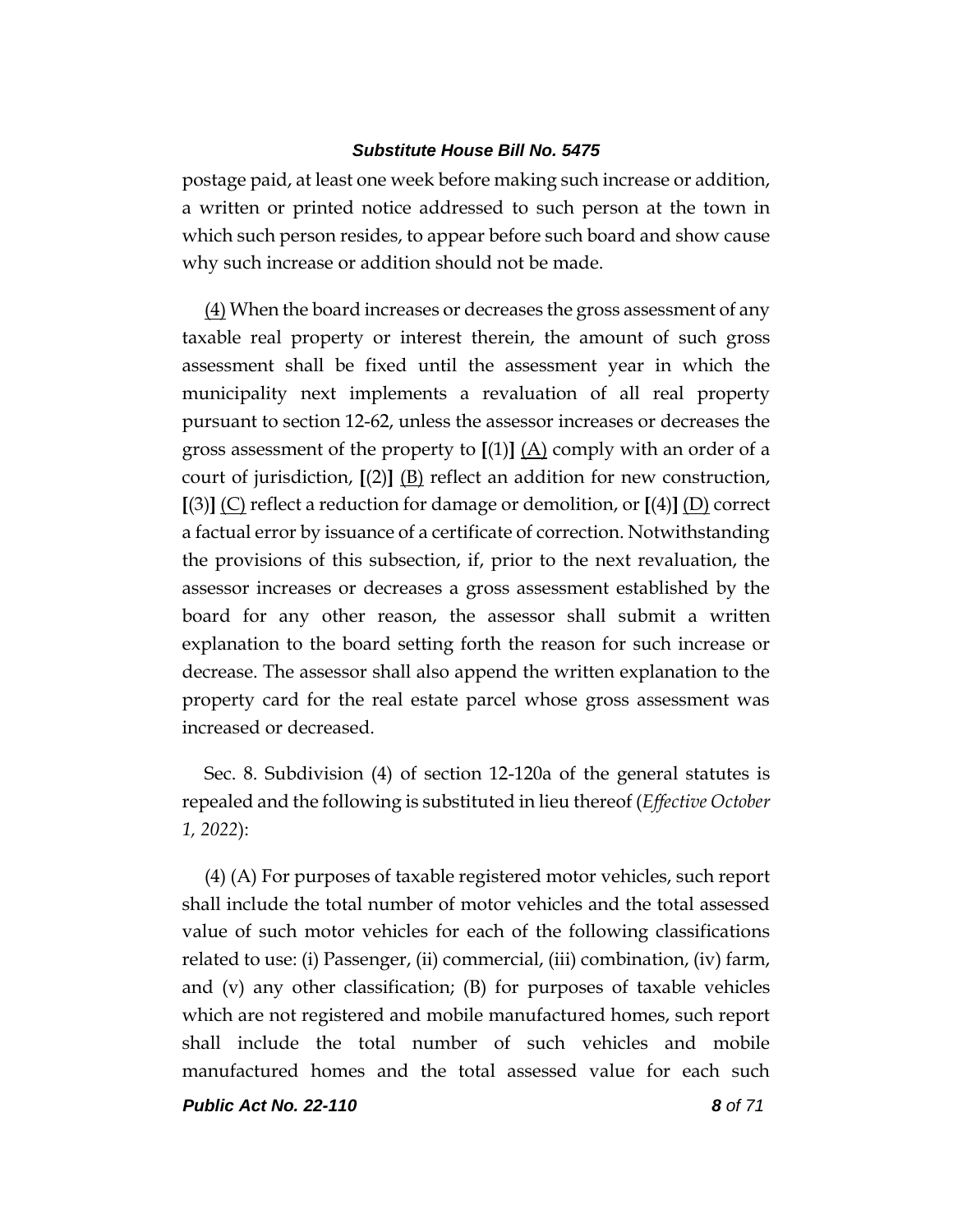category; (C) for purposes of all other taxable personal property, such report shall include the total value of each category of such property as contained in the tax list required pursuant to sections **[**12-42**]** 12-41 and 12-43, as amended by this act.

Sec. 9. Subsection (a) of section 12-121f of the general statutes is repealed and the following is substituted in lieu thereof (*Effective October 1, 2022*):

(a) An assessment list in any town, city or borough is not invalid as to the taxpayers of the taxing district as a whole because the assessor committed any one or more of the errors or omissions listed in subdivisions (1) to (15), inclusive, of this subsection unless an action contesting the validity of the assessment list is brought within four months after the assessment date and the plaintiff establishes that the assessor's error or omission will produce a substantial injustice to the taxpayers as a whole:

(1) The assessor failed to give the legal notice required by section 12- 40, as amended by this act, that all persons liable to pay taxes in the taxing district must, when required by law, bring in written or printed lists of the taxable property belonging to them;

(2) The assessor received a list that is either not sworn to or not signed by the person giving that list as required by section 12-49;

(3) The assessor received a list after the deadline specified by section **[**12-42**]** 12-41 but neglected to fill out a list of the property described and add to the assessment the penalty set by said section **[**12-42**]** for failing to file before the deadline;

(4) The assessor failed to give the notice required by subsection (c) of section 12-53 after adding property to the list of any person or corporation making a sworn list;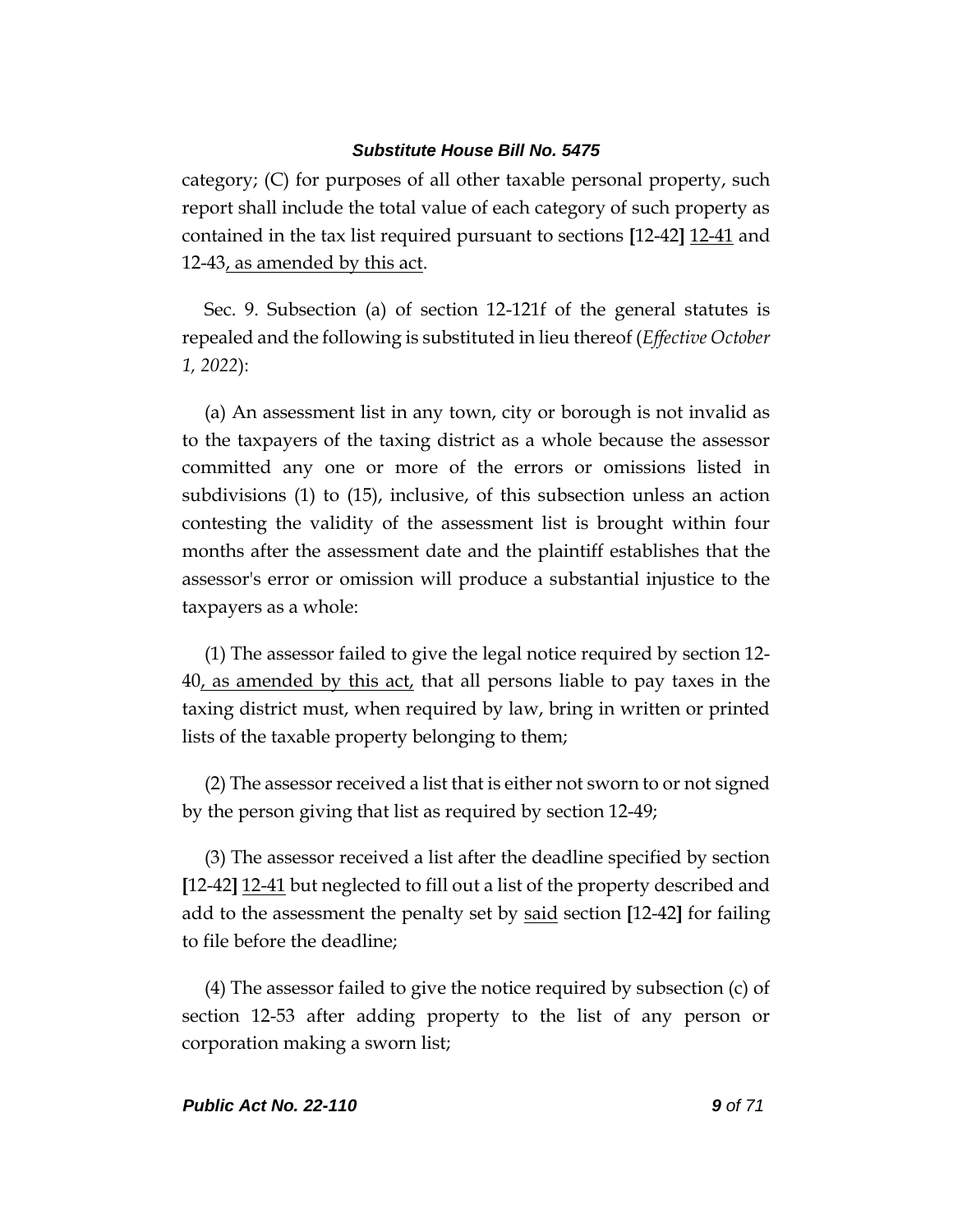(5) The assessor failed to give the notice required by subsection (c) of section 12-53 after making out a list for a person or corporation that was liable to pay taxes and failed to give a required list;

(6) The assessor failed to assess and set house lots separately in lists as land as required by section **[**12-42**]** 12-63;

(7) The assessor failed to sign any assessment list, or did not sign the assessment list of a town, city or borough collectively but signed the assessment list individually for districts in the town, city or borough;

(8) The assessor failed, as required by subsection (a) of section 12-55, to arrange an assessment list in alphabetical order, or to lodge the list in the required office on or before the day designated by law, or at all;

(9) The assessor decreased valuations after the day on which the assessment list was lodged or was required by law to be lodged in the required office, but before the date on which the abstract of such list was transmitted or was required to be transmitted to the Secretary of the Office of Policy and Management;

(10) The assessor failed, as required by section 12-42, to fill out a list for any person or corporation that failed to return a required list;

(11) The assessor incorrectly made an assessment list abstract required by subsection (a) of section 12-55;

(12) The assessor failed to compare, sign, return, date or make oath to an abstract of an assessment list of his or her town, as required by law, or omitted from an abstract any part of the list of any person;

(13) The assessor did not take the oath required by law;

(14) The assessor failed to return to a district clerk an assessment list of the district assessment; or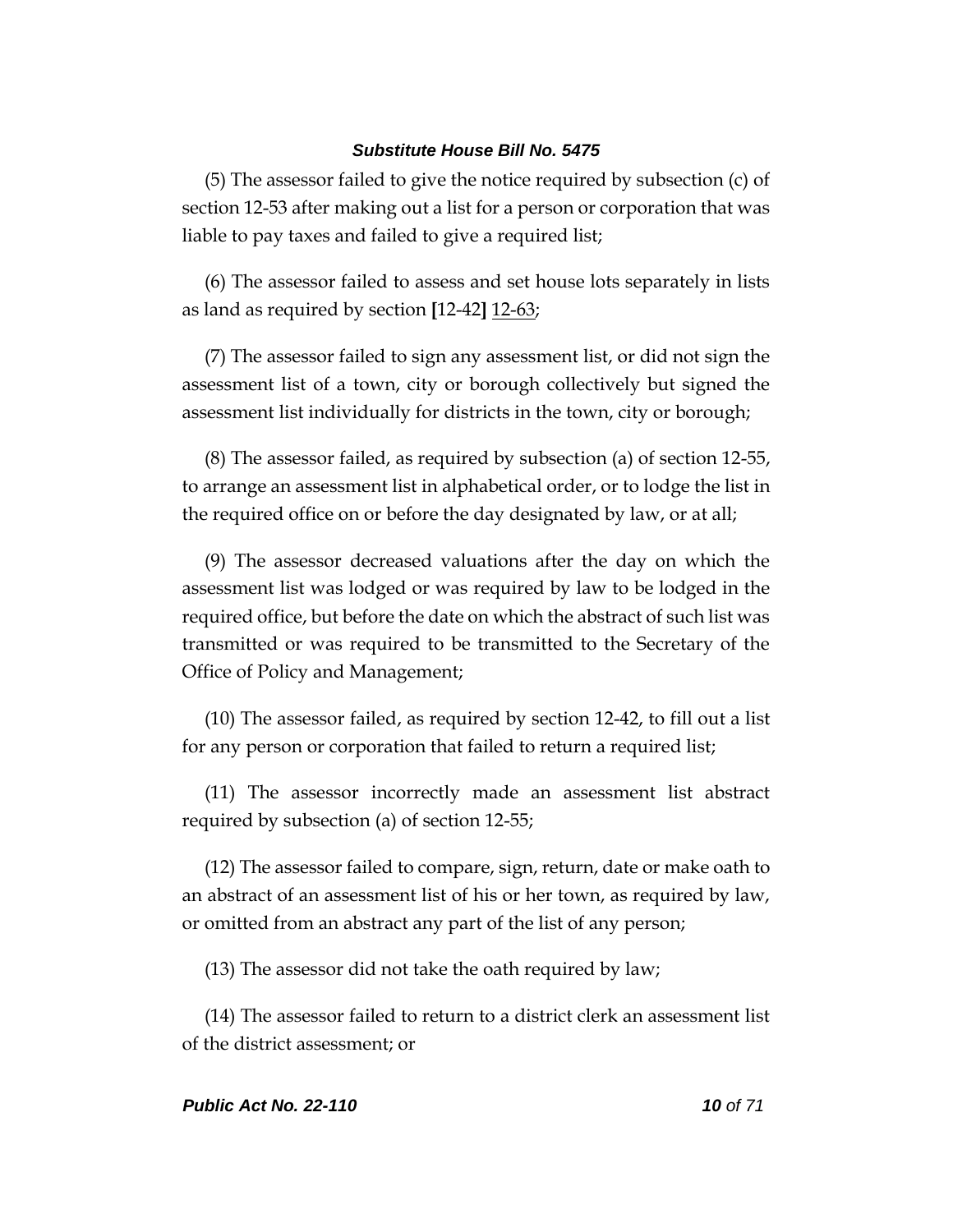(15) The assessor omitted from the assessment list the taxable property of any person or corporation liable to pay taxes.

Sec. 10. Section 12-170aa of the 2022 supplement to the general statutes is repealed and the following is substituted in lieu thereof (*Effective October 1, 2022*):

(a) There is established, for the assessment year commencing October 1, 1985, and each assessment year thereafter, a revised state program of property tax relief for certain elderly homeowners as determined in accordance with subsection (b) of this section, and additionally for the assessment year commencing October 1, 1986, and each assessment year thereafter, the property tax relief benefits of such program are made available to certain homeowners who are permanently and totally disabled as determined in accordance with **[**said**]** subsection (b) of this section.

(b) (1) The program established by this section shall provide for a reduction in property tax, except in the case of benefits payable as a grant under certain circumstances in accordance with provisions in subsection (j) of this section, applicable to the assessed value of certain real property, determined in accordance with subsection (c) of this section, for any (A) owner of real property, including any owner of real property held in trust for such owner, provided such owner or such owner and such owner's spouse are the grantor and beneficiary of such trust, (B) tenant for life or tenant for a term of years liable for property tax under section 12-48, or (C) resident of a multiple-dwelling complex under certain contractual conditions as provided in **[**said**]** subsection (j) of this section, who (i) at the close of the preceding calendar year has attained age sixty-five or over, or whose spouse domiciled with such homeowner, has attained age sixty-five or over at the close of the preceding calendar year, or is fifty years of age or over and the surviving spouse of a homeowner who at the time of **[**his**]** such homeowner's death had qualified and was entitled to tax relief under this section,

*Public Act No. 22-110 11 of 71*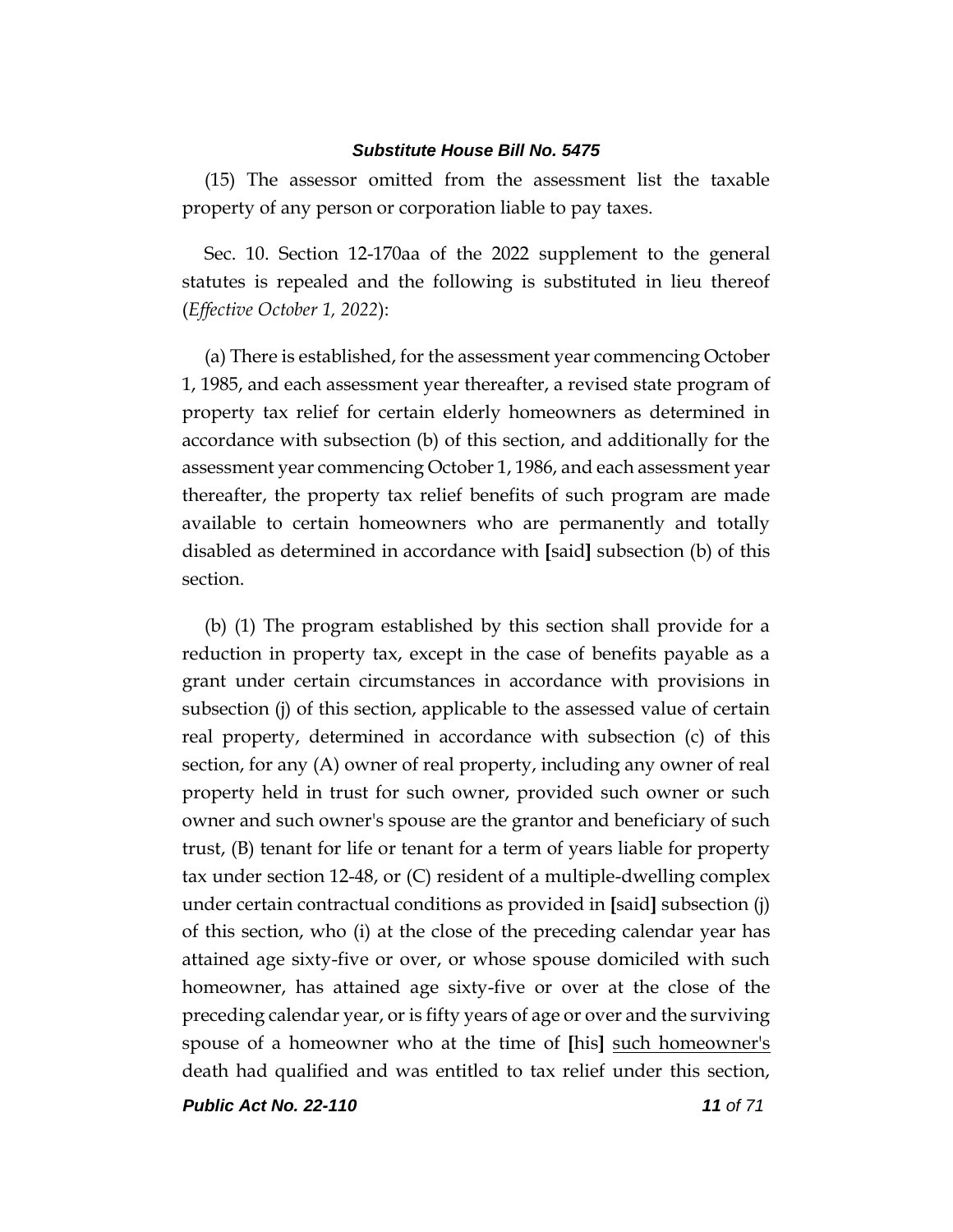provided such spouse was domiciled with such homeowner at the time of **[**his**]** such homeowner's death, or (ii) at the close of the preceding calendar year has not attained age sixty-five and is eligible in accordance with applicable federal regulations to receive permanent total disability benefits under Social Security, or has not been engaged in employment covered by Social Security and accordingly has not qualified for benefits thereunder but who has become qualified for permanent total disability benefits under any federal, state or local government retirement or disability plan, including the Railroad Retirement Act and any government-related teacher's retirement plan, determined by the Secretary of the Office of Policy and Management to contain requirements in respect to qualification for such permanent total disability benefits **[**which**]** that are comparable to such requirements under Social Security; and in addition to qualification under clause (i) or (ii) **[**above**]** of this subdivision, whose taxable and nontaxable income, the total of which shall hereinafter be called "qualifying income", in the tax year of such homeowner ending immediately preceding the date of application for benefits under the program in this section, was not in excess of sixteen thousand two hundred dollars, if unmarried, or twenty thousand dollars, jointly with spouse if married, subject to adjustments in accordance with subdivision (2) of this subsection, evidence of which income shall be required in the form of a signed affidavit to be submitted to the assessor in the municipality in which application for benefits under this section is filed. Such affidavit may be filed electronically, in a manner prescribed by the assessor. The amount of any Medicaid payments made on behalf of such homeowner or the spouse of such homeowner shall not constitute income. The amount of tax reduction provided under this section, determined in accordance with and subject to the variable factors in the schedule of amounts of tax reduction in subsection (c) of this section, shall be allowed only with respect to a residential dwelling owned by such qualified homeowner and used as such homeowner's primary place of residence. If title to real property or a tenancy interest liable for real property taxes is recorded in the name

*Public Act No. 22-110 12 of 71*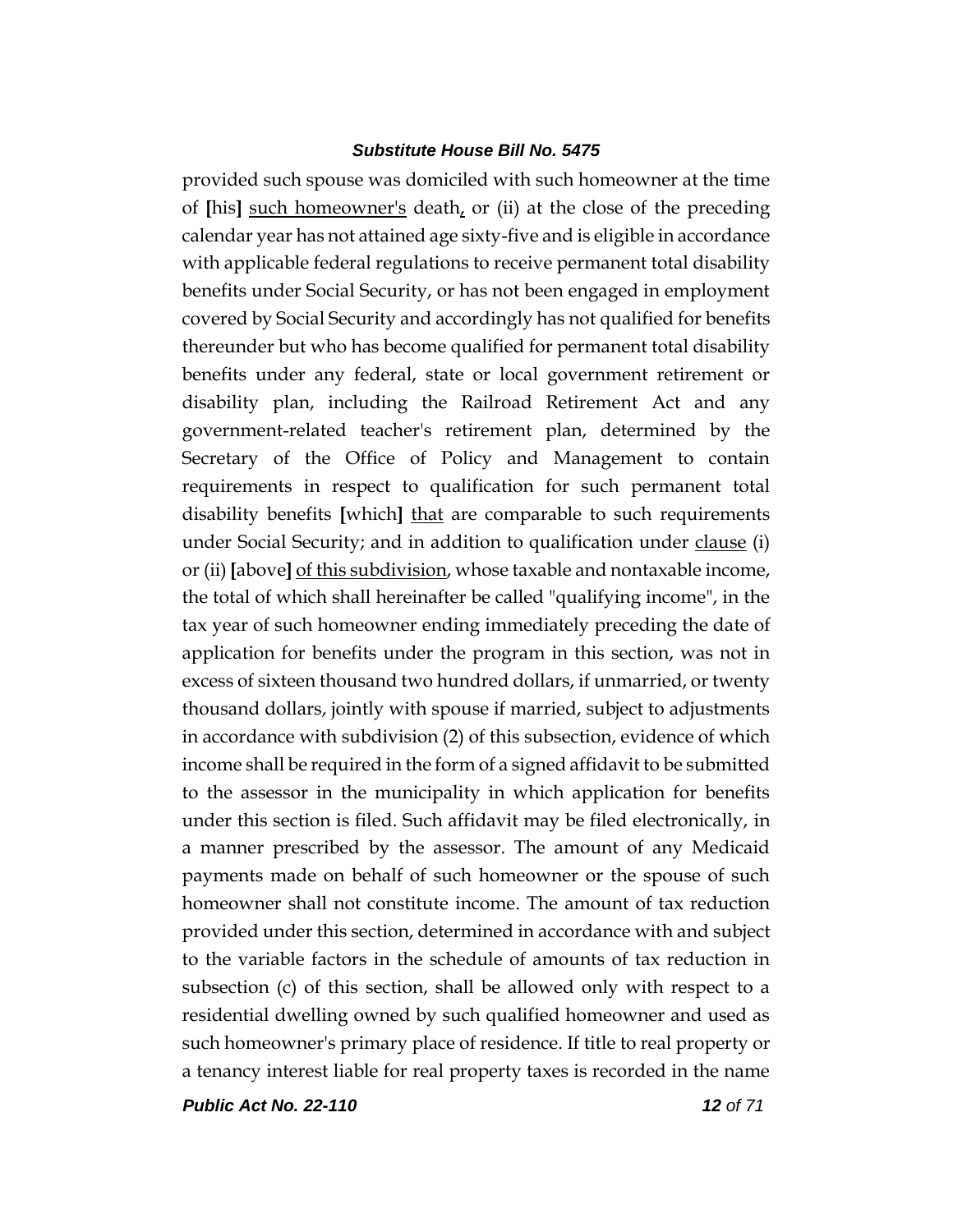of such qualified homeowner or his spouse making a claim and qualifying under this section and any other person or persons, the claimant hereunder shall be entitled to pay his fractional share of the tax on such property calculated in accordance with the provisions of this section, and such other person or persons shall pay his or their fractional share of the tax without regard for the provisions of this section, unless also qualified hereunder. For the purposes of this section, a "mobile manufactured home", as defined in section 12-63a, or a dwelling on leased land, including but not limited to a modular home, shall be deemed to be real property and the word "taxes" shall not include special assessments, interest and lien fees.

(2) The amounts of qualifying income as provided in this section shall be adjusted annually in a uniform manner to reflect the annual inflation adjustment in Social Security income, with each such adjustment of qualifying income determined to the nearest one hundred dollars. Each such adjustment of qualifying income shall be prepared by the Secretary of the Office of Policy and Management in relation to the annual inflation adjustment in Social Security, if any, becoming effective at any time during the twelve-month period immediately preceding the first day of October each year and the amount of such adjustment shall be distributed to the assessors in each municipality not later than the thirtyfirst day of December next following.

(3) For purposes of determining qualifying income under subdivision (1) of this subsection with respect to a married homeowner who submits an application for tax reduction in accordance with this section, the Social Security income of the spouse of such homeowner shall not be included in the qualifying income of such homeowner, for purposes of determining eligibility for benefits under this section, if such spouse is a resident of a health care or nursing home facility in this state receiving payment related to such spouse under the Title XIX Medicaid program. An applicant who is legally separated pursuant to the provisions of

*Public Act No. 22-110 13 of 71*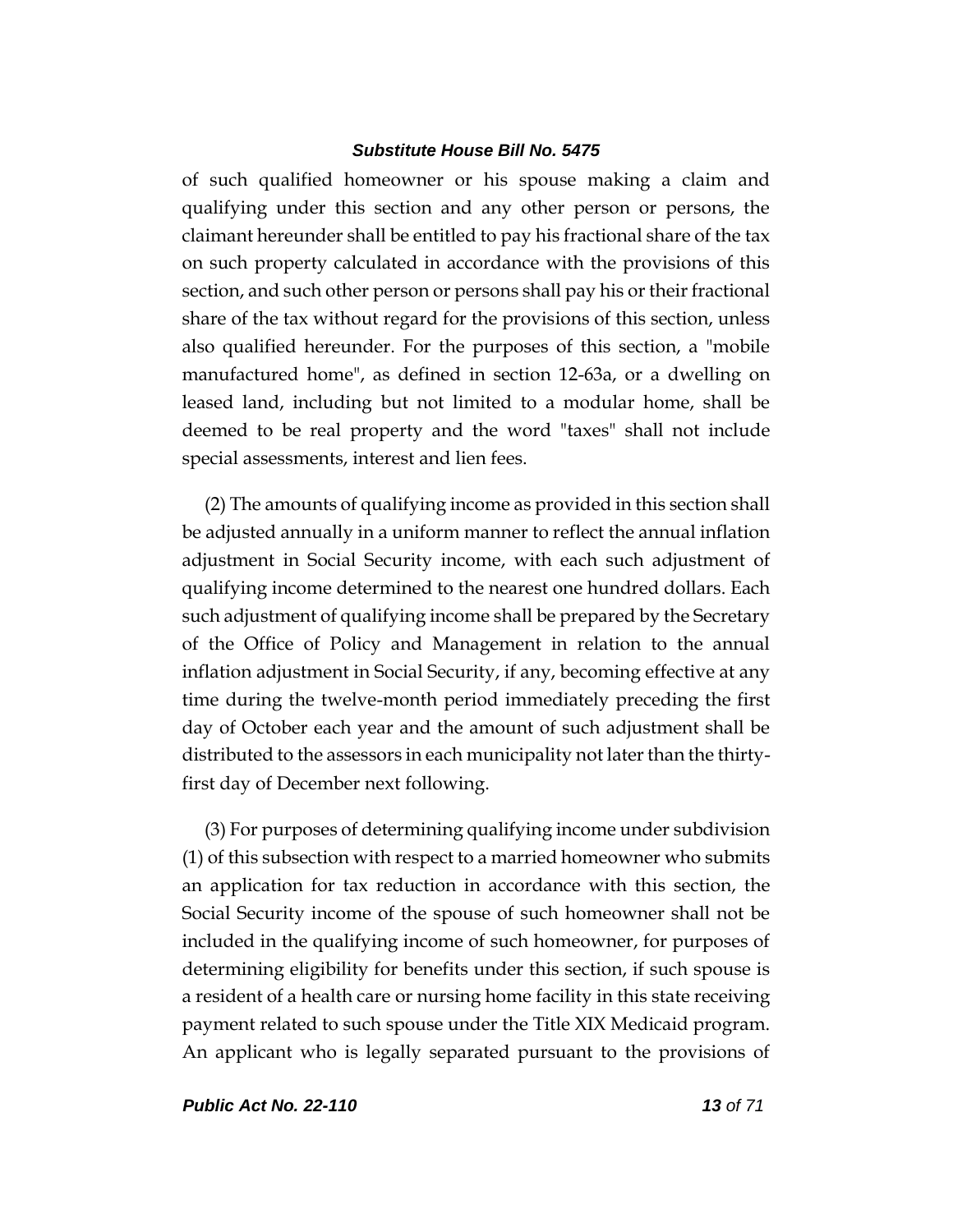section 46b-40, as of the thirty-first day of December preceding the date on which such person files an application for a grant in accordance with subsection (a) of this section, may apply as an unmarried person and shall be regarded as such for purposes of determining qualifying income under said subsection.

(c) The amount of reduction in property tax provided under this section shall, subject to the provisions of subsection (d) of this section, be determined in accordance with the following schedule:

| <b>T1</b>       | Qualifying Income           |                           | <b>Tax Reduction</b> | <b>Tax Reduction</b> |         |
|-----------------|-----------------------------|---------------------------|----------------------|----------------------|---------|
| T <sub>2</sub>  |                             |                           | As Percentage        | For Any Year         |         |
| T <sub>3</sub>  | Over                        | <b>Not</b>                | Of Property Tax      |                      |         |
| <b>T4</b>       |                             | Exceeding                 |                      |                      |         |
| T <sub>5</sub>  |                             | <b>Married Homeowners</b> |                      | Maximum              | Minimum |
| T <sub>6</sub>  | \$<br>$\theta$              | \$11,700                  | 50%                  | \$1,250              | \$400   |
| T7              | 11,700                      | 15,900                    | 40                   | 1,000                | 350     |
| T <sub>8</sub>  | 15,900                      | 19,700                    | 30                   | 750                  | 250     |
| T <sub>9</sub>  | 19,700                      | 23,600                    | 20                   | 500                  | 150     |
| <b>T10</b>      | 23,600                      | 28,900                    | 10                   | 250                  | 150     |
| <b>T11</b>      | 28,900                      |                           | None                 |                      |         |
| T <sub>12</sub> | <b>Unmarried Homeowners</b> |                           |                      |                      |         |
| T <sub>13</sub> | \$<br>$\theta$              | \$11,700                  | 40%                  | \$1,000              | \$350   |
| T <sub>14</sub> | 11,700                      | 15,900                    | 30                   | 750                  | 250     |
| <b>T15</b>      | 15,900                      | 19,700                    | 20                   | 500                  | 150     |
| T <sub>16</sub> | 19,700                      | 23,600                    | 10                   | 250                  | 150     |
| <b>T17</b>      | 23,600                      |                           | None                 |                      |         |

(d) Any homeowner qualified for tax reduction in accordance with subsection (b) of this section in an amount to be determined under the schedule of such tax reduction in subsection (c) of this section, shall in no event receive less in tax reduction than the minimum amount of such reduction applicable to the qualifying income of such homeowner

*Public Act No. 22-110 14 of 71*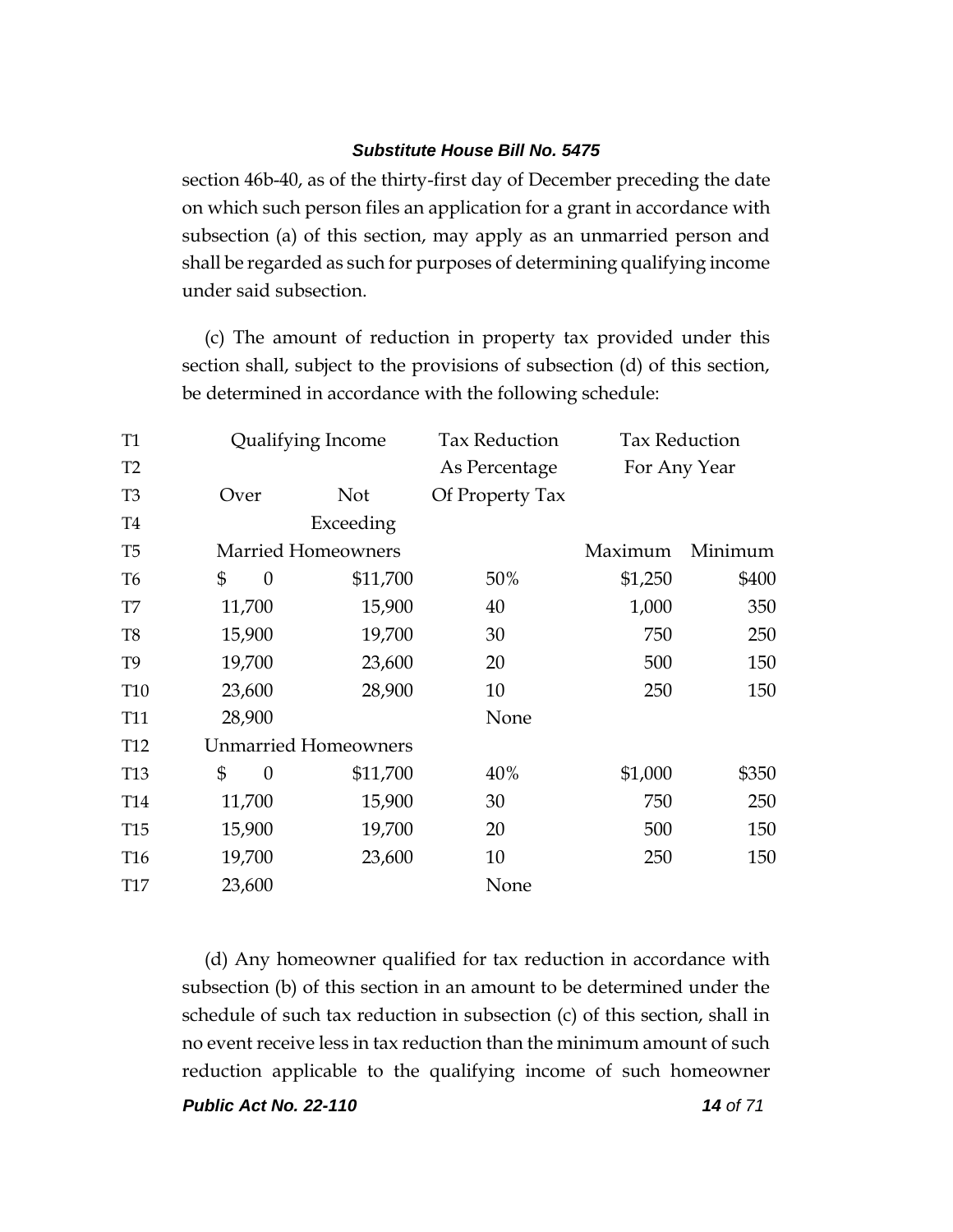according to the schedule in said subsection (c).

(e) (1) Any claim for tax reduction under this section shall be submitted for approval, on the application form prepared for such purpose by the Secretary of the Office of Policy and Management, in the first year claim for such tax relief is filed and biennially thereafter. Such application form may be submitted by mail or electronic mail, in a manner prescribed by the secretary. The amount of tax reduction approved shall be applied to the real property tax payable by the homeowner for the assessment year in which such application is submitted and approved. If any such homeowner has qualified for tax reduction under this section, the tax reduction determined shall, when possible, be applied and prorated uniformly over the number of installments in which the real property tax is due and payable to the municipality in which **[**he**]** such homeowner resides. In the case of any homeowner who is eligible for tax reduction under this section as a result of increases in qualifying income, **[**effective with respect to the assessment year commencing October 1, 1987,**]** under the schedule of qualifying income and tax reduction in subsection (c) of this section, exclusive of any such increases related to **[**social security**]** Social Security adjustments in accordance with subsection (b) of this section, the total amount of tax reduction to which such homeowner is entitled shall be credited and uniformly prorated against property tax installment payments applicable to such homeowner's residence **[**which**]** that become due after such homeowner's application for tax reduction under this section is accepted. In the event that a homeowner has paid in full the amount of property tax applicable to such homeowner's residence, regardless of whether the municipality requires the payment of property taxes in one or more installments, such municipality shall make payment to such homeowner in the amount of the tax reduction allowed. The municipality shall be reimbursed for the amount of such payment in accordance with subsection (g) of this section.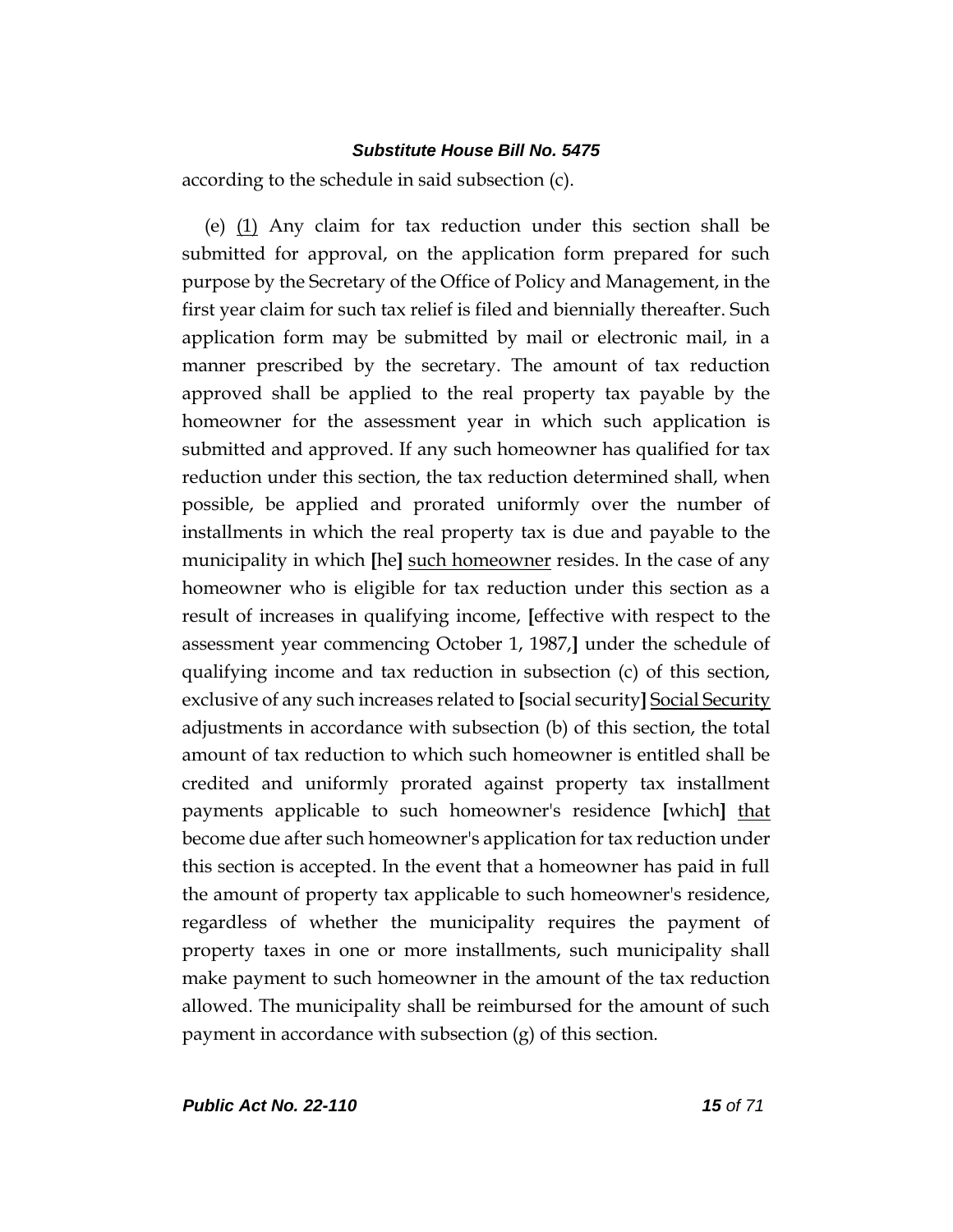(2) In respect to such application required biennially after the filing and approval for the first year, the tax assessor in each municipality shall notify each such homeowner concerning application requirements by mail or, at such homeowner's option, electronic mail, not later than February first, annually enclosing a copy of the required application form. Such homeowner may submit such application to the assessor by mail or electronic mail, in a manner prescribed by the assessor, provided it is received by the assessor not later than April fifteenth in the assessment year with respect to which such tax reduction is claimed. Not later than April thirtieth of such year the assessor shall notify, by mail evidenced by a certificate of mailing, any such homeowner for whom such application was not received by said April fifteenth concerning application requirements and such homeowner shall be required not later than May fifteenth to submit such application personally or by electronic mail, in a manner prescribed by the assessor, or, for reasonable cause, by a person acting on behalf of such taxpayer as approved by the assessor. In the year immediately following any year in which such homeowner has submitted application and qualified for tax reduction in accordance with this section, such homeowner shall be presumed, without filing application therefor, to be qualified for tax reduction in accordance with the schedule in subsection (c) of this section in the same percentage of property tax as allowed in the year immediately preceding.

(3) If any homeowner has qualified and received tax reduction under this section and subsequently in any calendar year has qualifying income in excess of the maximum described in this section, such homeowner shall notify the tax assessor by mail or electronic mail, in a manner prescribed by the assessor, on or before the next filing date and shall be denied tax reduction under this section for the assessment year and any subsequent year or until such homeowner has reapplied and again qualified for benefits under this section. Any such person who fails to so notify the tax assessor of his disqualification shall refund all

*Public Act No. 22-110 16 of 71*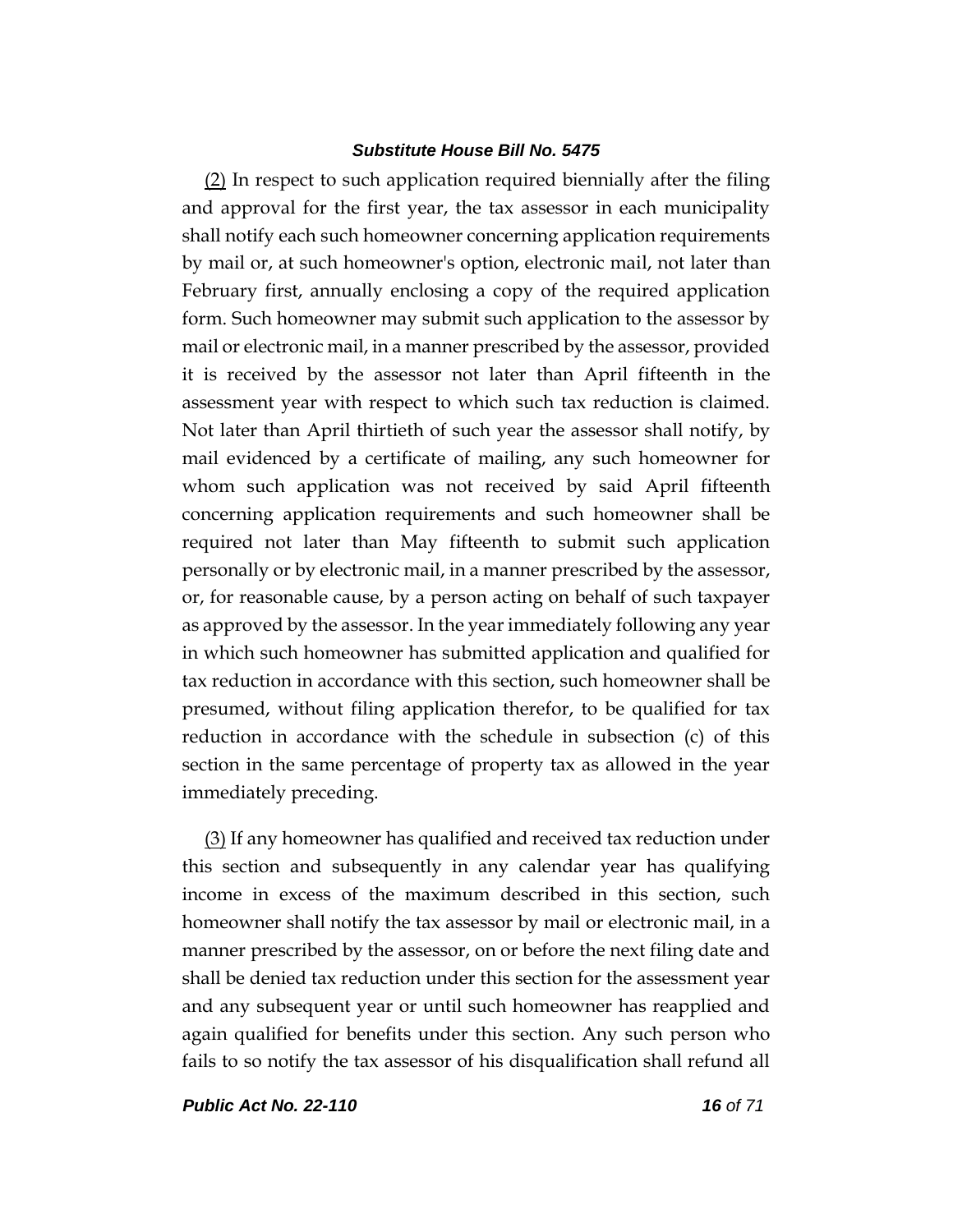amounts of tax reduction improperly taken and be fined not more than five hundred dollars.

(f)  $(1)$  Any homeowner, believing such homeowner is entitled to tax reduction benefits under this section for any assessment year, shall make application as required in subsection (e) of this section, to the assessor of the municipality in which the homeowner resides, for such tax reduction at any time from February first to and including May fifteenth of the year in which tax reduction is claimed. A homeowner may make application to the secretary prior to August fifteenth of the claim year for an extension of the application period. The secretary may grant such extension in the case of extenuating circumstance due to illness or incapacitation as evidenced by a certificate signed by a physician, physician assistant or an advanced practice registered nurse to that extent, or if the secretary determines there is good cause for doing so. Such application for tax reduction benefits shall be submitted on a form prescribed and furnished by the secretary to the assessor. In making application the homeowner shall present to such assessor, in substantiation of such homeowner's application, a copy of such homeowner's federal income tax return, including a copy of the Social Security statement of earnings for such homeowner, and that of such homeowner's spouse, if filed separately, for such homeowner's taxable year ending immediately prior to the submission of such application, or if not required to file a return, such other evidence of qualifying income in respect to such taxable year as may be required by the assessor.

(2) When the assessor is satisfied that the applying homeowner is entitled to tax reduction in accordance with this section, such assessor shall issue a certificate of credit, in such form as the secretary may prescribe and supply showing the amount of tax reduction allowed. A duplicate of such certificate shall be delivered to the applicant and the tax collector of the municipality and the assessor shall keep the fourth copy of such certificate and a copy of the application. Any homeowner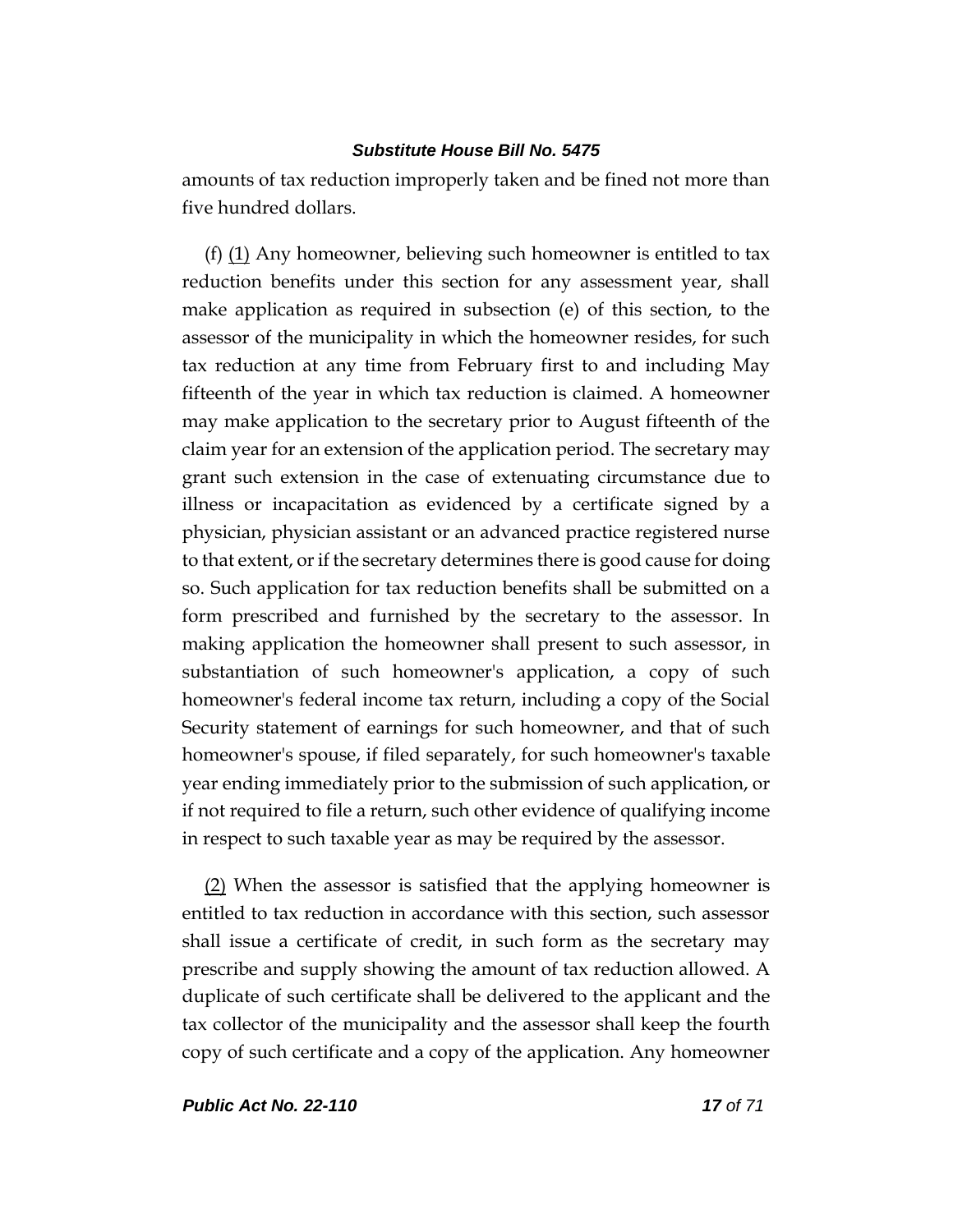who, for the purpose of obtaining a tax reduction under this section, wilfully fails to disclose all matters related thereto or with intent to defraud makes false statement shall refund all property tax credits improperly taken and shall be fined not more than five hundred dollars.

(3) Applications filed under this section shall not be open for public inspection.

 $(g)$   $(1)$  On or before July first, annually, each municipality shall submit to the secretary a claim for the tax reductions approved under this section in relation to the assessment list of October first immediately preceding. On or after December **[**1, 1987**]** first, annually, any municipality that neglects to transmit to the secretary the claim as required by this section shall forfeit two hundred fifty dollars to the state, except that the secretary may waive such forfeiture in accordance with procedures and standards established by regulations adopted in accordance with chapter 54.

(2) Subject to procedures for review and approval of such data pursuant to section 12-120b, said secretary shall, on or before December fifteenth next following, certify to the Comptroller the amount due each municipality as reimbursement for loss of property tax revenue related to the tax reductions allowed under this section, except that the secretary may reduce the amount due as reimbursement under this section by up to one hundred per cent for any municipality that is not eligible for a grant under section 32-9s. The Comptroller shall draw an order on the Treasurer on or before the fifth business day following December fifteenth and the Treasurer shall pay the amount due each municipality not later than the thirty-first day of December.

(3) Any claimant aggrieved by the results of the secretary's review shall have the rights of appeal as set forth in section 12-120b. The amount of the grant payable to each municipality in any year in accordance with this section shall be reduced proportionately in the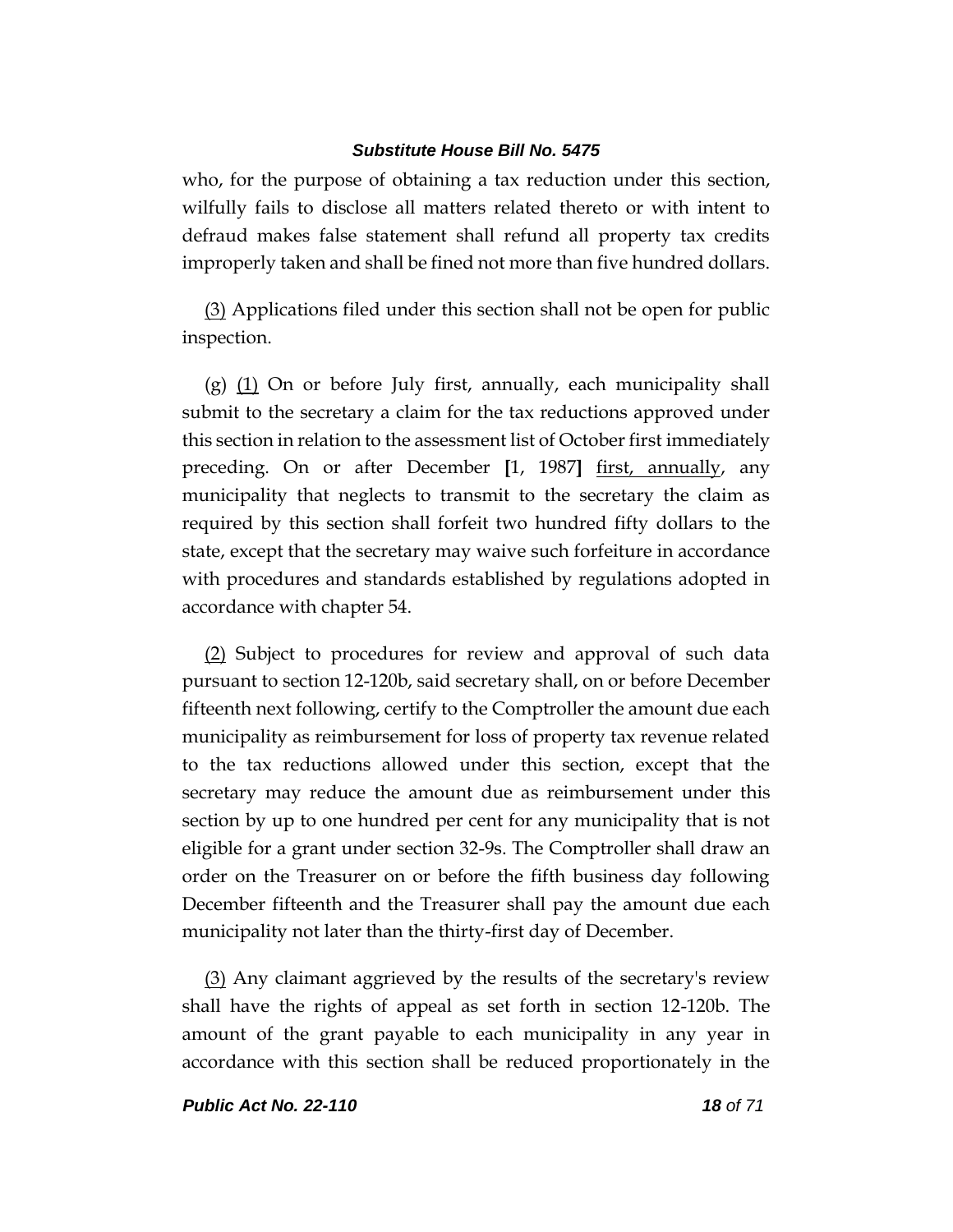event that the total of such grants in such year exceeds the amount appropriated for the purposes of this section with respect to such year.

(h) Any person who is the owner of a residential dwelling on leased land, including any such person who is a sublessee under terms of the lease agreement applicable to such land, shall be entitled to claim tax relief under the provisions of this section, subject to all requirements therein except as provided in this **[**subdivision**]** subsection, with respect to property taxes paid by such person on the assessed value of such dwelling, provided (1) the dwelling is such person's principal place of residence, (2) such lease or sublease requires that such person as the lessee or sublessee, whichever is applicable, pay all property taxes related to the dwelling and (3) such lease or sublease is recorded in the land records of the town.

(i)  $(1)$  If any person with respect to whom a claim for tax reduction in accordance with this section has been approved for any assessment year transfers, assigns, grants or otherwise conveys on or after the first day of October but prior to the first day of August in such assessment year the interest in real property to which such claim for tax credit is related, regardless of whether such transfer, assignment, grant or conveyance is voluntary or involuntary, the amount of such tax credit shall be a pro rata portion of the amount otherwise applicable in such assessment year to be determined by a fraction the numerator of which shall be the number of full months from the first day of October in such assessment year to the date of such conveyance and the denominator of which shall be twelve. If such conveyance occurs in the month of October the grantor shall be disqualified for tax credit in such assessment year. The grantee shall be required within a period not exceeding ten days immediately following the date of such conveyance to notify the assessor thereof by mail or electronic mail, in a manner prescribed by the assessor, or in the absence of such notice, upon determination by the assessor that such transfer, assignment, grant or conveyance has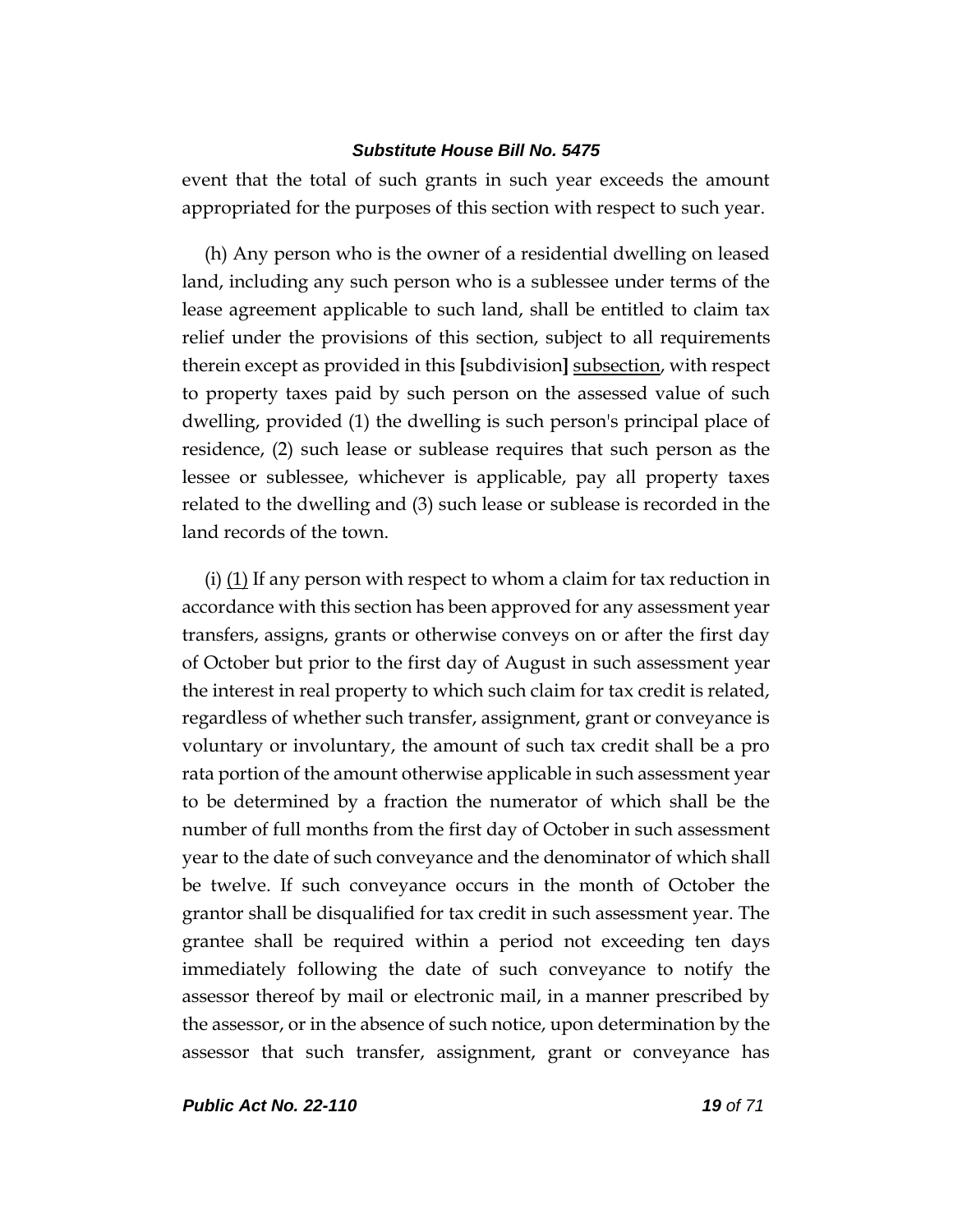occurred, the assessor shall **[**(1)**]** (A) determine the amount of tax reduction to which the grantor is entitled for such assessment year with respect to the interest in real property conveyed and notify the tax collector of the reduced amount of tax reduction applicable to such interest, and **[**(2)**]** (B) notify the Secretary of the Office of Policy and Management on or before the October first immediately following the end of the assessment year in which such conveyance occurs of the reduction in such tax reduction for purposes of a corresponding adjustment in the amount of state payment to the municipality next following as reimbursement for the revenue loss related to such tax reductions. On or after December **[**1, 1987**]** first, annually, any municipality [which] that neglects to transmit to the Secretary of the Office of Policy and Management the claim as required by this section shall forfeit two hundred fifty dollars to the state, **[**provided**]** except that the secretary may waive such forfeiture in accordance with procedures and standards established by regulations adopted in accordance with chapter 54.

(2) Upon receipt of such notice from the assessor, the tax collector shall, if such notice is received after the tax due date in the municipality, within ten days thereafter mail, hand or deliver by electronic mail, at the grantee's option, a bill to the grantee stating the additional amount of tax due as determined by the assessor. Such tax shall be due and payable and collectible as other property taxes and subject to the same liens and processes of collection, provided such tax shall be due and payable in an initial or single installment not sooner than thirty days after the date such bill is mailed or handed to the grantee and in equal amounts in any remaining, regular installments as the same are due and payable.

(j) (1) Notwithstanding the intent in subsections (a) to (i), inclusive, of this section to provide for benefits in the form of property tax reduction applicable to persons liable for payment of such property tax and qualified in accordance with requirements related to age and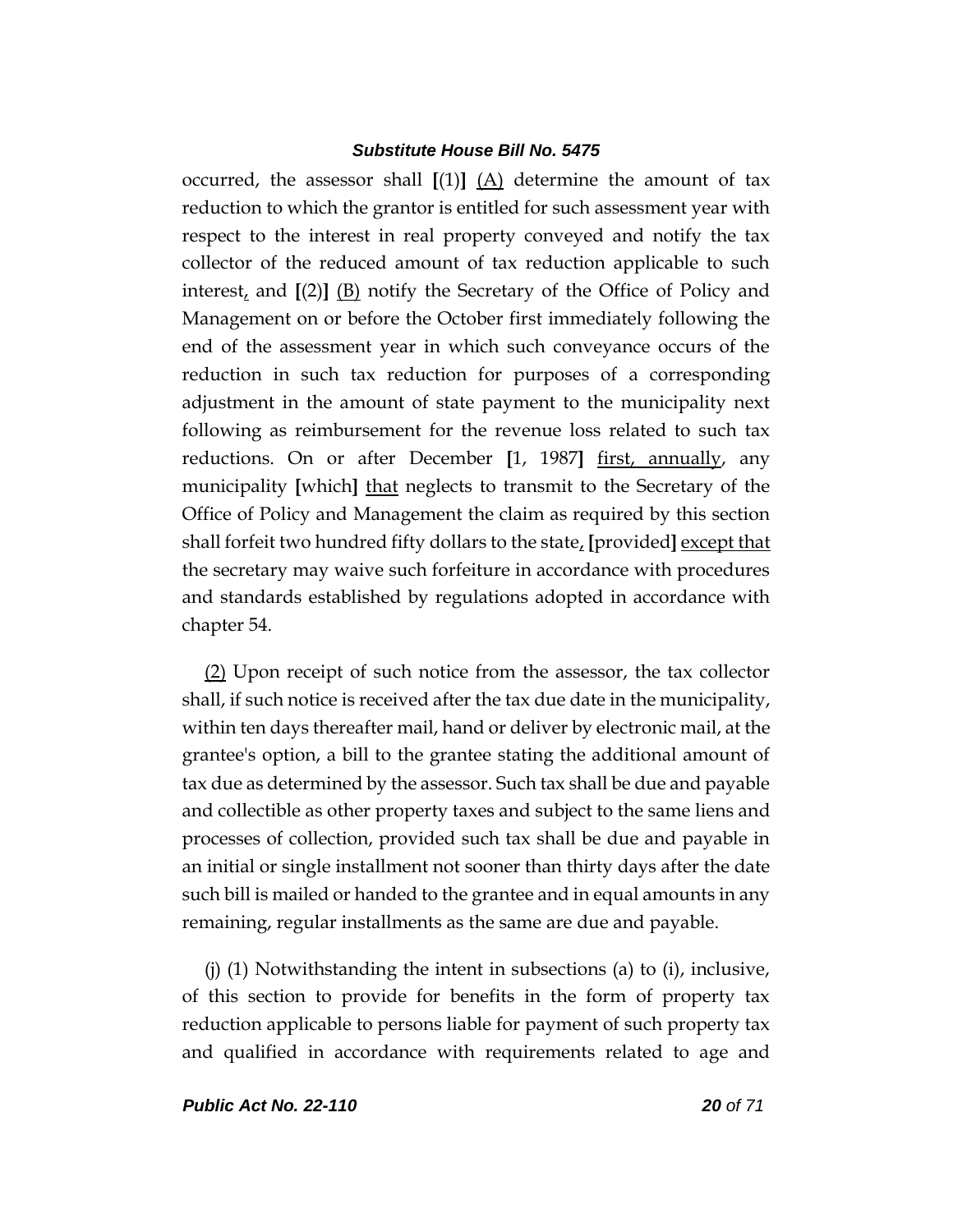income as provided in subsection (b) of this section, a certain annual benefit, determined in amount under the provisions of subsections (c) and (d) of this section but payable in a manner as prescribed in this subsection, shall be provided with respect to any person who (A) is qualified in accordance with said requirements related to age and income as provided in subsection (b) of this section, including provisions concerning such person's spouse, and (B) is a resident of a dwelling unit within a multiple-dwelling complex containing dwelling units for occupancy by certain elderly persons under terms of a contract between such resident and the owner of such complex, in accordance with which contract such resident occupies a certain dwelling unit subject to the express provision that such resident has no legal title, interest or leasehold estate in the real or personal property of such complex, and under the terms of which contract such resident agrees to pay the owner of the complex a fee, as a condition precedent to occupancy and a monthly or other such periodic fee thereafter as a condition of continued occupancy. In no event shall any such resident be qualified for benefits payable in accordance with this subsection if, as determined by the assessor in the municipality in which such complex is situated, such resident's contract with the owner of such complex, or occupancy by such resident (i) confers upon such resident any ownership interest in the dwelling unit occupied or in such complex, or (ii) establishes a contract of lease of any type for the dwelling unit occupied by such resident.

(2) The amount of annual benefit payable in accordance with this subsection to any such resident, qualified as provided in subdivision (1) of this subsection, shall be determined in relation to an assumed amount of property tax liability applicable to the assessed value for the dwelling unit which such resident occupies, as determined by the assessor in the municipality in which such complex is situated. Annually, not later than the first day of June, the assessor in such municipality, upon receipt of an application for such benefit submitted in accordance with this

*Public Act No. 22-110 21 of 71*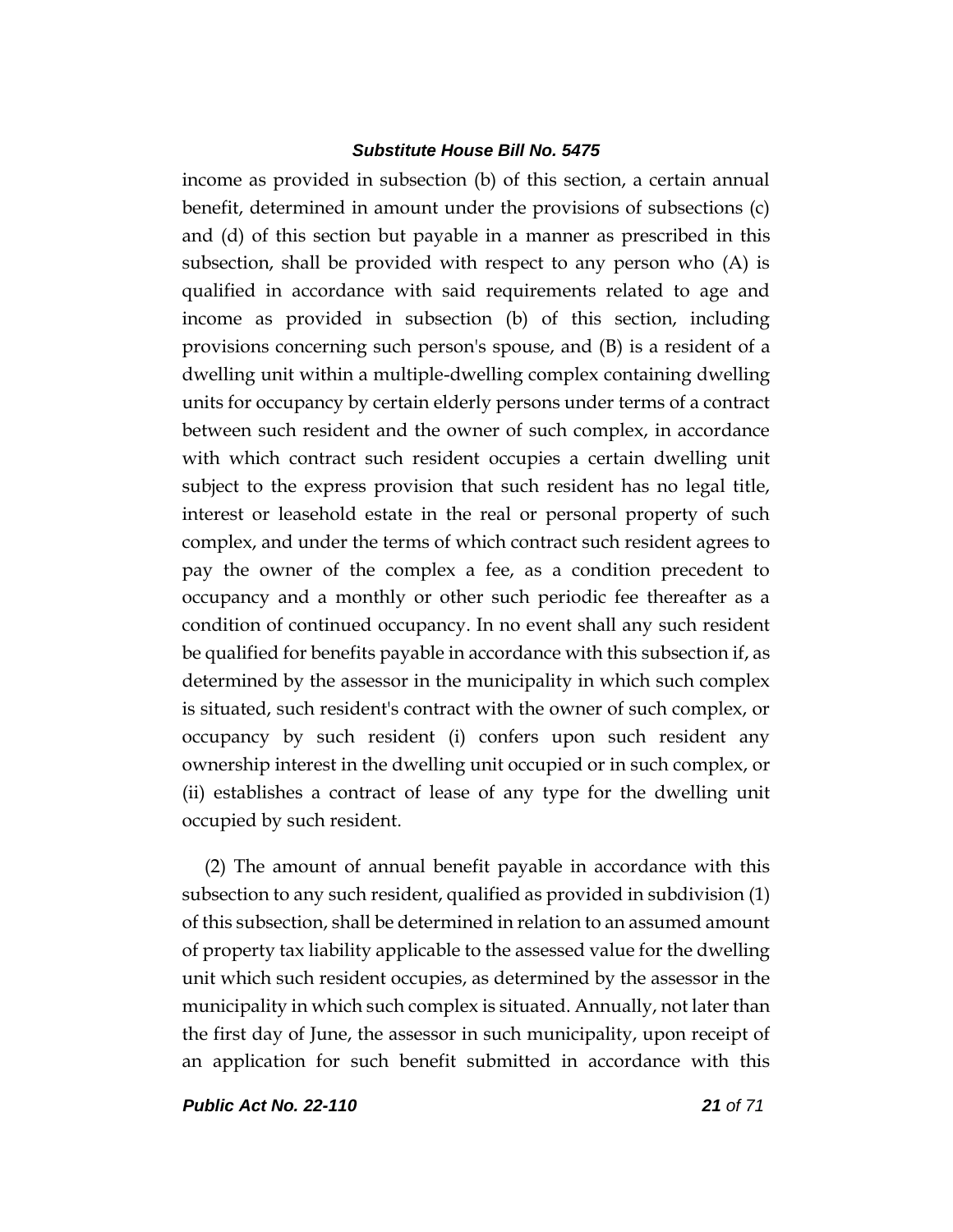subsection by mail or electronic mail, in a manner prescribed by the assessor, by any such resident, shall determine, with respect to the assessment list in such municipality for the assessment year commencing October first immediately preceding, the portion of the assessed value of the entire complex, as included in such assessment list, attributable to the dwelling unit occupied by such resident. The assumed property tax liability for purposes of this subsection shall be the product of such assessed value and the mill rate in such municipality as determined for purposes of property tax imposed on said assessment list for the assessment year commencing October first immediately preceding. The amount of benefit to which such resident shall be entitled for such assessment year shall be equivalent to the amount of tax reduction for which such resident would qualify, considering such assumed property tax liability to be the actual property tax applicable to such resident's dwelling unit and such resident as liable for the payment of such tax, in accordance with the schedule of qualifying income and tax reduction as provided in subsection (c) of this section, subject to provisions concerning maximum allowable benefit for any assessment year under subsections (c) and (d) of this section. The amount of benefit as determined for such resident in respect to any assessment year shall be payable by the state as a grant to such resident equivalent to the amount of property tax reduction to which such resident would be entitled under subsections (a) to (i), inclusive, of this section if such resident were the owner of such dwelling unit and qualified for tax reduction benefits under said subsections (a) to (i), inclusive.

(3) Any such resident entitled to a grant as provided in subdivision (2) of this subsection shall be required to submit an application to the assessor in the municipality in which such resident resides for such grant by mail or electronic mail, in a manner prescribed by the assessor, at any time from February first to and including the fifteenth day of May in the year in which such grant is claimed, on a form prescribed and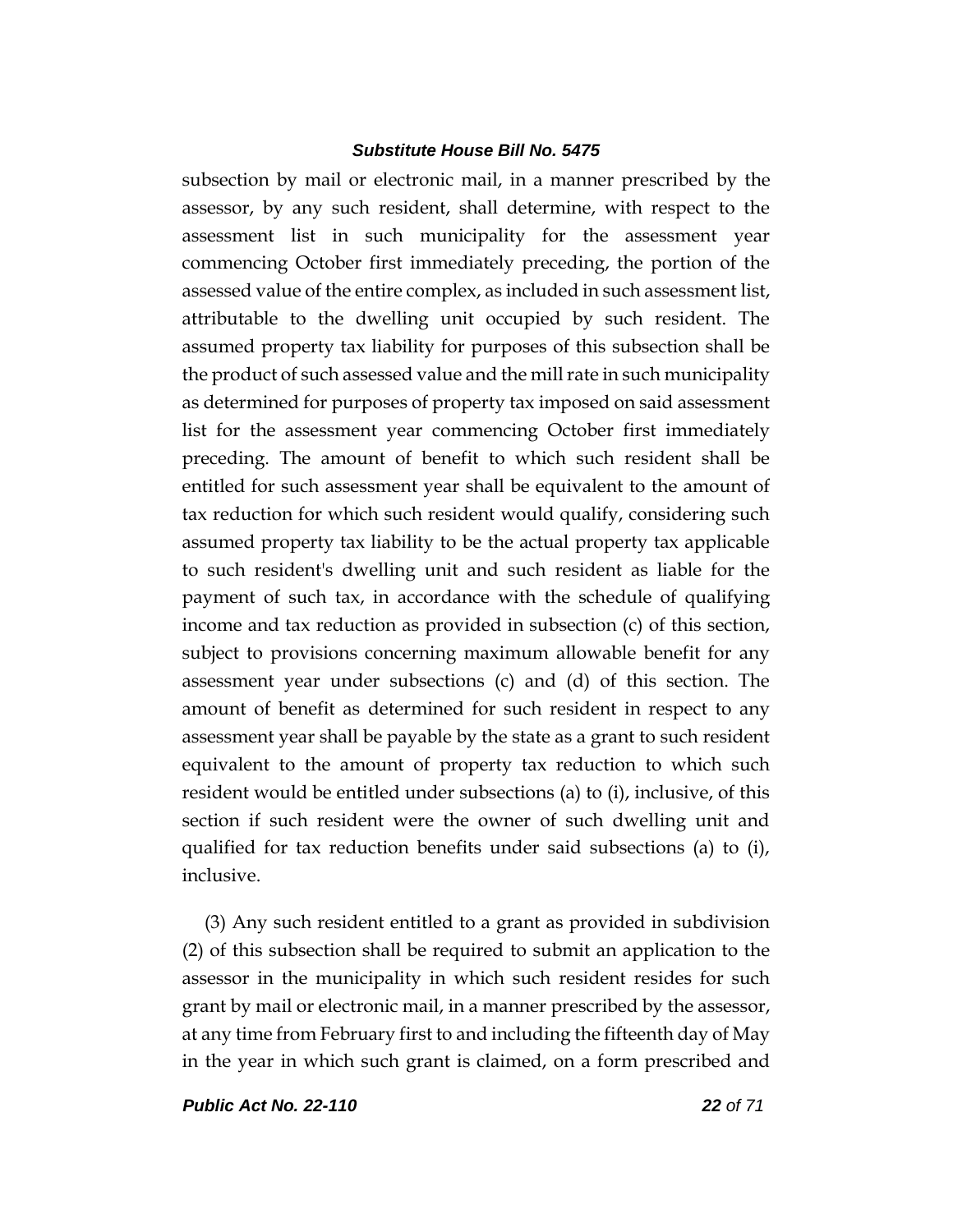furnished for such purpose by the Secretary of the Office of Policy and Management. Any such resident submitting an application for such grant shall be required to present to the assessor, in substantiation of such application, a copy of such resident's federal income tax return, and if not required to file a federal income tax return, such other evidence of qualifying income, receipts for money received or cancelled checks, or copies thereof, and any other evidence the assessor may require. Not later than the first day of July in such year, the assessor shall submit to the Secretary of the Office of Policy and Management (A) a copy of the application prepared by such resident, together with such resident's federal income tax return, if required to file such a return, and any other information submitted in relation thereto, (B) determinations of the assessor concerning the assessed value of the dwelling unit in such complex occupied by such resident, and (C) the amount of such grant approved by the assessor. Said secretary, upon approving such grant, shall certify the amount thereof and not later than the fifteenth day of September immediately following submit approval for payment of such grant to the State Comptroller. Not later than five business days immediately following receipt of such approval for payment, the State Comptroller shall draw **[**his or her**]** an order **[**upon**]** on the State Treasurer and the Treasurer shall pay the amount of the grant to such resident not later than the first day of October immediately following.

(k) If the Secretary of the Office of Policy and Management makes any adjustments to the grants for tax reductions or assumed amounts of property tax liability claimed under this section subsequent to the **[**Comptroller the**]** State Comptroller's order of payment of **[**said**]** such grants in any year, the amount of such adjustment shall be reflected in the next payment the Treasurer shall make to such municipality pursuant to this section.

Sec. 11. Subsection (a) of section 12-208 of the general statutes is repealed and the following is substituted in lieu thereof (*Effective October*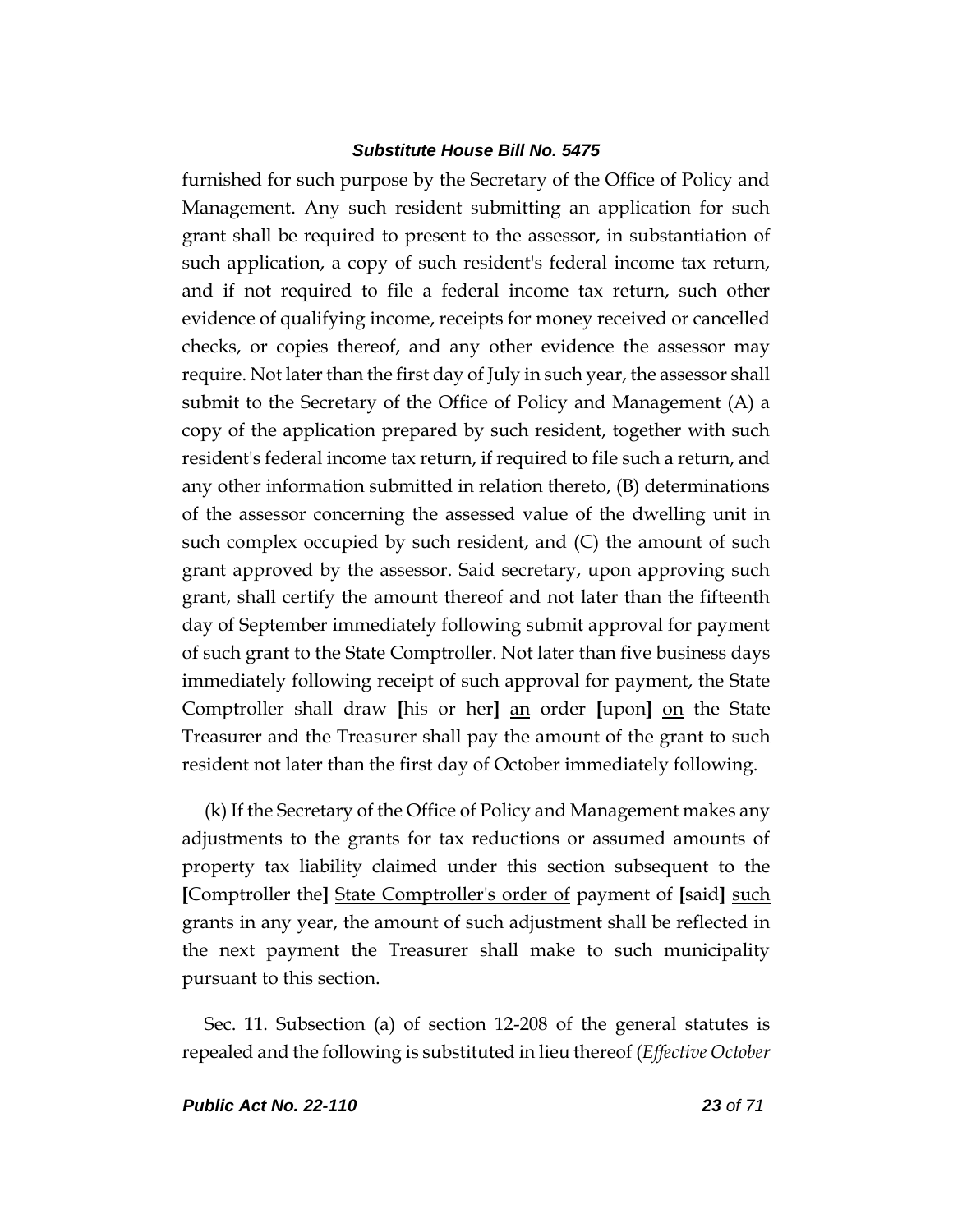*1, 2022*):

(a) Any company subject to any tax or charge under this chapter that is aggrieved by the action of the commissioner or the commissioner's authorized agent in fixing the amount of any tax, penalty, interest or charge provided for by this chapter may apply to the commissioner, in writing, not later than sixty days after the notice of such action is delivered or mailed to the company, for a hearing and a correction of the amount of such tax, penalty, interest or charge, so fixed, setting forth the reasons why such hearing should be granted and the amount in which such tax, penalty, interest or charge should be reduced. The commissioner shall promptly consider each such application and may grant or deny the hearing requested. If the hearing is denied, the applicant shall be notified forthwith. If it is granted, the commissioner shall notify the applicant of the time and place fixed for such hearing. After such hearing the commissioner may make such order in the premises as appears to **[**him**]** the commissioner just and lawful and shall furnish a copy of such order to the applicant. The commissioner may, by notice in writing, at any time within three years after the date when any return of any such person has been due, order a hearing on **[**his**]** the commissioner's own initiative and require such person or any other individual whom the commissioner believes to be in possession of relevant information concerning such person to appear before the commissioner or the commissioner's authorized agent with any specified books of account, papers or other documents, for examination under oath.

Sec. 12. Subsection (b) of section 12-214 of the 2022 supplement to the general statutes is repealed and the following is substituted in lieu thereof (*Effective October 1, 2022*):

**[**(b) (1) With respect to income years commencing on or after January 1, 1989, and prior to January 1, 1992, any company subject to the tax imposed in accordance with subsection (a) of this section shall pay, for

*Public Act No. 22-110 24 of 71*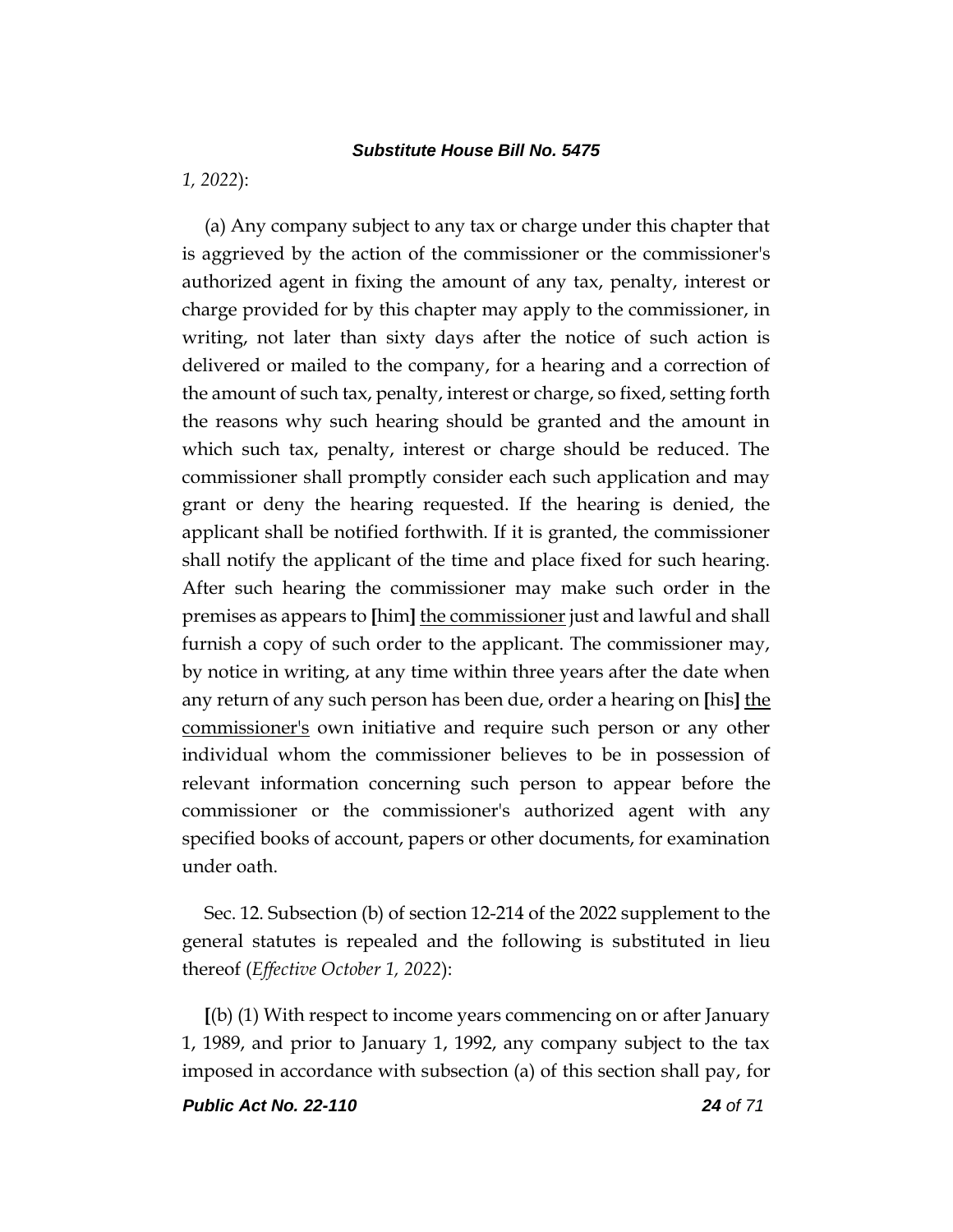each such income year, an additional tax in an amount equal to twenty per cent of the tax calculated under said subsection (a) for such income year, without reduction of the tax so calculated by the amount of any credit against such tax. The additional amount of tax determined under this subsection for any income year shall constitute a part of the tax imposed by the provisions of said subsection (a) and shall become due and be paid, collected and enforced as provided in this chapter.

(2) With respect to income years commencing on or after January 1, 1992, and prior to January 1, 1993, any company subject to the tax imposed in accordance with subsection (a) of this section shall pay, for each such income year, an additional tax in an amount equal to ten per cent of the tax calculated under said subsection (a) for such income year, without reduction of the tax so calculated by the amount of any credit against such tax. The additional amount of tax determined under this subsection for any income year shall constitute a part of the tax imposed by the provisions of said subsection (a) and shall become due and be paid, collected and enforced as provided in this chapter.

(3) With respect to income years commencing on or after January 1, 2003, and prior to January 1, 2004, any company subject to the tax imposed in accordance with subsection (a) of this section shall pay, for each such income year, an additional tax in an amount equal to twenty per cent of the tax calculated under said subsection (a) for such income year, without reduction of the tax so calculated by the amount of any credit against such tax. The additional amount of tax determined under this subsection for any income year shall constitute a part of the tax imposed by the provisions of said subsection (a) and shall become due and be paid, collected and enforced as provided in this chapter.

(4) With respect to income years commencing on or after January 1, 2004, and prior to January 1, 2005, any company subject to the tax imposed in accordance with subsection (a) of this section shall pay, for each such income year, an additional tax in an amount equal to twenty-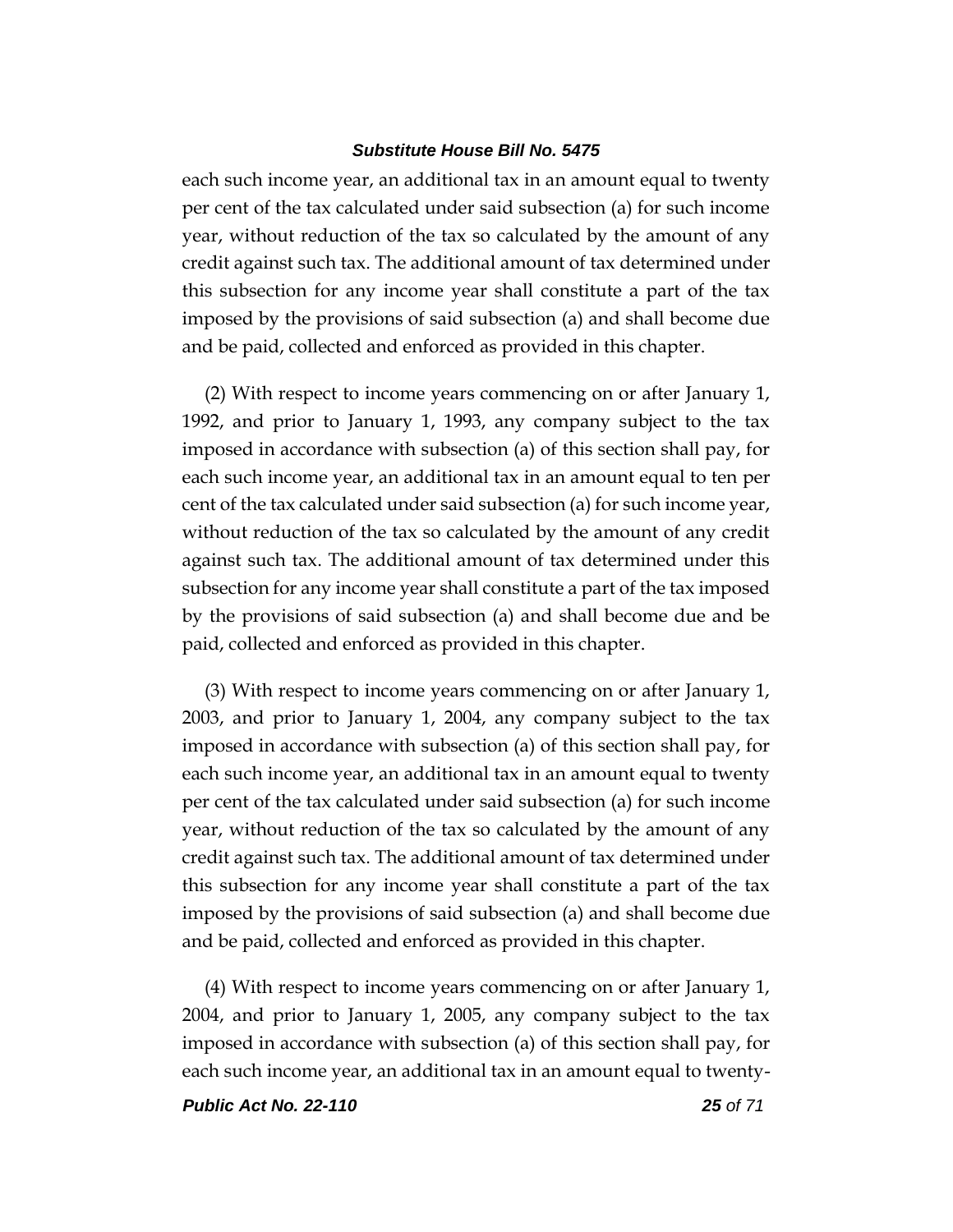five per cent of the tax calculated under said subsection (a) for such income year, without reduction of the tax so calculated by the amount of any credit against such tax, except that any company that pays the minimum tax of two hundred fifty dollars under section 12-219 or 12- 223c for such income year shall not be subject to the additional tax imposed by this subdivision. The additional amount of tax determined under this subdivision for any income year shall constitute a part of the tax imposed by the provisions of said subsection (a) and shall become due and be paid, collected and enforced as provided in this chapter.**]**

**[**(5)**]** (b) (1) With respect to income years commencing on or after January 1, 2006, and prior to January 1, 2007, any company subject to the tax imposed in accordance with subsection (a) of this section shall pay, except when the tax so calculated is equal to two hundred fifty dollars, for each such income year, an additional tax in an amount equal to twenty per cent of the tax calculated under said subsection (a) for such income year, without reduction of the tax so calculated by the amount of any credit against such tax. The additional amount of tax determined under this subsection for any income year shall constitute a part of the tax imposed by the provisions of said subsection (a) and shall become due and be paid, collected and enforced as provided in this chapter.

**[**(6)**]** (2) (A) With respect to income years commencing on or after January 1, 2009, and prior to January 1, 2012, any company subject to the tax imposed in accordance with subsection (a) of this section shall pay, for each such income year, except when the tax so calculated is equal to two hundred fifty dollars, an additional tax in an amount equal to ten per cent of the tax calculated under said subsection (a) for such income year, without reduction of the tax so calculated by the amount of any credit against such tax. The additional amount of tax determined under this subsection for any income year shall constitute a part of the tax imposed by the provisions of said subsection (a) and shall become due and be paid, collected and enforced as provided in this chapter.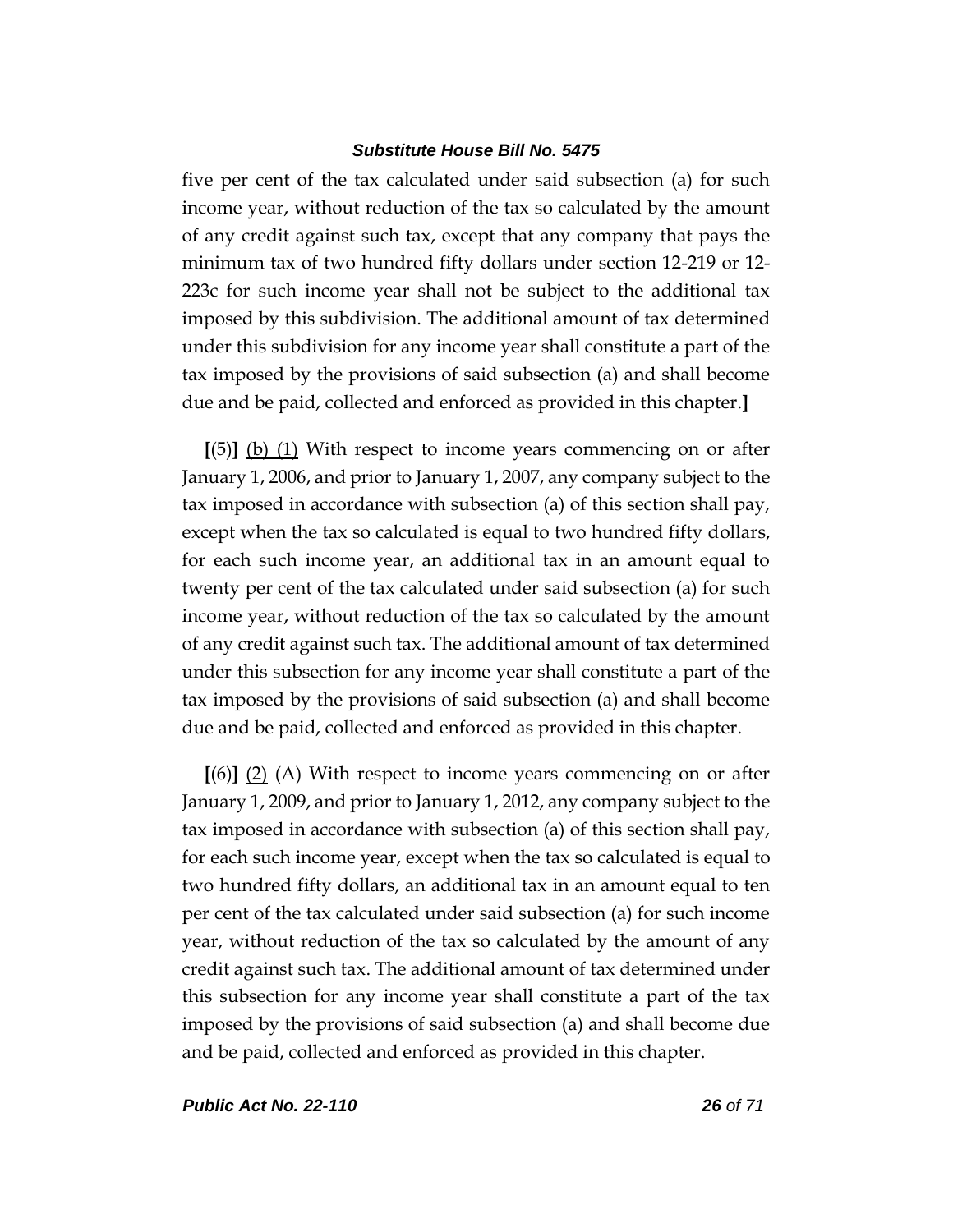(B) Any company whose gross income for the income year was less than one hundred million dollars shall not be subject to the additional tax imposed under subparagraph (A) of this subdivision. This exception shall not apply to companies filing a combined return for the income year under section 12-223a or a unitary return under subsection (d) of section 12-218d.

**[**(7)**]** (3) (A) With respect to income years commencing on or after January 1, 2012, and prior to January 1, 2018, any company subject to the tax imposed in accordance with subsection (a) of this section shall pay, for each such income year, except when the tax so calculated is equal to two hundred fifty dollars, an additional tax in an amount equal to twenty per cent of the tax calculated under said subsection (a) for such income year, without reduction of the tax so calculated by the amount of any credit against such tax. The additional amount of tax determined under this subsection for any income year shall constitute a part of the tax imposed by the provisions of said subsection (a) and shall become due and be paid, collected and enforced as provided in this chapter.

(B) Any company whose gross income for the income year was less than one hundred million dollars shall not be subject to the additional tax imposed under subparagraph (A) of this subdivision. With respect to income years commencing on or after January 1, 2012, and prior to January 1, 2016, this exception shall not apply to companies filing a combined return for the income year under section 12-223a or a unitary return under subsection (d) of section 12-218d. With respect to income years commencing on or after January 1, 2016, and prior to January 1, 2018, this exception shall not apply to taxable members of a combined group that files a combined unitary tax return.

**[**(8)**]** (4) (A) With respect to income years commencing on or after January 1, 2018, and prior to January 1, 2023, any company subject to the tax imposed in accordance with subsection (a) of this section shall pay, for such income year, except when the tax so calculated is equal to two

*Public Act No. 22-110 27 of 71*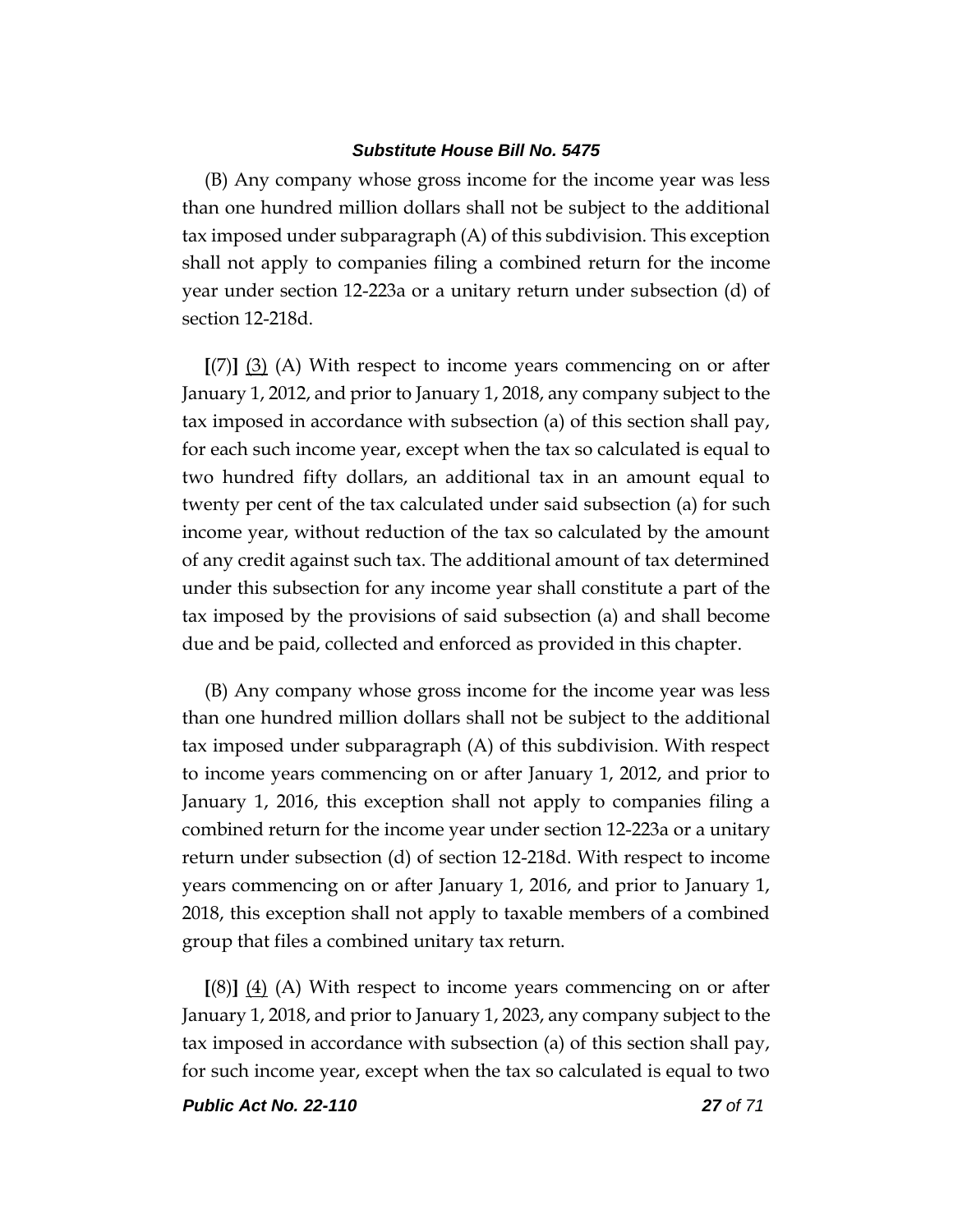hundred fifty dollars, an additional tax in an amount equal to ten per cent of the tax calculated under said subsection (a) for such income year, without reduction of the tax so calculated by the amount of any credit against such tax. The additional amount of tax determined under this subsection for any income year shall constitute a part of the tax imposed by the provisions of said subsection (a) and shall become due and be paid, collected and enforced as provided in this chapter.

(B) Any company whose gross income for the income year was less than one hundred million dollars shall not be subject to the additional tax imposed under subparagraph (A) of this subdivision. This exception shall not apply to taxable members of a combined group that files a combined unitary tax return.

Sec. 13. Subsection (b) of section 12-219 of the 2022 supplement to the general statutes is repealed and the following is substituted in lieu thereof (*Effective October 1, 2022*):

**[**(b) (1) With respect to income years commencing on or after January 1, 1989, and prior to January 1, 1992, the additional tax imposed on any company and calculated in accordance with subsection (a) of this section shall, for each such income year, except when the tax so calculated is equal to two hundred fifty dollars, be increased by adding thereto an amount equal to twenty per cent of the additional tax so calculated for such income year, without reduction of the additional tax so calculated by the amount of any credit against such tax. The increased amount of tax payable by any company under this section, as determined in accordance with this subsection, shall become due and be paid, collected and enforced as provided in this chapter.

(2) With respect to income years commencing on or after January 1, 1992, and prior to January 1, 1993, the additional tax imposed on any company and calculated in accordance with subsection (a) of this section shall, for each such income year, except when the tax so calculated is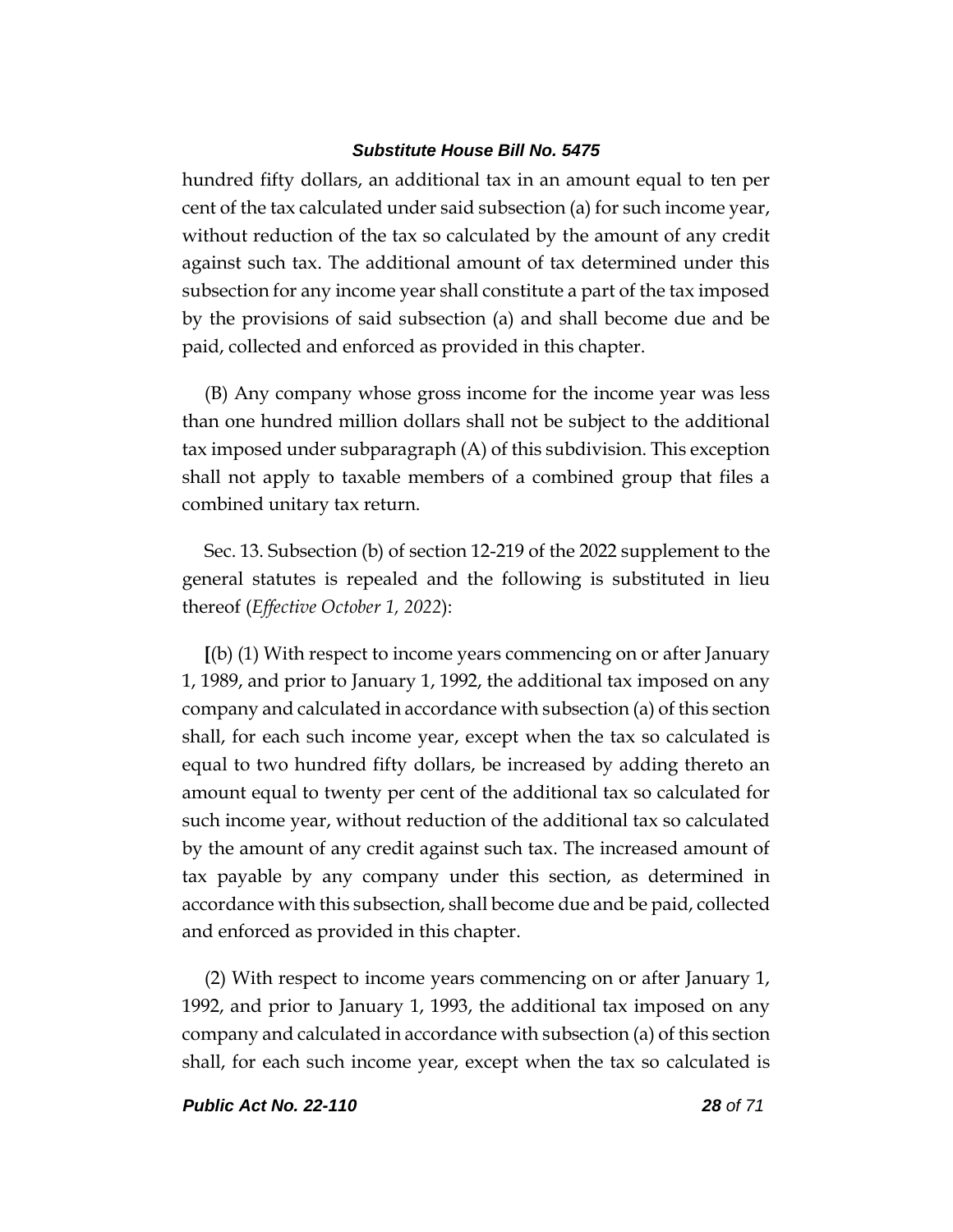equal to two hundred fifty dollars, be increased by adding thereto an amount equal to ten per cent of the additional tax so calculated for such income year, without reduction of the tax so calculated by the amount of any credit against such tax. The increased amount of tax payable by any company under this section, as determined in accordance with this subsection, shall become due and be paid, collected and enforced as provided in this chapter.

(3) With respect to income years commencing on or after January 1, 2003, and prior to January 1, 2004, the additional tax imposed on any company and calculated in accordance with subsection (a) of this section shall, for each such income year, be increased by adding thereto an amount equal to twenty per cent of the additional tax so calculated for such income year, without reduction of the tax so calculated by the amount of any credit against such tax. The increased amount of tax payable by any company under this section, as determined in accordance with this subsection, shall become due and be paid, collected and enforced as provided in this chapter.

(4) With respect to income years commencing on or after January 1, 2004, and prior to January 1, 2005, the additional tax imposed on any company and calculated in accordance with subsection (a) of this section shall, for each such income year, be increased by adding thereto an amount equal to twenty-five per cent of the additional tax so calculated for such income year, without reduction of the tax so calculated by the amount of any credit against such tax, except that any company that pays the minimum tax of two hundred fifty dollars under this section or section 12-223c for such income year shall not be subject to such additional tax. The increased amount of tax payable by any company under this subdivision, as determined in accordance with this subsection, shall become due and be paid, collected and enforced as provided in this chapter.**]**

*Public Act No. 22-110 29 of 71* **[**(5)**]** (b) (1) With respect to income years commencing on or after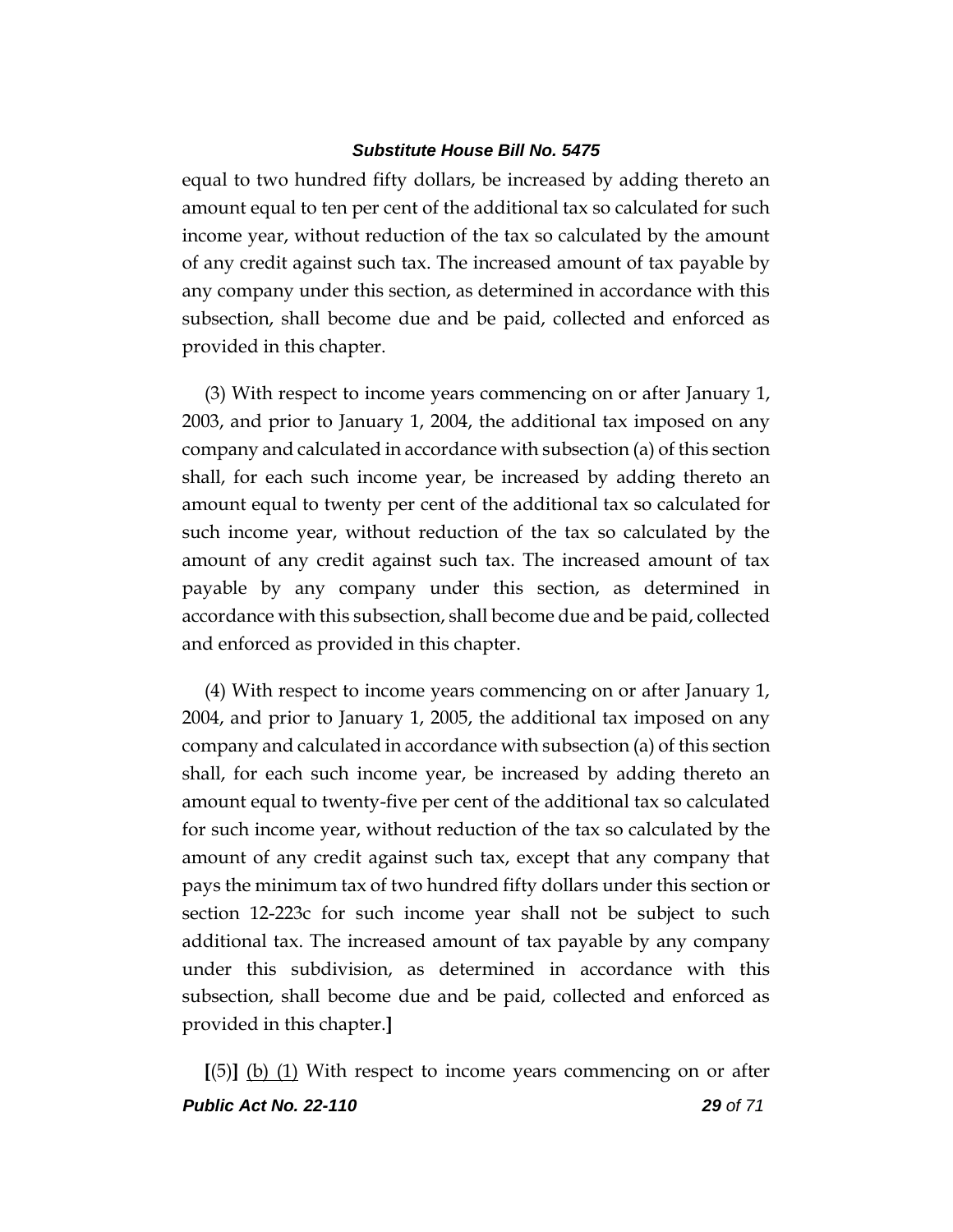January 1, 2006, and prior to January 1, 2007, the additional tax imposed on any company and calculated in accordance with subsection (a) of this section shall, for each such income year, except when the tax so calculated is equal to two hundred fifty dollars, be increased by adding thereto an amount equal to twenty per cent of the additional tax so calculated for such income year, without reduction of the tax so calculated by the amount of any credit against such tax. The increased amount of tax payable by any company under this section, as determined in accordance with this subsection, shall become due and be paid, collected and enforced as provided in this chapter.

**[**(6)**]** (2) (A) With respect to income years commencing on or after January 1, 2009, and prior to January 1, 2012, the additional tax imposed on any company and calculated in accordance with subsection (a) of this section shall, for each such income year, except when the tax so calculated is equal to two hundred fifty dollars, be increased by adding thereto an amount equal to ten per cent of the additional tax so calculated for such income year, without reduction of the tax so calculated by the amount of any credit against such tax. The increased amount of tax payable by any company under this section, as determined in accordance with this subsection, shall become due and be paid, collected and enforced as provided in this chapter.

(B) Any company whose gross income for the income year was less than one hundred million dollars shall not be subject to the additional tax imposed under subparagraph (A) of this subdivision. This exception shall not apply to companies filing a combined return for the income year under section 12-223a or a unitary return under subsection (d) of section 12-218d.

**[**(7)**]** (3) (A) With respect to income years commencing on or after January 1, 2012, and prior to January 1, 2018, the additional tax imposed on any company and calculated in accordance with subsection (a) of this section shall, for each such income year, except when the tax so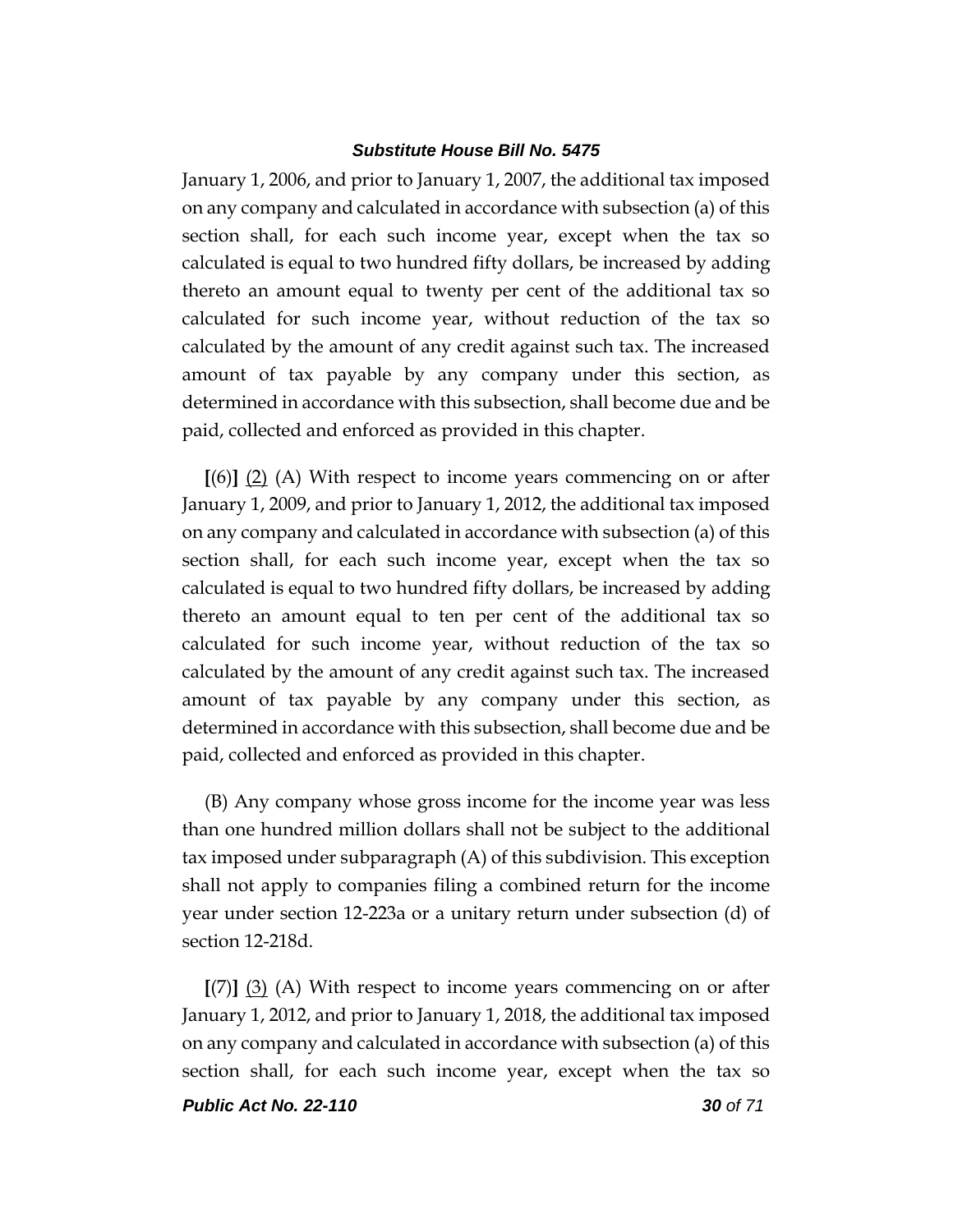calculated is equal to two hundred fifty dollars, be increased by adding thereto an amount equal to twenty per cent of the additional tax so calculated for such income year, without reduction of the tax so calculated by the amount of any credit against such tax. The increased amount of tax payable by any company under this section, as determined in accordance with this subsection, shall become due and be paid, collected and enforced as provided in this chapter.

(B) Any company whose gross income for the income year was less than one hundred million dollars shall not be subject to the additional tax imposed under subparagraph (A) of this subdivision. With respect to income years commencing on or after January 1, 2012, and prior to January 1, 2016, this exception shall not apply to companies filing a combined return for the income year under section 12-223a or a unitary return under subsection (d) of section 12-218d. With respect to income years commencing on or after January 1, 2016, and prior to January 1, 2018, this exception shall not apply to taxable members of a combined group that files a combined unitary tax return.

**[**(8)**]** (4) (A) With respect to income years commencing on or after January 1, 2018, and prior to January 1, 2023, the additional tax imposed on any company and calculated in accordance with subsection (a) of this section shall, for such income year, except when the tax so calculated is equal to two hundred fifty dollars, be increased by adding thereto an amount equal to ten per cent of the additional tax so calculated for such income year, without reduction of the tax so calculated by the amount of any credit against such tax. The increased amount of tax payable by any company under this section, as determined in accordance with this subsection, shall become due and be paid, collected and enforced as provided in this chapter.

(B) Any company whose gross income for the income year was less than one hundred million dollars shall not be subject to the additional tax imposed under subparagraph (A) of this subdivision. This exception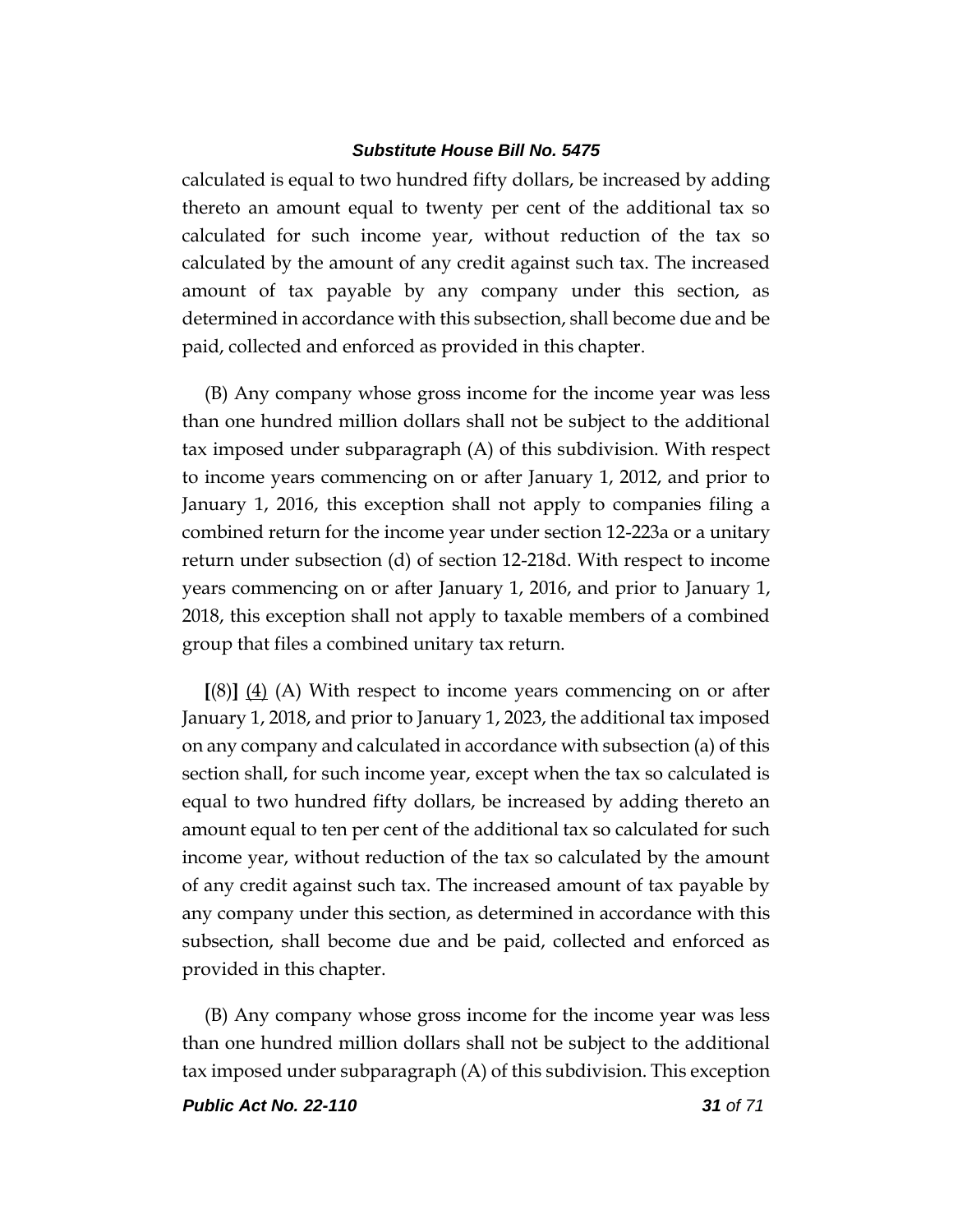shall not apply to taxable members of a combined group that files a combined unitary tax return.

Sec. 14. Subdivision (3) of subsection (a) of section 12-217 of the general statutes is repealed and the following is substituted in lieu thereof (*Effective October 1, 2022*):

(3) Notwithstanding any provision of this section to the contrary, no dividend received from a real estate investment trust shall be deductible under this section by the recipient unless the dividend is: (A) Deductible under Section 243 of the Internal Revenue Code; (B) received by a qualified dividend recipient from a qualified real estate investment trust and, as of the last day of the period for which such dividend is paid, persons, not including the qualified dividend recipient or any person that is either a related person to, or an employee or director of, the qualified dividend recipient, have outstanding cash capital contributions to the qualified real estate investment trust that, in the aggregate, exceed five per cent of the fair market value of the aggregate real estate assets, valued as of the last day of the period for which such dividend is paid, then held by the qualified real estate investment trust; or (C) received from a captive real estate investment trust that is subject to the tax imposed under this chapter. For purposes of this section, **[**a**]** "related person" **[**is as defined in subdivision (7) of subsection (a) of section 12-217m**]** has the same meaning as provided in section 12-217ii, "real estate assets" **[**is as defined**]** has the same meaning as provided in Section 856 of the Internal Revenue Code, **[**a**]** "qualified dividend recipient" means a dividend recipient who has invested in a qualified real estate investment trust prior to April 1, 1997, and **[**a**]** "qualified real estate investment trust" means an entity that both was incorporated and had contributed to it a minimum of five hundred million dollars' worth of real estate assets prior to April 1, 1997, and that elects to be a real estate investment trust under Section 856 of the Internal Revenue Code prior to April 1, 1998.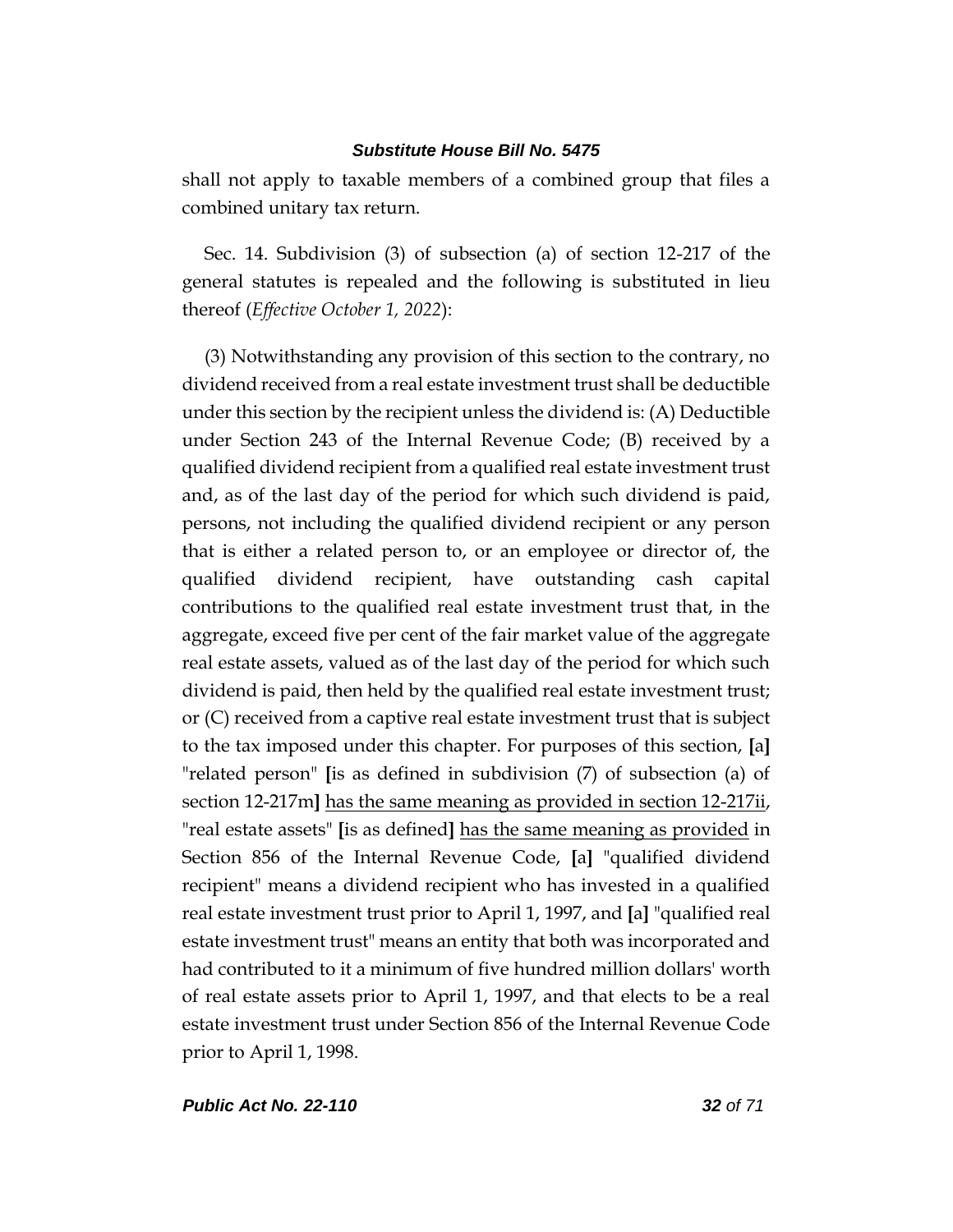Sec. 15. Subsection (c) of section 12-391 of the general statutes is amended by adding subdivision (4) as follows (*Effective October 1, 2022*):

(NEW) (4) "Federal basic exclusion amount" means the dollar amount published annually by the Internal Revenue Service at which a decedent would be required to file a federal estate tax return based on the value of the decedent's gross estate and federally taxable gifts.

Sec. 16. Subparagraph (J) of subdivision (3) of subsection (b) of section 12-392 of the general statutes is repealed and the following is substituted in lieu thereof (*Effective October 1, 2022*):

(J) A tax return shall be filed, in the case of every decedent who dies on or after January 1, 2023, and at the time of death was (i) a resident of this state, or (ii) a nonresident of this state whose gross estate includes any real property situated in this state or tangible personal property having an actual situs in this state. If the decedent's Connecticut taxable estate is over **[**five million four hundred ninety thousand dollars**]** the federal basic exclusion amount, such tax return shall be filed with the Commissioner of Revenue Services and a copy of such return shall be filed with the court of probate for the district within which the decedent resided at the date of his or her death or, if the decedent died a nonresident of this state, the court of probate for the district within which such real property or tangible personal property is situated. If the decedent's Connecticut taxable estate is equal to or less than **[**five million four hundred ninety thousand dollars**]** the federal basic exclusion amount, such return shall be filed with the court of probate for the district within which the decedent resided at the date of his or her death or, if the decedent died a nonresident of this state, the court of probate for the district within which such real property or tangible personal property is situated, and no such return shall be filed with the Commissioner of Revenue Services. The judge of probate for the district in which such return is filed shall review each such return and shall issue a written opinion to the estate representative in each case in which

*Public Act No. 22-110 33 of 71*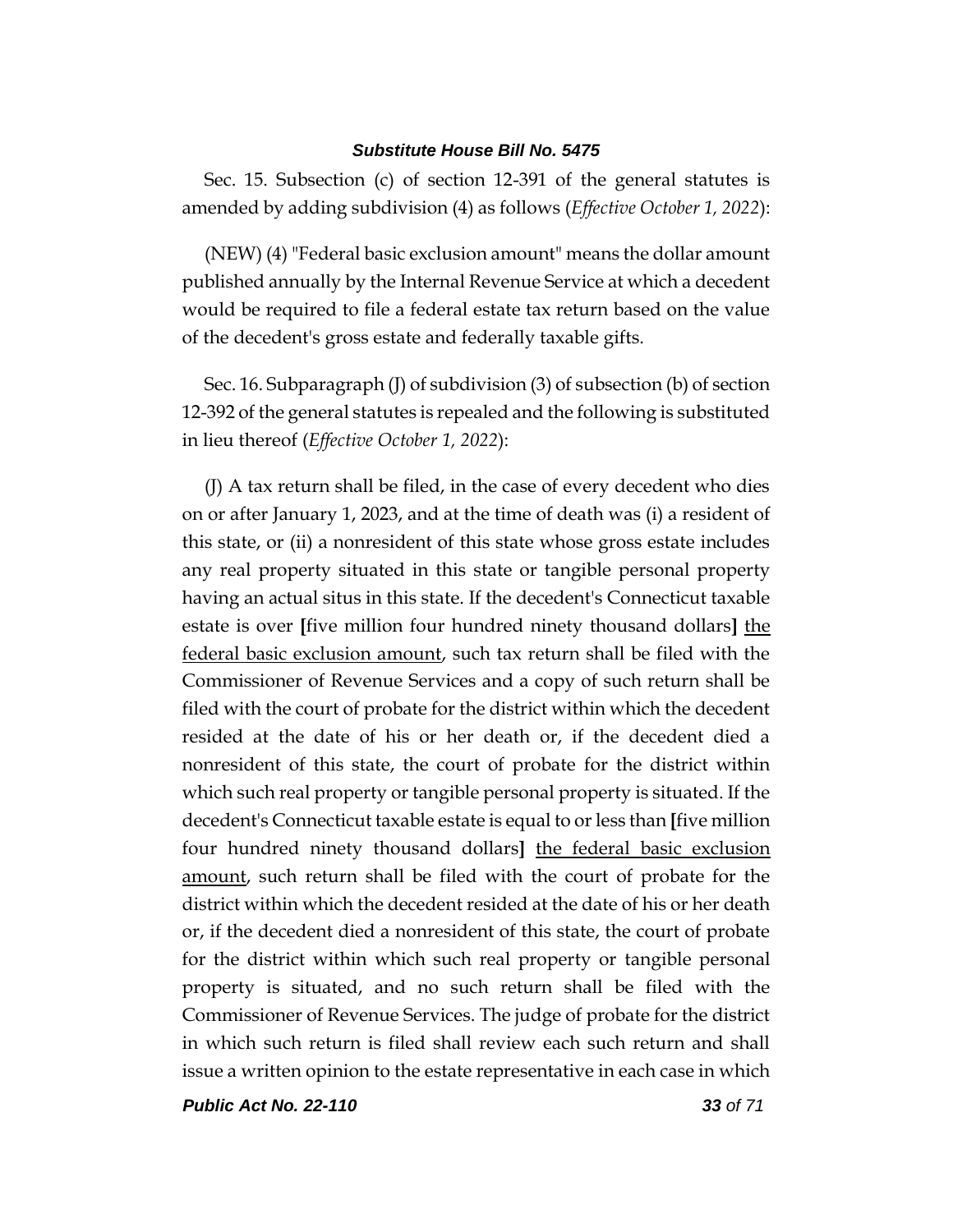the judge determines that the estate is not subject to tax under this chapter.

Sec. 17. Section 12-643 of the general statutes is amended by adding subdivision (4) as follows (*Effective October 1, 2022*):

(NEW) (4) "Federal basic exclusion amount" means the dollar amount published annually by the Internal Revenue Service over which a donor would owe federal gift tax based on the value of the donor's federally taxable gifts.

Sec. 18. Subsection (b) of section 12-408h of the general statutes is repealed and the following is substituted in lieu thereof (*Effective October 1, 2022*):

(b) A short-term rental facilitator shall be required to obtain a permit to collect the tax set forth in subparagraph (B) of subdivision (1) of section 12-408 and shall be considered the retailer for each retail sale of a short-term rental that such facilitator facilitates on its platform for a short-term rental operator. Each short-term rental facilitator shall (1) be required to collect and remit for each such sale any tax imposed under section 12-408, (2) be responsible for all obligations imposed under this chapter as if such short-term rental facilitator was the operator of such **[**lodging house**]** short-term rental and retailer for such sale, and (3) keep such records and information as may be required by the Commissioner of Revenue Services to ensure proper collection and remittance of such tax.

Sec. 19. Section 12-410 of the general statutes is repealed and the following is substituted in lieu thereof (*Effective October 1, 2022*):

**[**(1)**]** (a) For the purpose of the proper administration of this chapter and to prevent evasion of the sales tax it shall be presumed that all receipts are gross receipts that are subject to the tax until the contrary is established. The burden of proving that a sale of tangible personal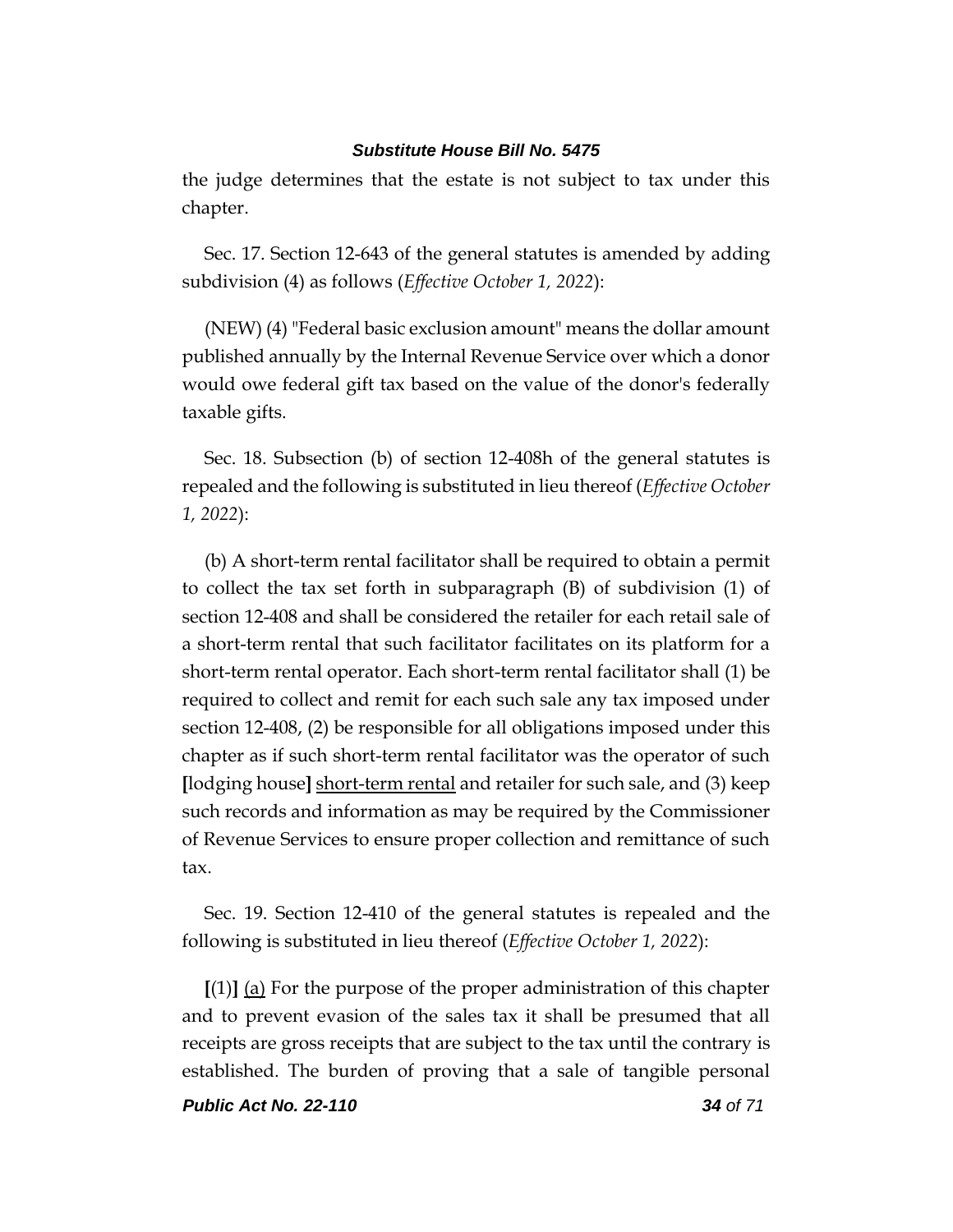property or service constituting a sale in accordance with subdivision (2) of subsection (a) of section 12-407 is not a sale at retail is upon the person who makes the sale unless such person takes in good faith from the purchaser a certificate to the effect that the property or service is purchased for resale.

**[**(2)**]** (b) The certificate relieves the seller from the burden of proof only if taken in good faith from a person who is engaged in the business of selling tangible personal property or services constituting a sale in accordance with subdivision (2) of subsection (a) of section 12-407 and who holds the permit provided for in section 12-409 and who, at the time of purchasing the tangible personal property or service: **[**(A)**]** (1) Intends to sell it in the regular course of business;  $[(B)]$  (2) intends to utilize such personal property in the delivery of landscaping or horticulture services, provided the total sale price of all such landscaping and horticulture services are taxable under this chapter; or **[**(C)**]** (3) is unable to ascertain at the time of purchase whether the property or service will be sold or will be used for some other purpose. The burden of establishing that a certificate is taken in good faith is on the seller. A certificate to the effect that property or service is purchased for resale taken from the purchaser by the seller shall be deemed to be taken in good faith if the tangible personal property or service purchased is similar to or of the same general character as property or service which the seller could reasonably assume would be sold by the purchaser in the regular course of business.

**[**(3)**]** (c) The certificate shall be signed by and bear the name and address of the purchaser, shall indicate the number of the permit issued to the purchaser and shall indicate the general character of the tangible personal property or service sold by the purchaser in the regular course of business. The certificate shall be substantially in such form as the commissioner prescribes.

*Public Act No. 22-110 35 of 71* **[**(4) (A)**]** (d) (1) If a purchaser who gives a certificate makes any use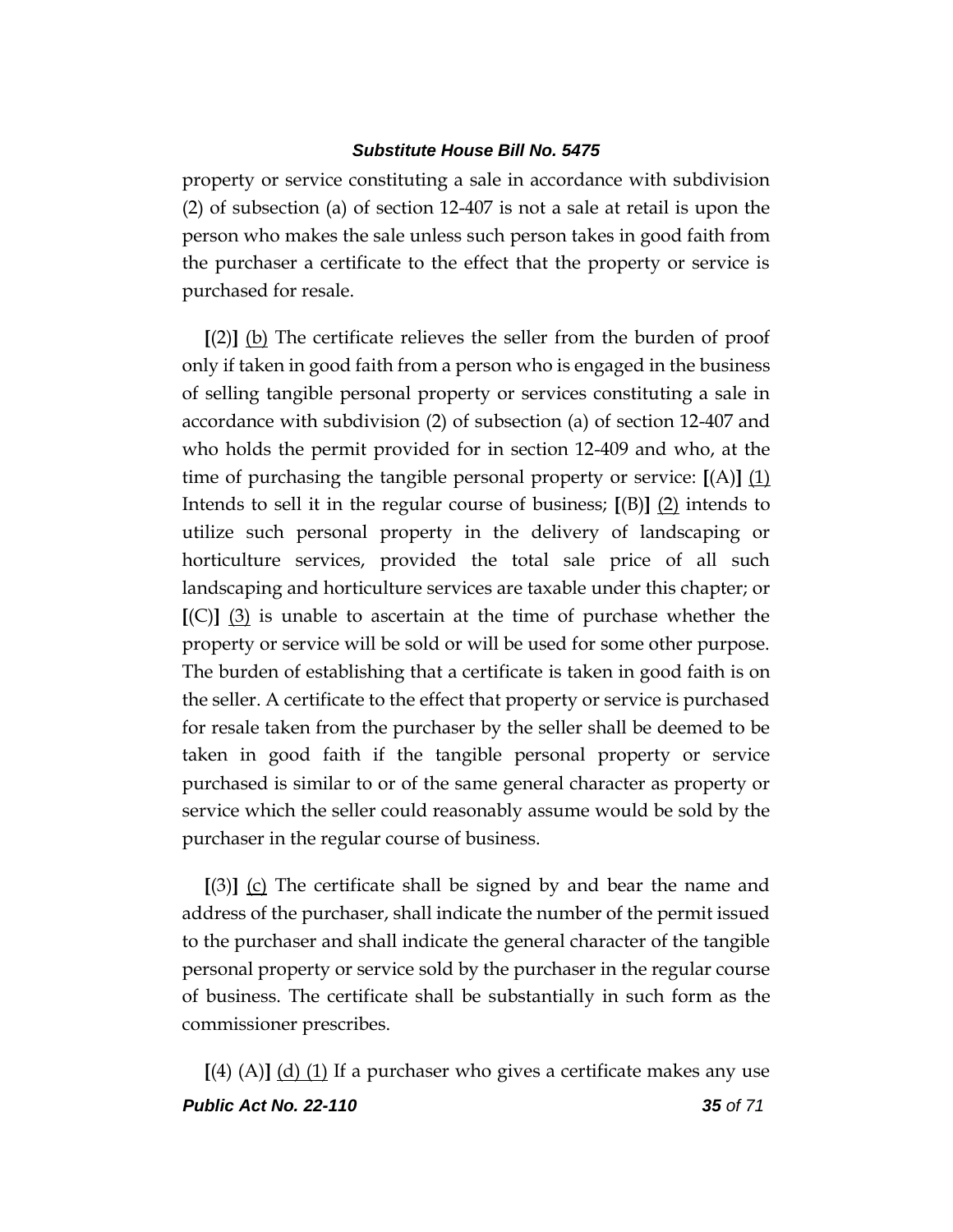of the service or property other than retention, demonstration or display while holding it for sale in the regular course of business, the use shall be deemed a retail sale by the purchaser as of the time the service or property is first used by the purchaser, and the cost of the service or property to the purchaser shall be deemed the gross receipts from such retail sale.

**[**(B)**]** (2) Notwithstanding the provisions of **[**subparagraph (A) of this**]** subdivision (1) of this subsection, any use by a certificated air carrier of an aircraft for purposes other than retention, demonstration or display while holding it for sale in the regular course of business shall not be deemed a retail sale by such carrier as of the time the aircraft is first used by such carrier, irrespective of the classification of such aircraft on the balance sheet of such carrier for accounting and tax purposes.

**[**(5) (A)**]** (e) (1) For the purpose of the proper administration of this chapter and to prevent evasion of the sales tax, a sale of any service described in subdivision (37) of subsection (a) of section 12-407 shall be considered a sale for resale only if the service to be resold is an integral, inseparable component part of a service described in said subdivision that is to be subsequently sold by the purchaser to an ultimate consumer. The purchaser of the service for resale shall maintain, in such form as the commissioner requires, records that substantiate:  $[(i)] (A)$ From whom the service was purchased and to whom the service was sold,  $\left[\text{(ii)}\right]$  (B) the purchase price of the service, and  $\left[\text{(iii)}\right]$  (C) the nature of the service to demonstrate that the services were an integral, inseparable component part of a service described in subdivision (37) of subsection (a) of section 12-407 that was subsequently sold to a consumer.

**[**(B)**]** (2) Notwithstanding the provisions of **[**subparagraph (A) of this**]** subdivision (1) of this subsection, no sale of a service described in subdivision (37) of subsection (a) of section 12-407 by a seller shall be considered a sale for resale if such service is to be subsequently sold by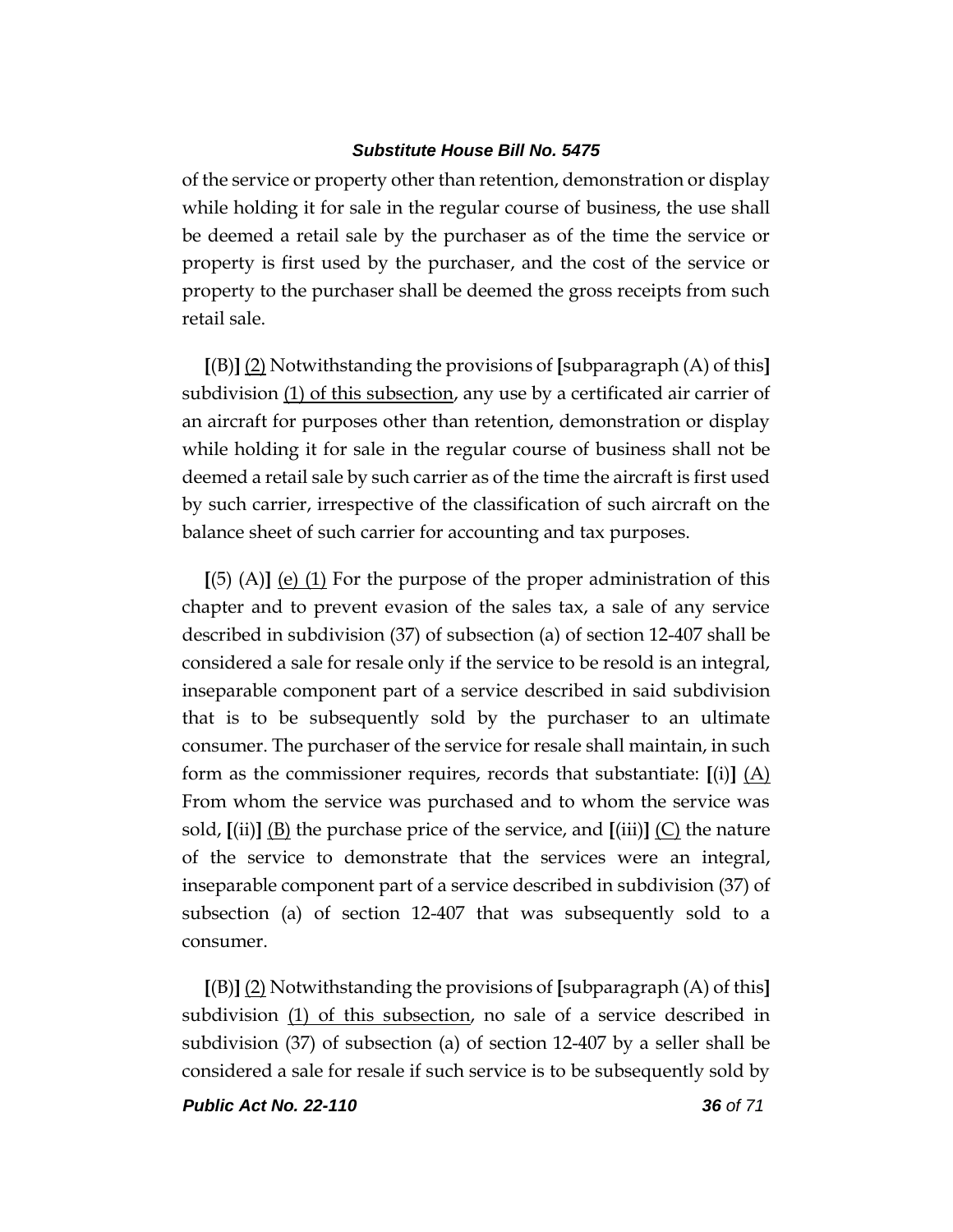the purchaser to an ultimate consumer that is affiliated with the purchaser in the manner described in subparagraph (A) of subdivision (62) of section 12-412.

**[**(C)**]** (3) For purposes of **[**subparagraph (A) of this**]** subdivision (1) of this subsection, the sale of canned or prewritten computer software shall be considered a sale for resale if such software is subsequently sold, licensed or leased unaltered by the purchaser to an ultimate consumer. The purchaser of the software for resale shall maintain, in such form as the commissioner requires, records that substantiate:  $[(i)]$   $(A)$  From whom the software was purchased and to whom the software was sold, licensed or leased, **[**(ii)**]** (B) the purchase price of the software, and **[**(iii)**]** (C) the nature of the transaction with the ultimate consumer to demonstrate that the same software was provided unaltered to the ultimate consumer.

**[**(D)**]** (4) For purposes of **[**subparagraph (A) of this**]** subdivision (1) of this subsection, the sale of digital goods shall be considered a sale for resale if the digital goods are subsequently sold, licensed, leased, broadcast, transmitted, or distributed, in whole or in part, as an integral, inseparable component part of a digital good or service described in subdivision  $(26)$ ,  $(27)$ ,  $(37)$  or  $(39)$  of subsection  $(a)$  of section 12-407 by the purchaser of the digital goods to an ultimate consumer. The purchaser of the digital goods for resale shall maintain, in such form as the commissioner requires, records that substantiate: **[**(i)**]** (A) From whom the digital goods were purchased and to whom the services described in subdivision (26), (27), (37) or (39) of subsection (a) of section 12-407 was sold, licensed, leased, broadcast, transmitted, or distributed, in whole or in part, **[**(ii)**]** (B) the purchase price of the digital goods, and **[**(iii)**]** (C) the nature of the transaction with the ultimate consumer.

**[**(E)**]** (5) For purposes of **[**subparagraph (A) of this**]** subdivision (1) of this subsection, the sale of services described in subdivision (37) of subsection (a) of section 12-407 shall be considered a sale for resale if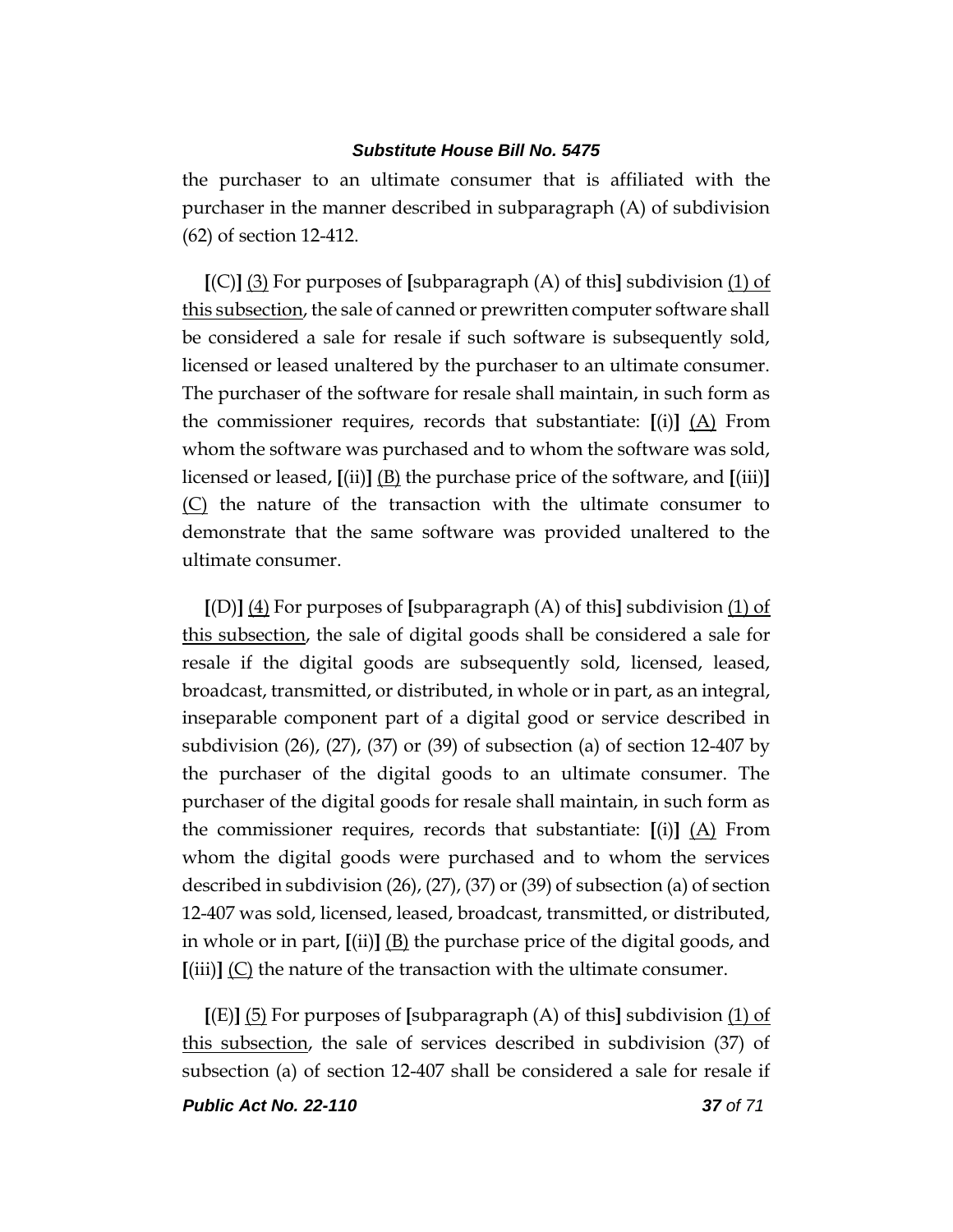such services are subsequently resold as an integral inseparable component part of digital goods sold by the purchaser of the services to an ultimate consumer of the digital goods. The purchaser of the services described in subdivision (37) of subsection (a) of section 12-407 for resale shall maintain, in such form as the commissioner requires, records that substantiate: **[**(i)**]** (A) From whom the services described in subdivision (37) of subsection (a) of section 12-407 were purchases and to whom the digital goods were sold, licensed, or leased, **[**(ii)**]** (B) the purchase prices of the services described in subdivision (37) of subsection (a) of section 12-407, and **[**(iii)**]** (C) the nature of the transaction with the ultimate consumer.

**[**(6)**]** (f) For the purpose of the proper administration of this chapter and to prevent evasion of the sales tax, no sale of any service by a seller shall be considered a sale for resale if such service is to be subsequently sold by the purchaser, without change, to an ultimate consumer that is affiliated with the purchaser in the manner described in subparagraph (A) of subdivision (62) of section 12-412.

Sec. 20. Subsection (c) of section 12-414 of the general statutes is repealed and the following is substituted in lieu thereof (*Effective October 1, 2022*):

(c)  $(1)$  For purposes of the sales tax, the return shall show the gross receipts of the seller during the preceding reporting period. For purposes of the use tax,  $[(1)] (A)$  in case of a return filed by a retailer, the return shall show the total sales price of the services or property sold by the retailer, the storage, acceptance, consumption or other use of which became subject to the use tax during the preceding reporting period, and **[**(2)**]** (B) in case of a return filed by a purchaser, the return shall show the total sales price of the service or property purchased by the purchaser, the storage, acceptance, consumption or other use of which became subject to the use tax during the preceding reporting period. The return shall also show the amount of the taxes for the period covered by the

*Public Act No. 22-110 38 of 71*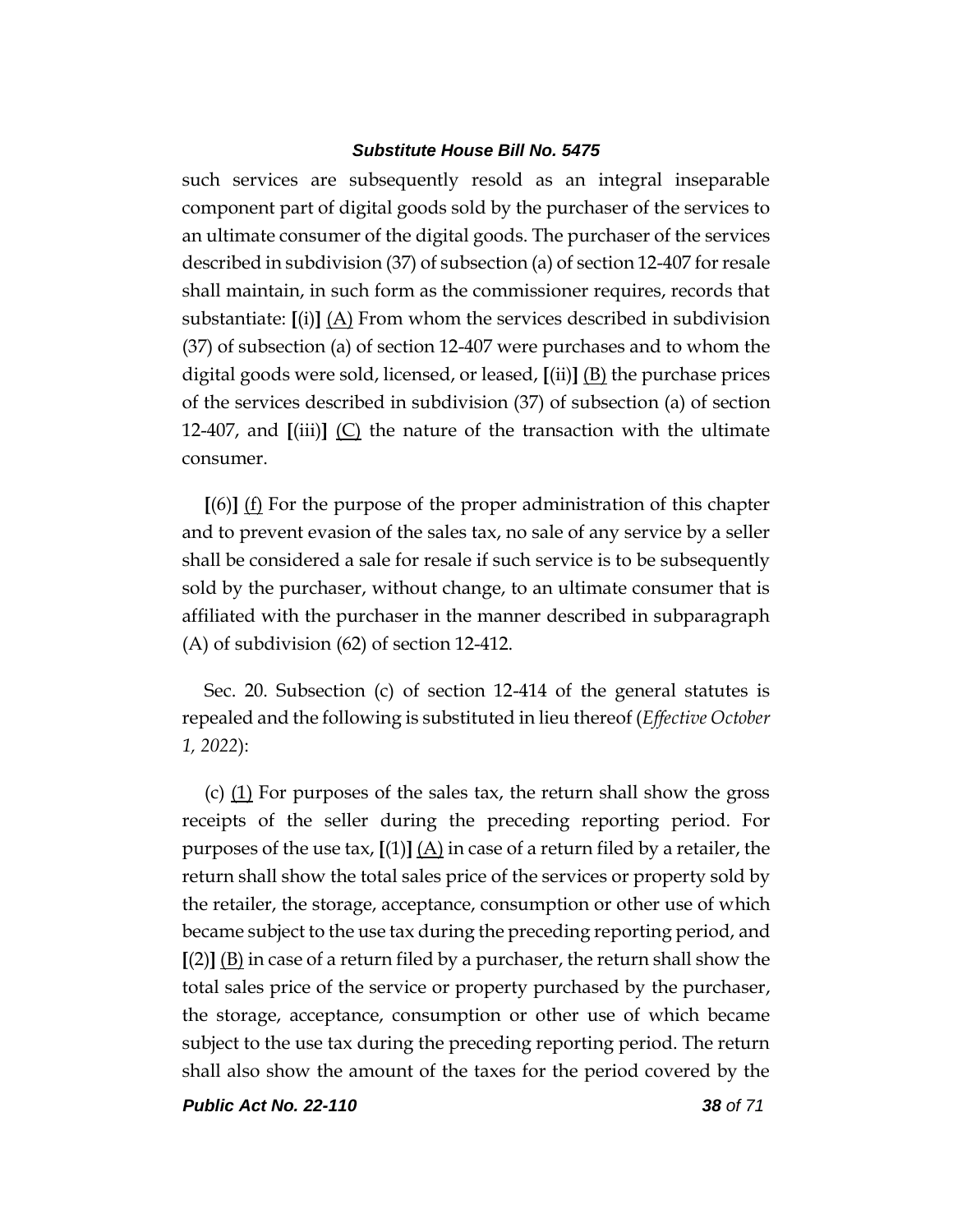return in such manner as the commissioner may require and such other information as the commissioner deems necessary for the proper administration of this chapter.

(2) The Commissioner of Revenue Services is authorized, **[**in his or her discretion,**]** for purposes of expediency, to permit returns to be filed in an alternative form wherein the person filing the return may elect  $(A)$ to report his or her gross receipts, including the tax reimbursement to be collected as provided for in this section, as a part of such gross receipts, or  $(B)$  to report his or her gross receipts exclusive of the tax collected in such cases where the gross receipts from sales have been segregated from tax collections. In the case of **[**the former**]** a return filed in accordance with the provisions of subparagraph (A) of this subdivision, the percentage of such tax-included gross receipts that may be considered to be the gross receipts from sales exclusive of the taxes collected thereon shall be computed by dividing the numeral one by the sum of the rate of tax provided in section 12-408, expressed as a decimal, and the numeral one.

Sec. 21. Section 12-433 of the general statutes is repealed and the following is substituted in lieu thereof (*Effective October 1, 2022*):

Wherever used in this chapter, unless the context otherwise requires:

(1) "Alcoholic beverage" and "beverage" include wine, beer and liquor; **[**as defined in this section; "absolute alcohol"**]**

(2) "Absolute alcohol" means dehydrated alcohol containing not less than ninety-nine per cent by weight of ethyl alcohol; **[**"beer"**]**

 $(3)$  "Beer" means any beverage obtained by the alcoholic fermentation of an infusion or decoction of barley, malt and hops in drinking water and containing more than one-half of one per cent of absolute alcohol by volume; **[**"wine"**]**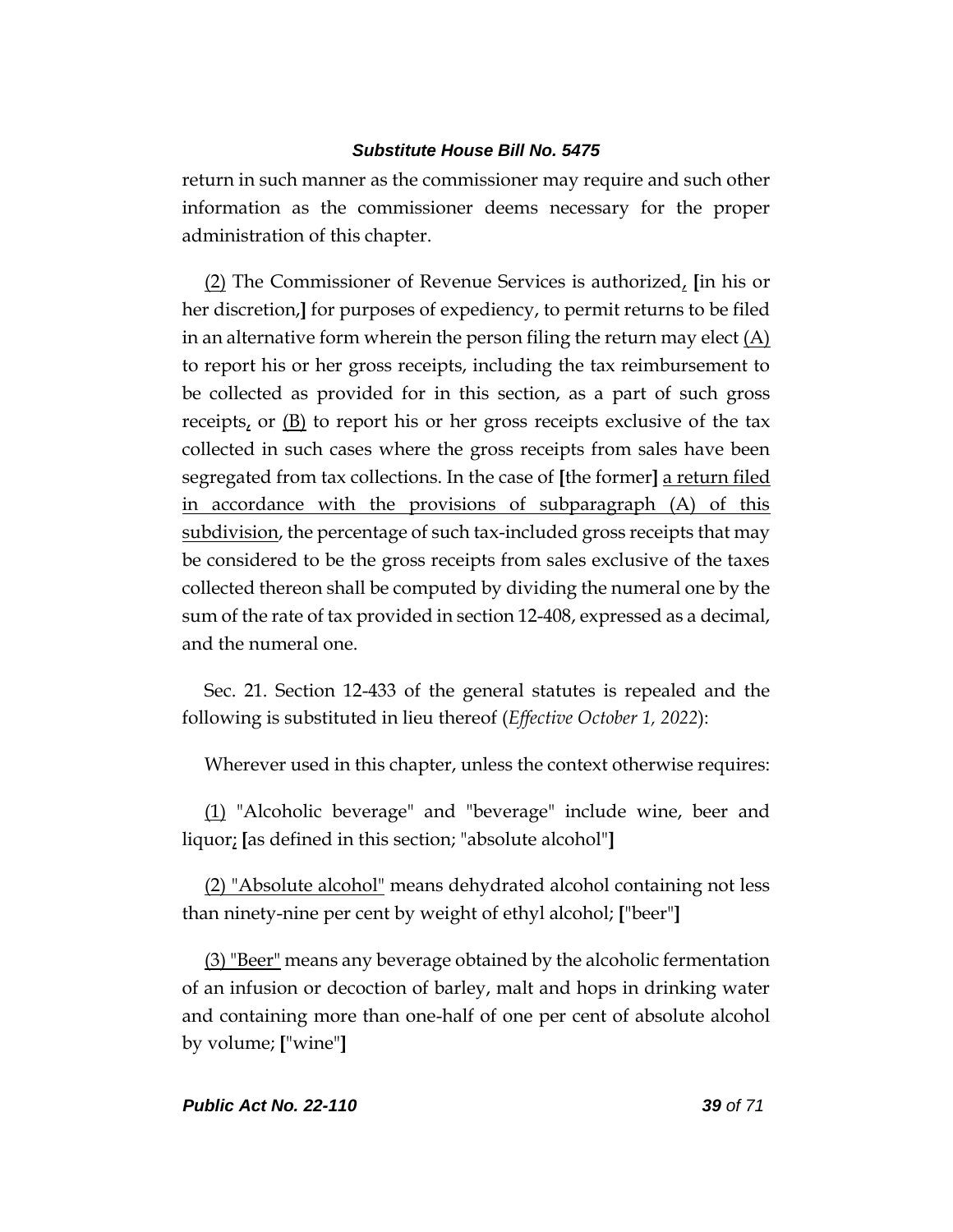(4) "Wine" means any alcoholic beverage obtained by the fermentation of natural sugar contents of fruits or other agricultural products containing sugar; **[**"still wine"**]**

(5) "Still wine" means any wine that contains not more than three hundred ninety-two one thousandths (0.392) of a gram of carbon dioxide per hundred milliliters of wine, and shall include any fortified wine, cider that is made from the alcoholic fermentation of the juice of apples, vermouth and any artificial or imitation wine or compound sold as "still wine" containing not less than three and two-tenths per cent of absolute alcohol by volume; **[**"sparkling wine"**]**

(6) "Sparkling wine" means champagne and any other effervescent wine charged with more than three hundred ninety-two one thousandths (0.392) of a gram of carbon dioxide per hundred milliliters of wine, whether artificially or as a result of secondary fermentation of the wine within the container; **[**"fortified wine"**]**

(7) "Fortified wine" means any wine, the alcoholic contents of which have been increased, by whatever process, beyond that produced by natural fermentation; **[**"liquor"**]**

(8) "Liquor" means any beverage **[**which**]** that contains alcohol obtained by distillation mixed with drinkable water and other substances in solution; **[**"liquor cooler"**]**

(9) "Liquor cooler" means any liquid combined with liquor **[**, as defined in this section,**]** containing not more than seven per cent of alcohol by volume; **[**"gallon"**]**

(10) "Gallon" or "wine gallon" means one hundred twenty-eight fluid ounces; **[**"proof gallon"**]**

(11) "Proof gallon" means the equivalent of one wine gallon at 100 proof; **[**"proof spirit"**]**

### *Public Act No. 22-110 40 of 71*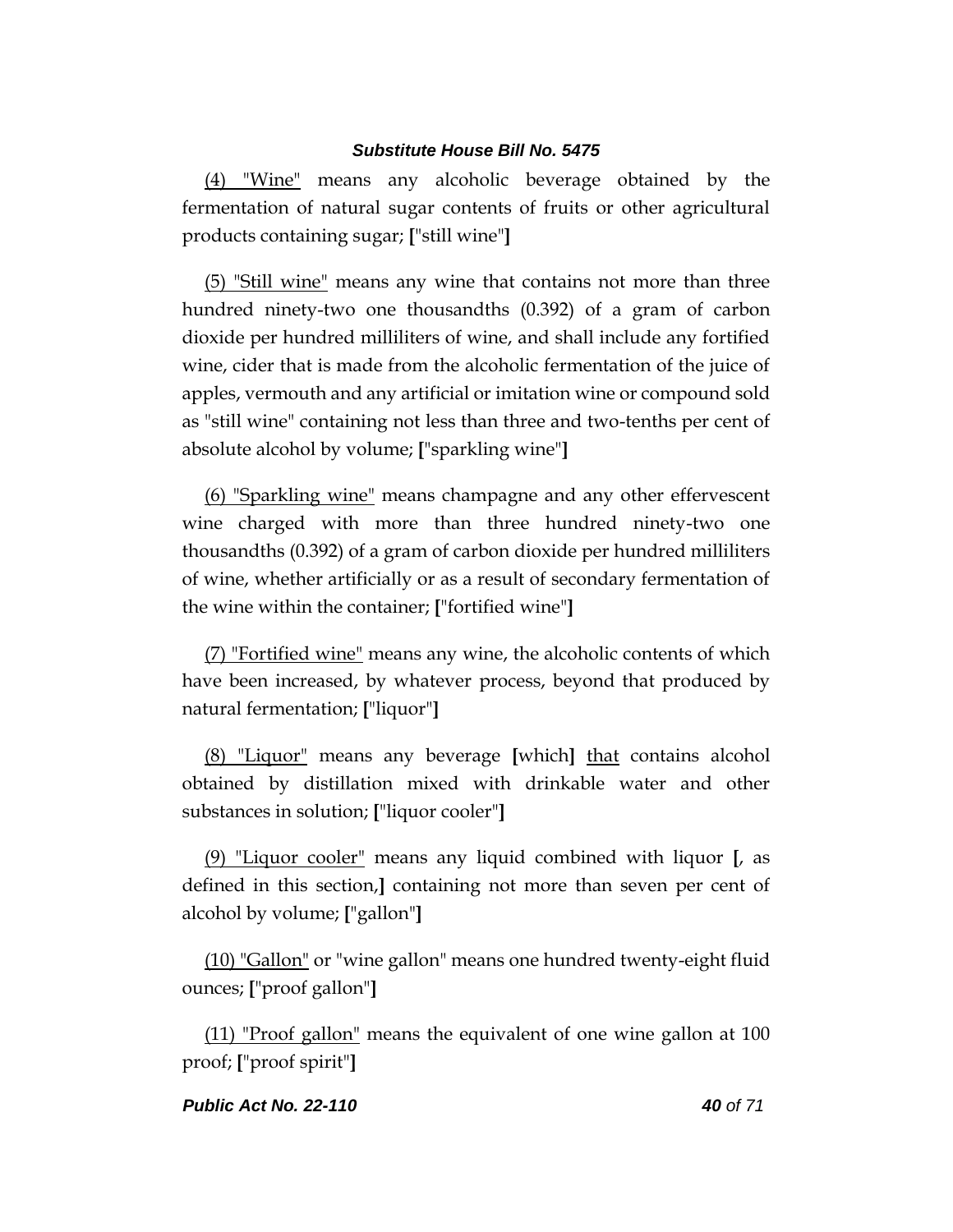(12) "Proof spirit" or "proof" **[**shall be held to be that**]** means alcoholic liquor **[**which**]** that contains one-half by volume of alcohol of a specific gravity of seventy-nine hundred and thirty-nine ten-thousandths (0.7939) at 60**°** F; **[**"alcohol"**]**

(13) "Alcohol" means ethyl alcohol, hydrated oxide of ethyl or spirit of wine, from whatever source or by whatever process produced; **[**"person"**]**

(14) "Person" means any individual, firm, fiduciary, partnership, corporation, limited liability company, trust or association, however formed; **[**"taxpayer"**]**

(15) "Taxpayer" means any person liable to taxation under this chapter except railroad and airline companies so far as they conduct such beverage business in cars or passenger trains or on airplanes; **[**"distributor"**]**

(16) " Distributor" means any person, wherever resident or located, **[**who**]** that holds a wholesaler's or manufacturer's permit or wholesaler or manufacturer permit for beer only issued under chapter 545, or **[**his**]** such person's backer, if any; **[**"licensed distributor"**]**

(17) "Licensed distributor" means a distributor holding a license issued by the Commissioner of Revenue Services under the provisions of this chapter; **[**"tax period"**]**

(18) "Tax period" means any period of one calendar month, or any part thereof; **[**"barrel"**]**

(19) "Barrel" means not less than twenty-eight nor more than thirtyone gallons; **[**"half barrel"**]**

(20) "Half barrel" means not less than fourteen nor more than fifteen and one-half gallons; **[**"quarter barrel"**]**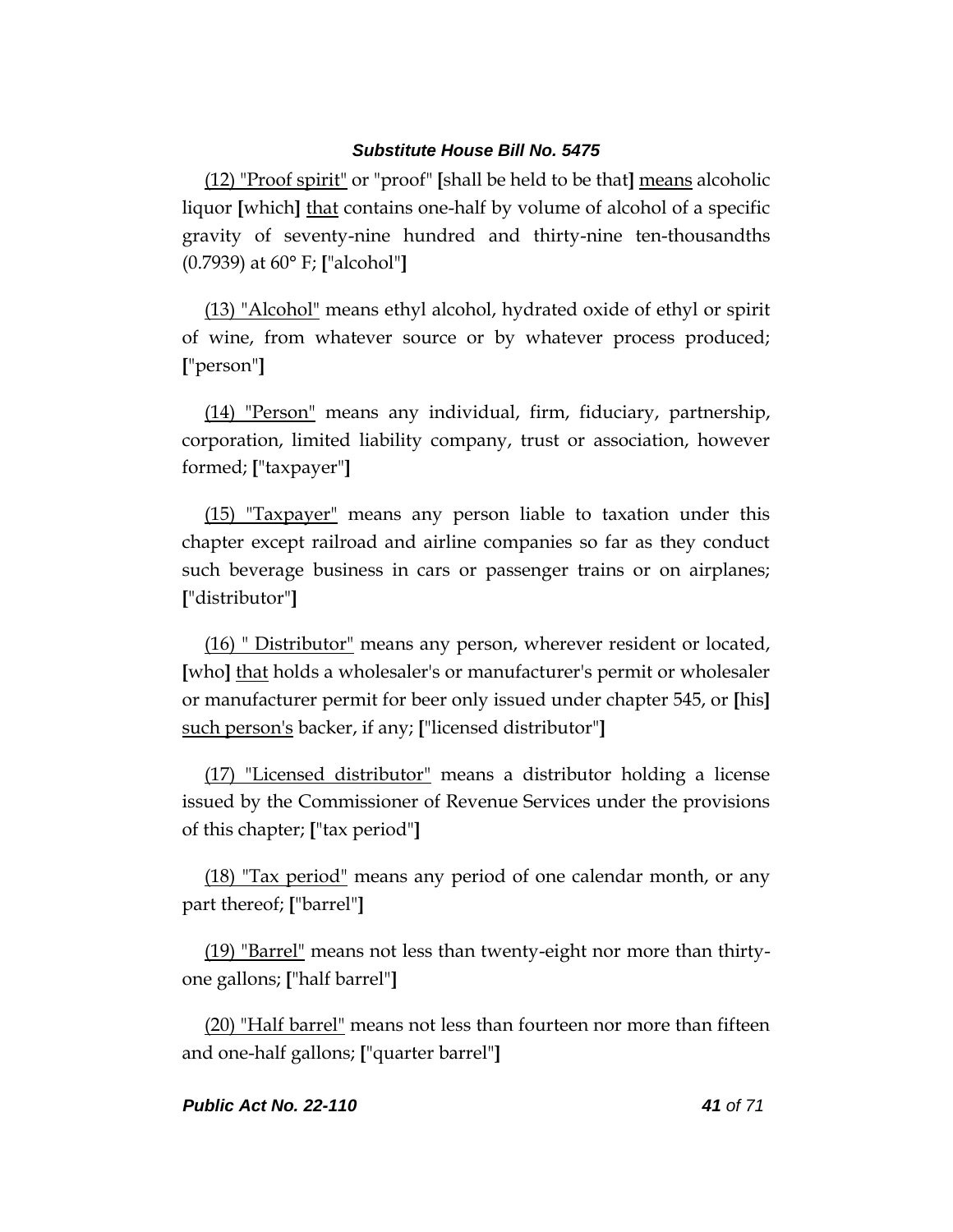(21) "Quarter barrel" means not less than seven nor more than seven and three-quarters gallons; **[**"sell"**]**

(22) "Sell" or "sale" includes and applies to gifts, exchanges and barter and includes any alcoholic beverages coming into the possession of a distributor **[**which**]** that cannot be satisfactorily accounted for by the distributor to the Commissioner of Revenue Services.

Sec. 22. Section 12-438 of the general statutes is repealed and the following is substituted in lieu thereof (*Effective October 1, 2022*):

Any person who applies for a cancellation of **[**his**]** such person's distributor's license shall take an inventory at the beginning of business on the first day of the following month showing the number of gallons of each kind of alcoholic beverage mentioned in section 12-435 owned by **[**him**]** such person and held within the state. Each such person shall, **[**within**]** not later than fifteen days after taking such inventory, file a copy of such inventory with the commissioner, on forms prescribed and furnished by **[**him**]** the commissioner, and shall pay a tax on such inventory at the rates specified in said section 12-435. Each return filed under the provisions of this section shall give such additional information as the commissioner requires and shall include a statement of the amount of tax due under such return.

Sec. 23. Subsection (c) of section 12-458 of the general statutes is repealed and the following is substituted in lieu thereof (*Effective October 1, 2022*):

(c) Any person who owns or operates a vehicle that runs only upon rails or tracks and that is properly registered with the federal government, in accordance with the provisions of Section 4222 of the Internal Revenue Code of 1986, or any subsequent corresponding internal revenue code of the United States, as amended from time to time, shall be exempt from paying to a distributor the motor fuels tax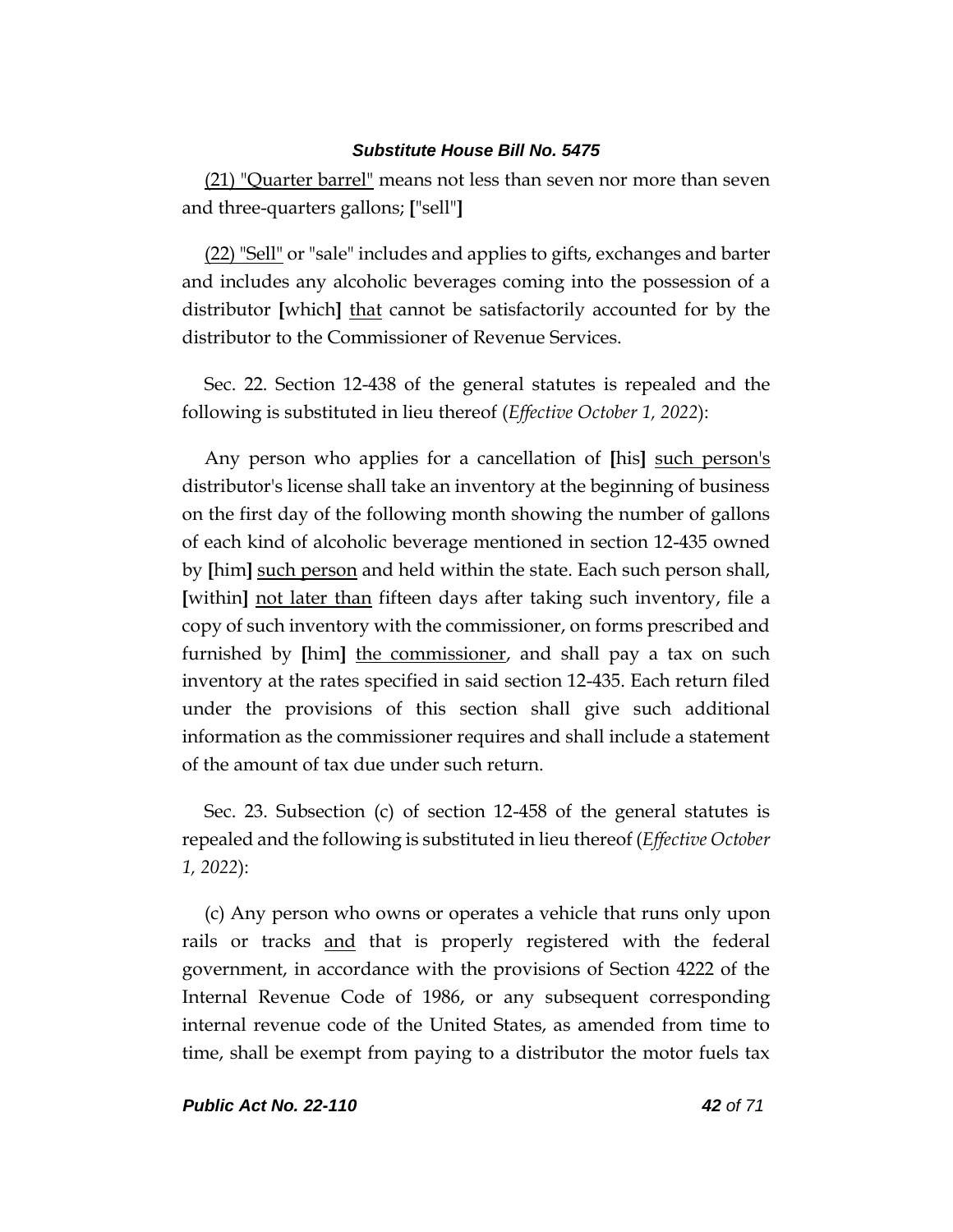imposed pursuant to this section for use in such vehicle.

Sec. 24. Section 12-587 of the general statutes is repealed and the following is substituted in lieu thereof (*Effective October 1, 2022*):

(a) (1) As used in this chapter: (A) "Company" includes a corporation, partnership, limited partnership, limited liability company, limited liability partnership, association, individual or any fiduciary thereof; (B) "quarterly period" means a period of three calendar months commencing on the first day of January, April, July or October and ending on the last day of March, June, September or December, respectively; (C) except as provided in subdivision (2) of this subsection, "gross earnings" means all consideration received from the first sale within this state of a petroleum product; (D) "petroleum products" means those products which contain or are made from petroleum or a petroleum derivative; (E) "first sale of petroleum products within this state" means the initial sale of a petroleum product delivered to a location in this state; (F) "export" or "exportation" means the conveyance of petroleum products from within this state to a location outside this state for the purpose of sale or use outside this state; and (G) "sale for exportation" means a sale of petroleum products to a purchaser which itself exports such products.

(2) For purposes of this chapter, "gross earnings" means gross earnings as defined in subdivision (1) of this subsection, except, with respect to the first sale of gasoline or gasohol within this state, if the consideration received from such first sale reflects a price of gasoline or gasohol sold or used in this state in excess of three dollars per gallon, gross earnings from such first sale shall be deemed to be three dollars per gallon, and any consideration received that is derived from that portion of the price of such gasoline or gasohol in excess of three dollars per gallon shall be disregarded in the calculation of gross earnings. Notwithstanding the provisions of this chapter, the Commissioner of Revenue Services may suspend enforcement activities with respect to

*Public Act No. 22-110 43 of 71*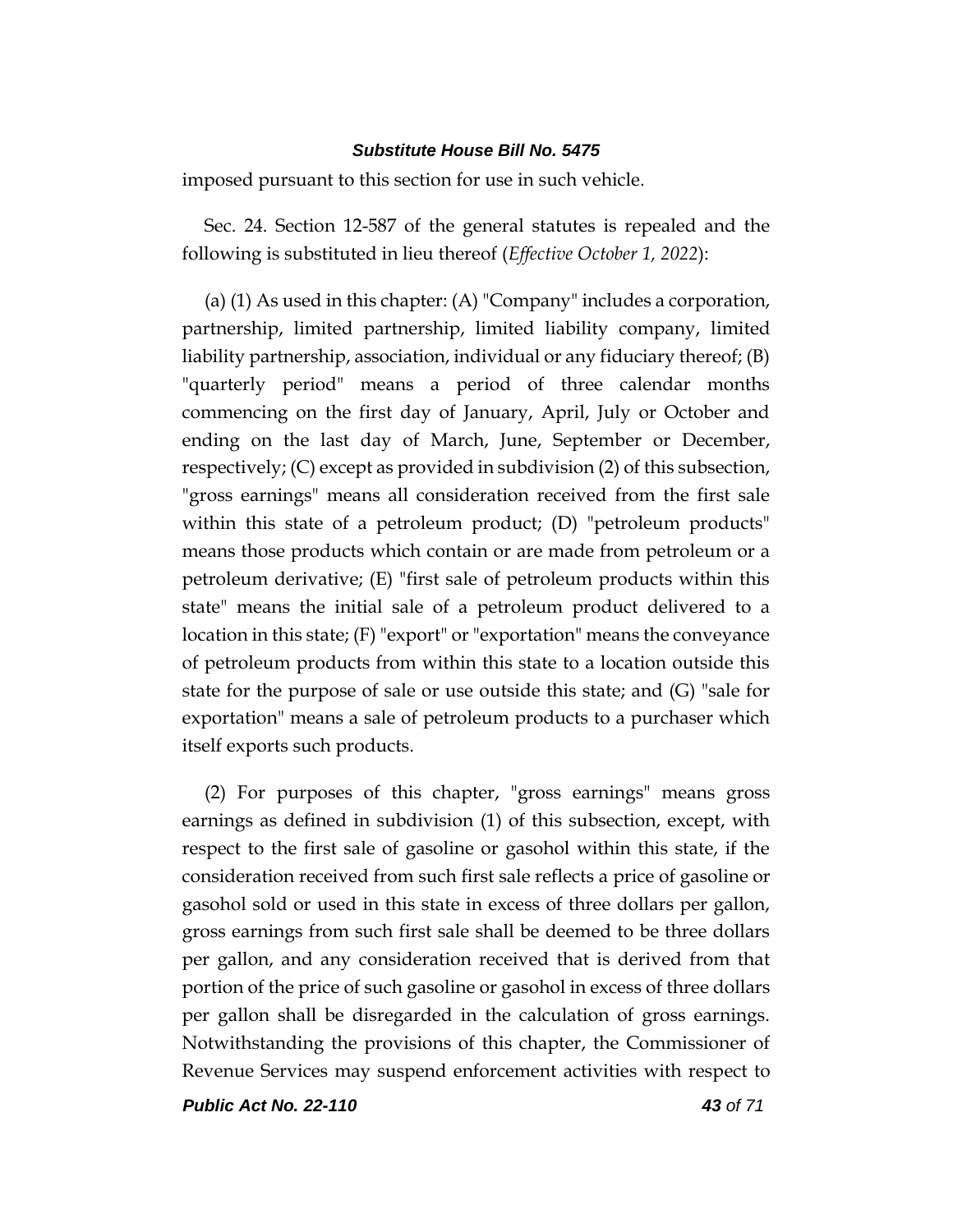this subdivision until all policies and procedures necessary to implement the provision of this subdivision are in place, but in no event shall such suspension extend beyond April 15, 2012.

(b) (1) Except as otherwise provided in subdivision (2) of this subsection, any company **[**which**]** that is engaged in the refining or distribution, or both, of petroleum products and which distributes such products in this state shall pay a quarterly tax on its gross earnings derived from the first sale of petroleum products within this state. Each company shall on or before the last day of the month next succeeding each quarterly period render to the commissioner a return on forms prescribed or furnished by the commissioner and signed by the person performing the duties of treasurer or an authorized agent or officer, including the amount of gross earnings derived from the first sale of petroleum products within this state for the quarterly period and such other facts as the commissioner may require for the purpose of making any computation required by this chapter. **[**Except as otherwise provided in subdivision (3) of this subsection, the**]** The rate of tax shall be (A) **[**five per cent with respect to calendar quarters prior to July 1, 2005; (B) five and eight-tenths per cent with respect to calendar quarters commencing on or after July 1, 2005, and prior to July 1, 2006; (C) six and three-tenths per cent with respect to calendar quarters commencing on or after July 1, 2006, and prior to July 1, 2007; (D)**]** seven per cent with respect to calendar quarters commencing on or after July 1, 2007, and prior to July 1, 2013; and **[**(E)**]** (B) eight and one-tenth per cent with respect to calendar quarters commencing on or after July 1, 2013.

(2) Gross earnings derived from the first sale of the following petroleum products within this state shall be exempt from tax:

(A) Any petroleum products sold for exportation from this state for sale or use outside this state;

(B) **[**the**]** The product designated by the American Society for Testing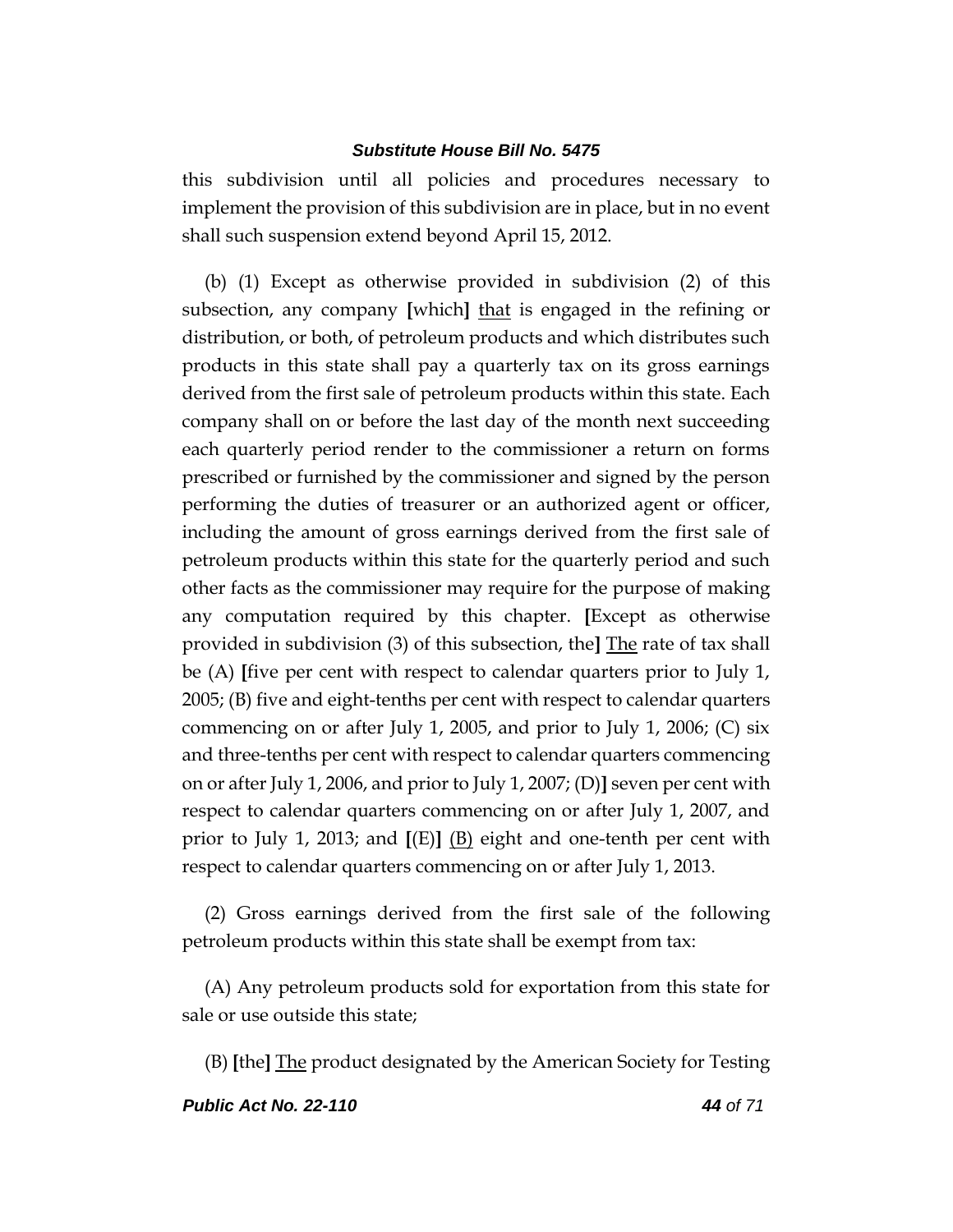and Materials as "Specification for Heating Oil D396-69", commonly known as number 2 heating oil, to be used exclusively for heating purposes or to be used in a commercial fishing vessel, which vessel qualifies for an exemption pursuant to <u>subdivision (40) of</u> section 12-412;

(C) **[**kerosene**]** Kerosene, commonly known as number 1 oil, to be used exclusively for heating purposes, provided delivery is of both number 1 and number 2 oil, and via a truck with a metered delivery ticket to a residential dwelling or to a centrally metered system serving a group of residential dwellings;

(D) **[**the**]** The product identified as propane gas, to be used primarily for heating purposes;

(E) **[**bunker**]** Bunker fuel oil, intermediate fuel, marine diesel oil and marine gas oil to be used in any vessel (i) having a displacement exceeding four thousand dead weight tons, or (ii) primarily engaged in interstate commerce;

(F) **[**for**]** For any first sale occurring prior to July 1, 2008, propane gas to be used as a fuel for a motor vehicle;

(G) **[**for**]** For any first sale occurring on or after July 1, 2002, grade number 6 fuel oil, as defined in regulations adopted pursuant to section 16a-22c, to be used exclusively by a company **[**which**]** that, in accordance with census data contained in the Standard Industrial Classification Manual, United States Office of Management and Budget, 1987 edition, is included in code classifications 2000 to 3999, inclusive, or in Sector 31, 32 or 33 in the North American Industrial Classification System United States Manual, United States Office of Management and Budget, 1997 edition;

(H) **[**for**]** For any first sale occurring on or after July 1, 2002, number 2 heating oil to be used exclusively in a vessel primarily engaged in

*Public Act No. 22-110 45 of 71*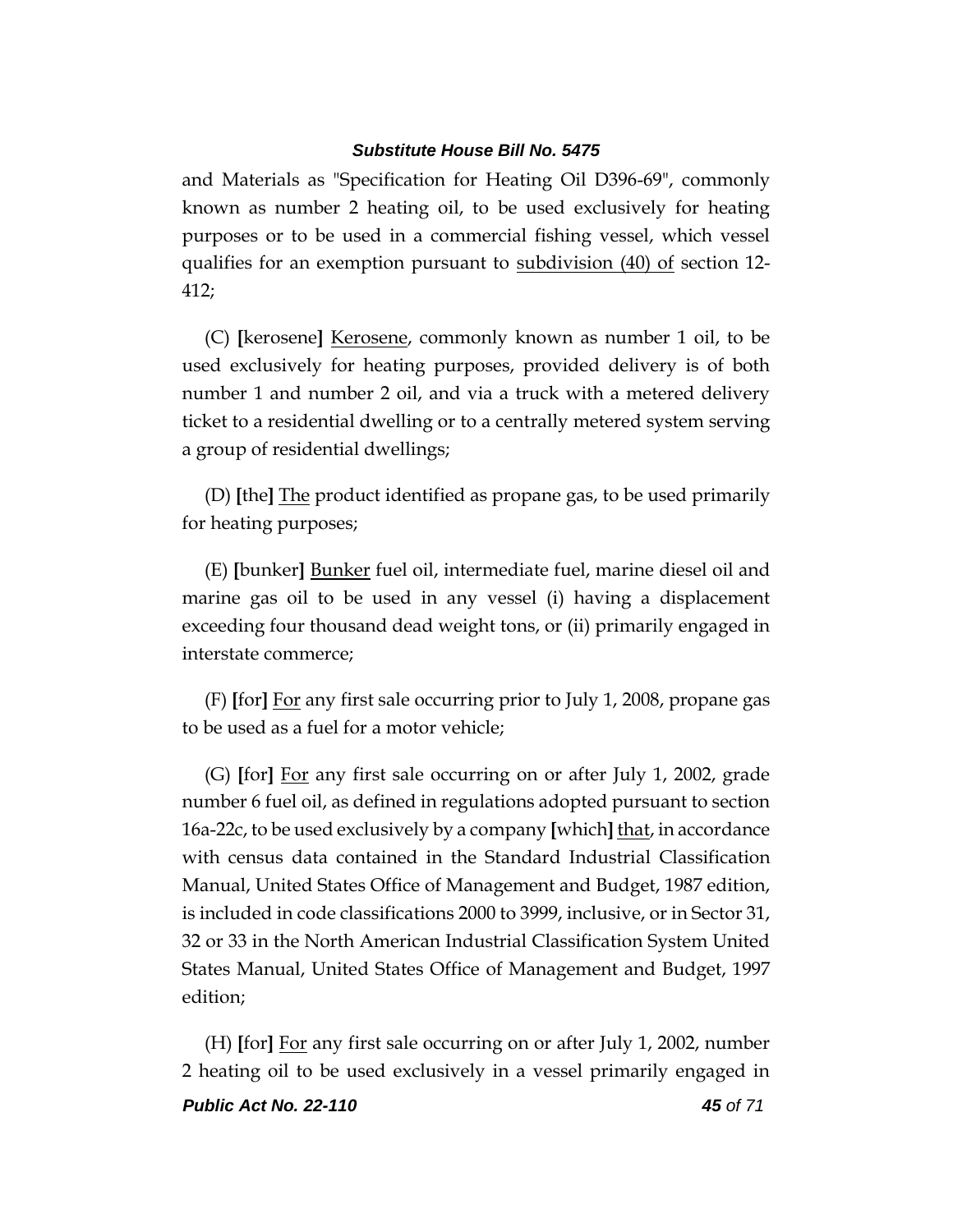interstate commerce, which vessel qualifies for an exemption under subdivision (40) of section 12-412;

(I) **[**for**]** For any first sale occurring on or after July 1, 2000, paraffin or microcrystalline waxes;

(J) **[**for**]** For any first sale occurring prior to July 1, 2008, petroleum products to be used as a fuel for a fuel cell, as defined in subdivision (113) of section 12-412;

 $(K)$  [a]  $\triangle$  commercial heating oil blend containing not less than ten per cent of alternative fuels derived from agricultural produce, food waste, waste vegetable oil or municipal solid waste, including, but not limited to, biodiesel or low sulfur dyed diesel fuel;

(L) **[**for**]** For any first sale occurring on or after July 1, 2007, diesel fuel other than diesel fuel to be used in an electric generating facility to generate electricity;

(M) **[**for**]** For any first sale occurring on or after July 1, 2013, cosmetic grade mineral oil; or

(N) **[**propane**]** Propane gas to be used as a fuel for a school bus.

**[**(3) The rate of tax on gross earnings derived from the first sale of grade number 6 fuel oil, as defined in regulations adopted pursuant to section 16a-22c, to be used exclusively by a company which, in accordance with census data contained in the Standard Industrial Classification Manual, United States Office of Management and Budget, 1987 edition, is included in code classifications 2000 to 3999, inclusive, or in Sector 31, 32 or 33 in the North American Industrial Classification System United States Manual, United States Office of Management and Budget, 1997 edition, or number 2 heating oil used exclusively in a vessel primarily engaged in interstate commerce, which vessel qualifies for an exemption under section 12-412 shall be: (A) Four per cent with

*Public Act No. 22-110 46 of 71*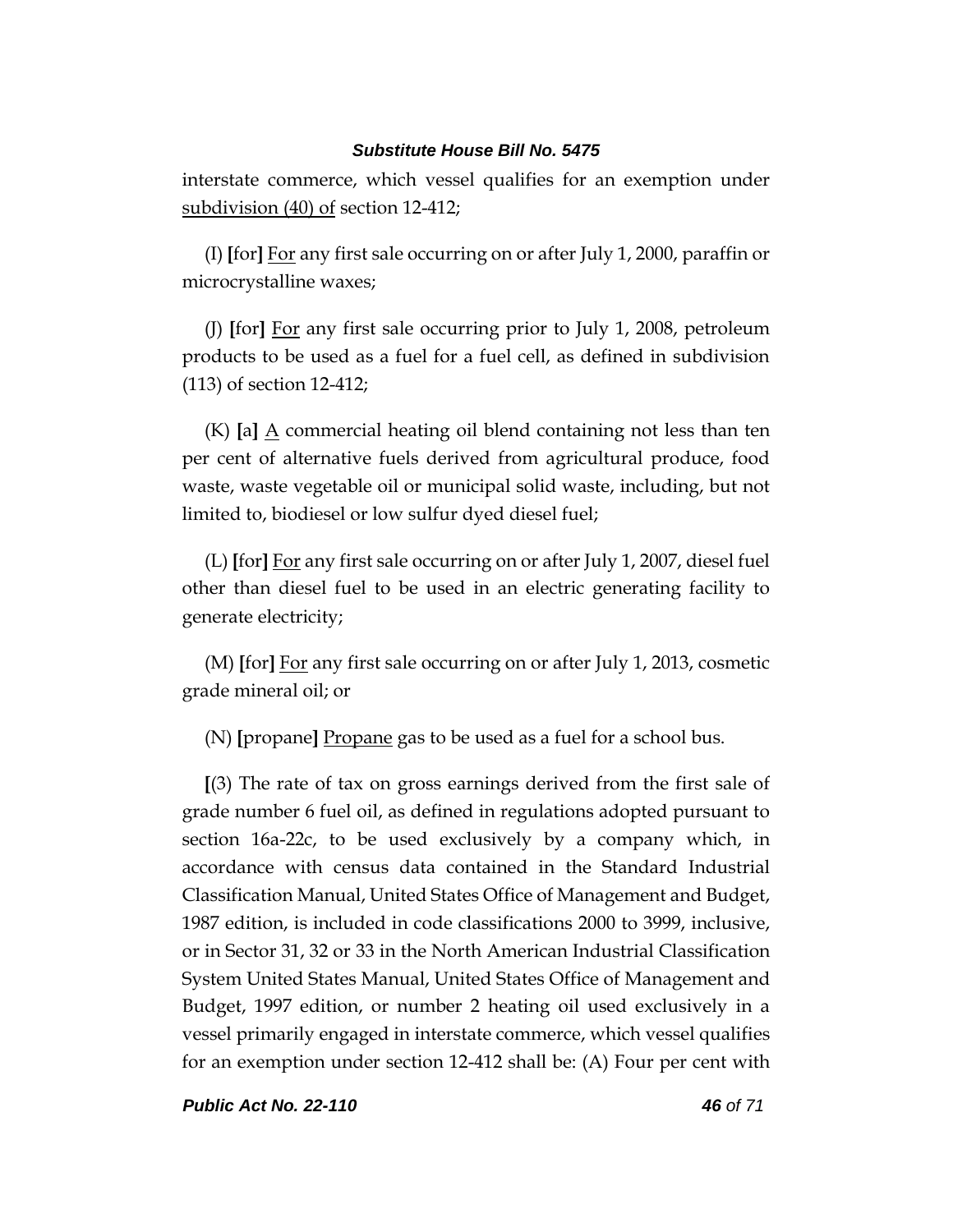respect to calendar quarters commencing on or after July 1, 1998, and prior to July 1, 1999; (B) three per cent with respect to calendar quarters commencing on or after July 1, 1999, and prior to July 1, 2000; (C) two per cent with respect to calendar quarters commencing on or after July 1, 2000, and prior to July 1, 2001; and (D) one per cent with respect to calendar quarters commencing on or after July 1, 2001, and prior to July 1, 2002.**]**

(c) (1) Any company **[**which**]** that imports or causes to be imported into this state petroleum products for sale, use or consumption in this state, other than a company subject to and having paid the tax on such company's gross earnings from first sales of petroleum products within this state, which earnings include gross earnings attributable to such imported or caused to be imported petroleum products, in accordance with subsection (b) of this section, shall pay a quarterly tax on the consideration given or contracted to be given for such petroleum product if the consideration given or contracted to be given for all such deliveries during the quarterly period for which such tax is to be paid exceeds three thousand dollars. **[**Except as otherwise provided in subdivision (3) of this subsection, the**]** The rate of tax shall be (A) **[**five per cent with respect to calendar quarters commencing prior to July 1, 2005; (B) five and eight-tenths per cent with respect to calendar quarters commencing on or after July 1, 2005, and prior to July 1, 2006; (C) six and three-tenths per cent with respect to calendar quarters commencing on or after July 1, 2006, and prior to July 1, 2007; (D)**]** seven per cent with respect to calendar quarters commencing on or after July 1, 2007, and prior to July 1, 2013; and **[**(E)**]** (B) eight and one-tenth per cent with respect to calendar quarters commencing on or after July 1, 2013. Fuel in the fuel supply tanks of a motor vehicle, which fuel tanks are directly connected to the engine, shall not be considered a delivery for the purposes of this subsection.

(2) Consideration given or contracted to be given for petroleum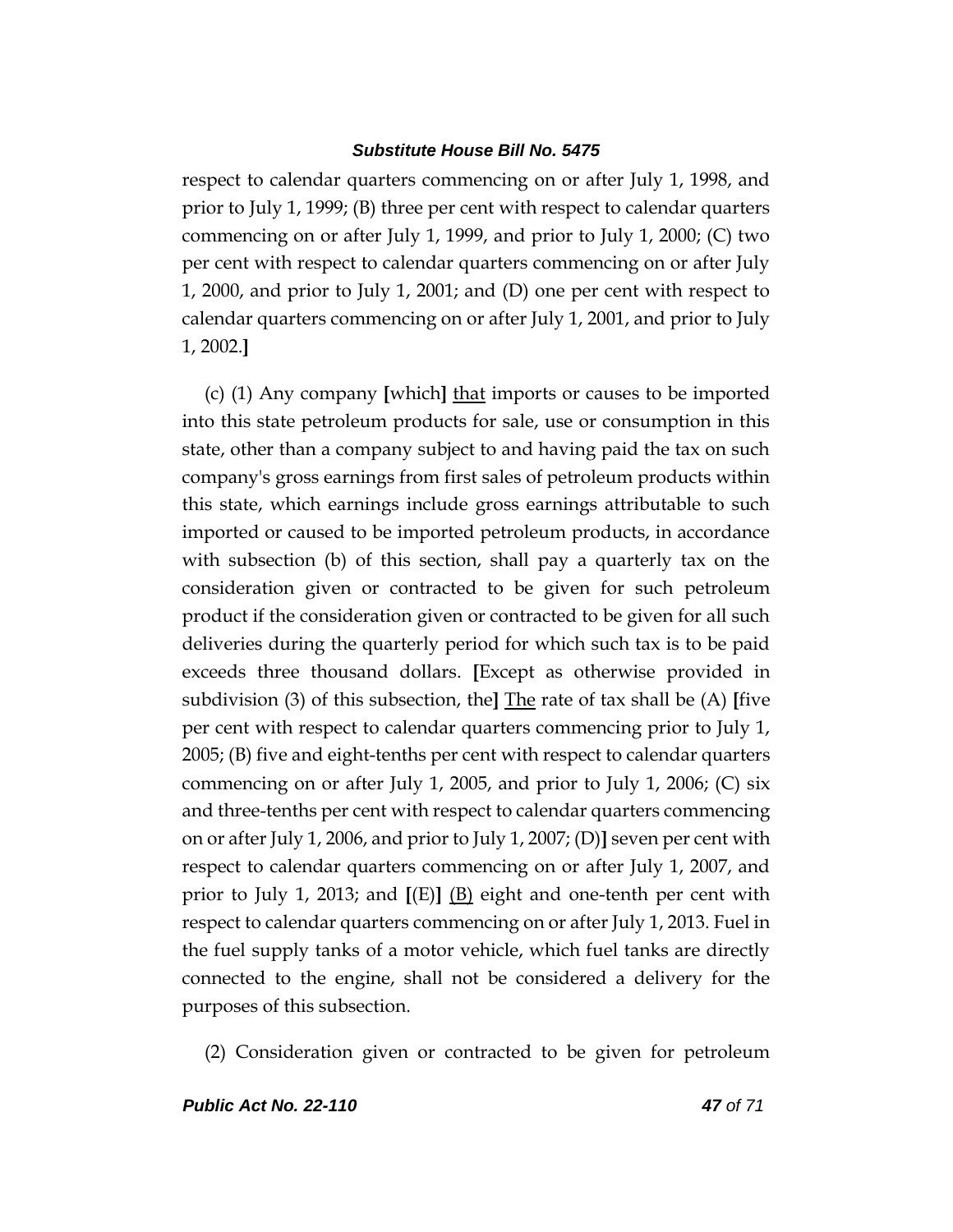products, gross earnings from the first sale of which are exempt from tax under subdivision (2) of subsection (b) of this section, shall be exempt from tax.

**[**(3) The rate of tax on consideration given or contracted to be given for grade number 6 fuel oil, as defined in regulations adopted pursuant to section 16a-22c, to be used exclusively by a company which, in accordance with census data contained in the Standard Industrial Classification Manual, United States Office of Management and Budget, 1987 edition, is included in code classifications 2000 to 3999, inclusive, or in Sector 31, 32 or 33 in the North American Industrial Classification System United States Manual, United States Office of Management and Budget, 1997 edition, or number 2 heating oil used exclusively in a vessel primarily engaged in interstate commerce, which vessel qualifies for an exemption under section 12-412 shall be: (A) Four per cent with respect to calendar quarters commencing on or after July 1, 1998, and prior to July 1, 1999; (B) three per cent with respect to calendar quarters commencing on or after July 1, 1999, and prior to July 1, 2000; (C) two per cent with respect to calendar quarters commencing on or after July 1, 2000, and prior to July 1, 2001; and (D) one per cent with respect to calendar quarters commencing on or after July 1, 2001, and prior to July 1, 2002.**]**

(d) The amount of tax reported to be due on such return shall be due and payable on or before the last day of the month next succeeding the quarterly period. The tax imposed under the provisions of this chapter shall be in addition to any other tax imposed by this state on such company.

(e) For the purposes of this chapter, the gross earnings of any producer or refiner of petroleum products operating a service station along the highways or interstate highways within the state pursuant to a contract with the Department of Transportation or operating a service station which is used as a training or test marketing center under the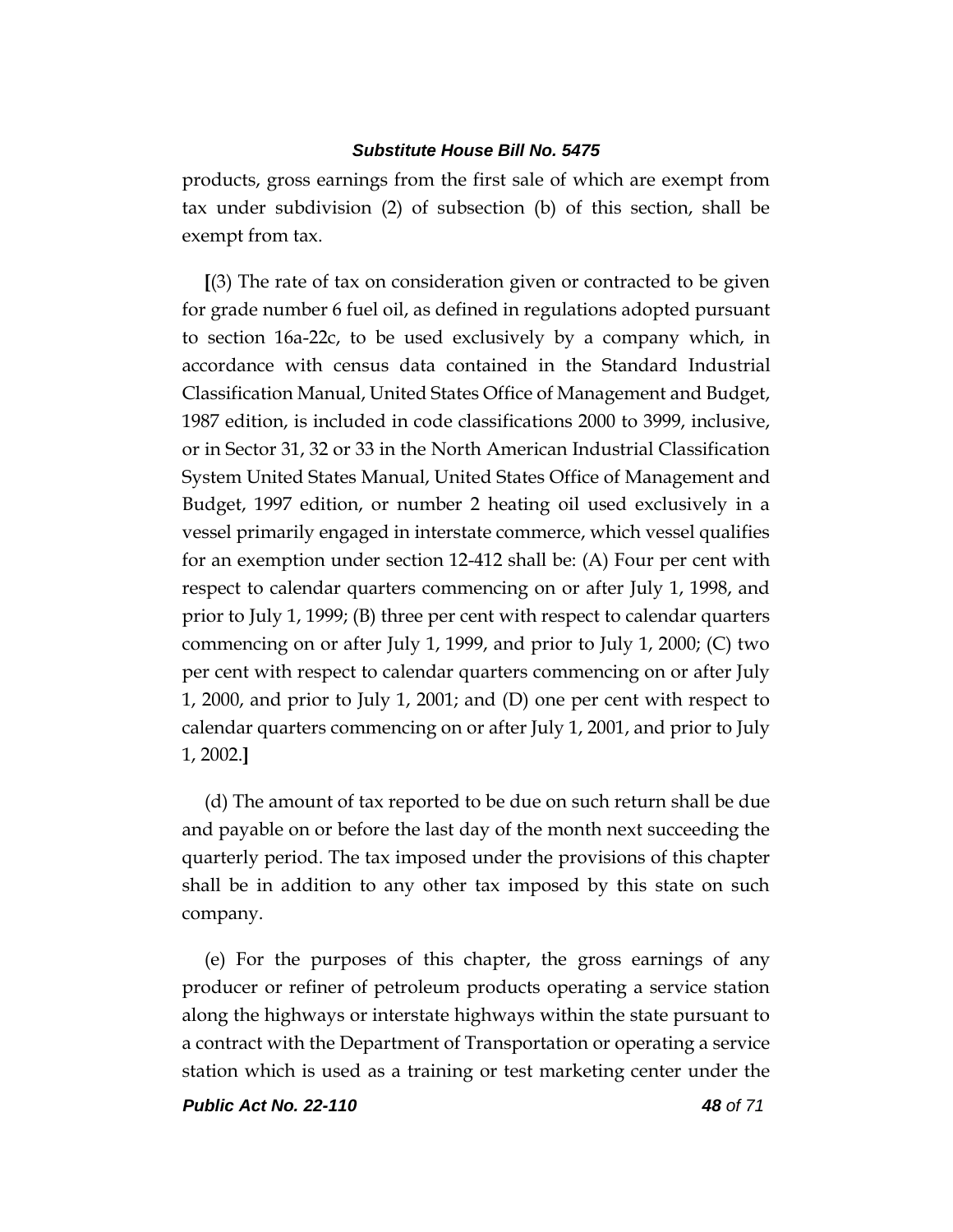provisions of subsection (b) of section 14-344d, shall be calculated by multiplying the volume of petroleum products delivered by any producer or refiner to any such station by such producer's or refiner's dealer tank wagon price or dealer wholesale price in the area of the service station.

Sec. 25. Subsection (a) of section 12-587a of the general statutes is repealed and the following is substituted in lieu thereof (*Effective October 1, 2022*):

(a) (1) Any company, as such term is used in section  $12-587$ , as amended by this act, liable for the tax imposed under subsection (b) of **[**said**]** section 12-587, as amended by this act, on gross earnings from the first sale of petroleum products within this state, which products the purchaser thereof subsequently sells for exportation and sale or use outside this state, shall be allowed a credit against any tax for which such company is liable in accordance with subsection (b) of **[**said**]** section 12-587, as amended by this act, in the amount of tax paid to the state with respect to the sale of such products, provided (A) such purchaser has submitted certification to such company, in such form as prescribed by the Commissioner of Revenue Services, that such products were sold or used outside this state, (B) such certification and any additional information related to such sale or use by such purchaser, which said commissioner may request, have been submitted to said commissioner, and (C) such company makes a payment to such purchaser, related to such products sold or used outside this state, in the amount equal to the tax imposed under **[**said**]** section 12-587, as amended by this act, on gross earnings from the first sale to such purchaser within the state.

(2) The credit allowed pursuant to subdivision (1) of this subsection may also be claimed, in the same manner as provided in said subdivision, **[**(1),**]** by any such company when the petroleum products sold in a first sale within this state by such company are incorporated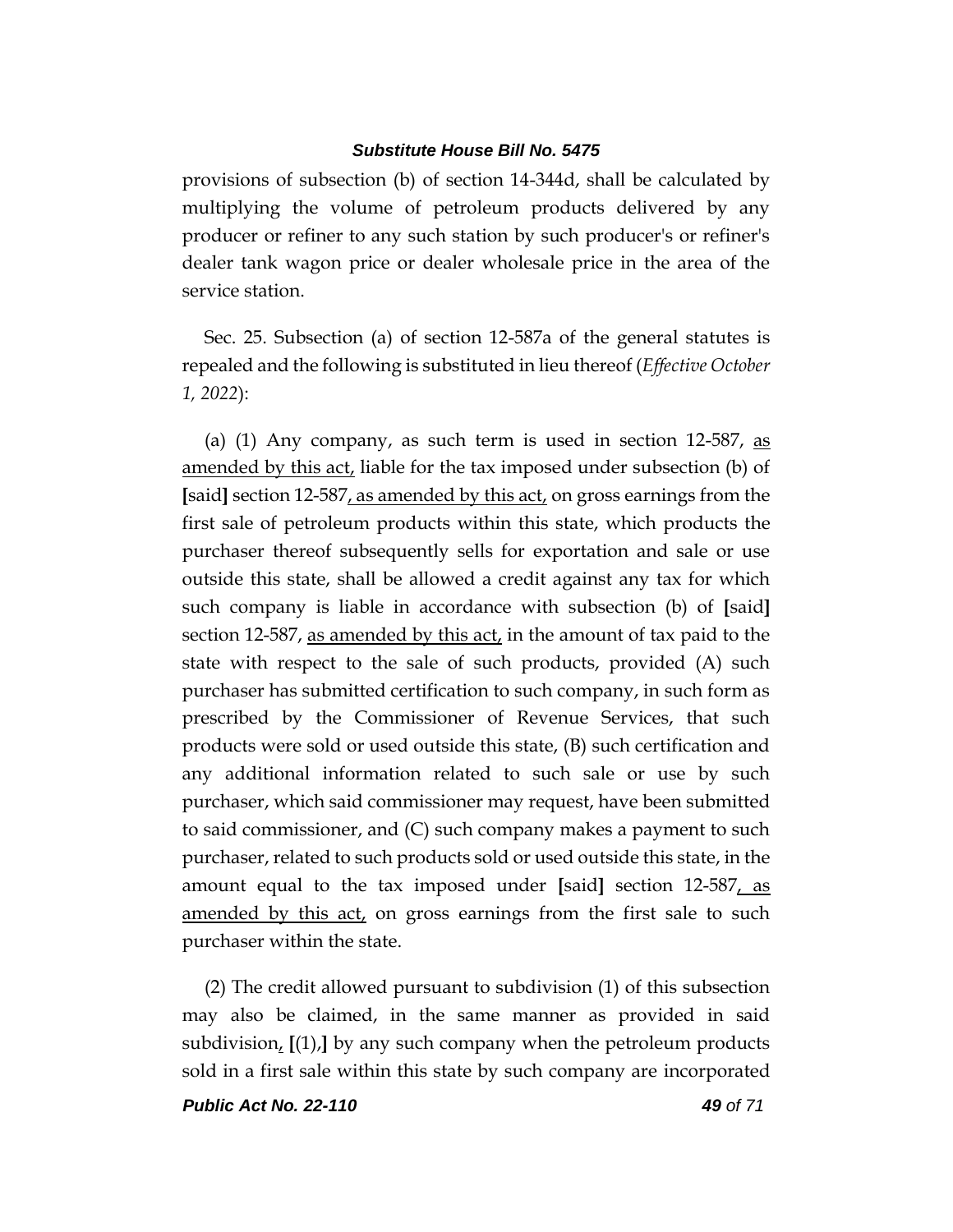by the purchaser thereof into a material that is included in U.S. industry group 3255 in the North American Industrial Classification System United States Manual, United States Office of Management and Budget, 2007 edition, and such products are subsequently exported for sale or use outside this state. Such company shall be allowed **[**said**]** such credit in the amount of tax paid to the state with respect to the sale of such products.

(3) In addition, such company shall be allowed such credit when there has been any sale of such products subsequent to the sale by such company but prior to sale or use outside this state, provided (A) each purchaser receives payment, related to such products sold or used outside this state, equal to the tax imposed under **[**said**]** section 12-587, as amended by this act, on gross earnings from the first sale of such products within this state, and (B) the purchaser selling or using such products outside this state complies with the requirements in this section related to a purchaser of such products from the company liable for such tax.

Sec. 26. Section 12-631 of the general statutes is repealed and the following is substituted in lieu thereof (*Effective October 1, 2022*):

As used in this chapter, the following terms have the following meanings:

**[**(a)**]** (1) "Business firm" means any business entity authorized to do business in the state and subject to the tax due under the provisions of chapter 207, 208, 209, 210, 211, 212 or 213a.

**[**(b)**]** (2) "Community services" means any type of counseling and advice, emergency assistance or medical care furnished to individuals or groups in the state.

**[**(c)**]** (3) "Crime prevention" means any activity which aids in the reduction of crime in the state.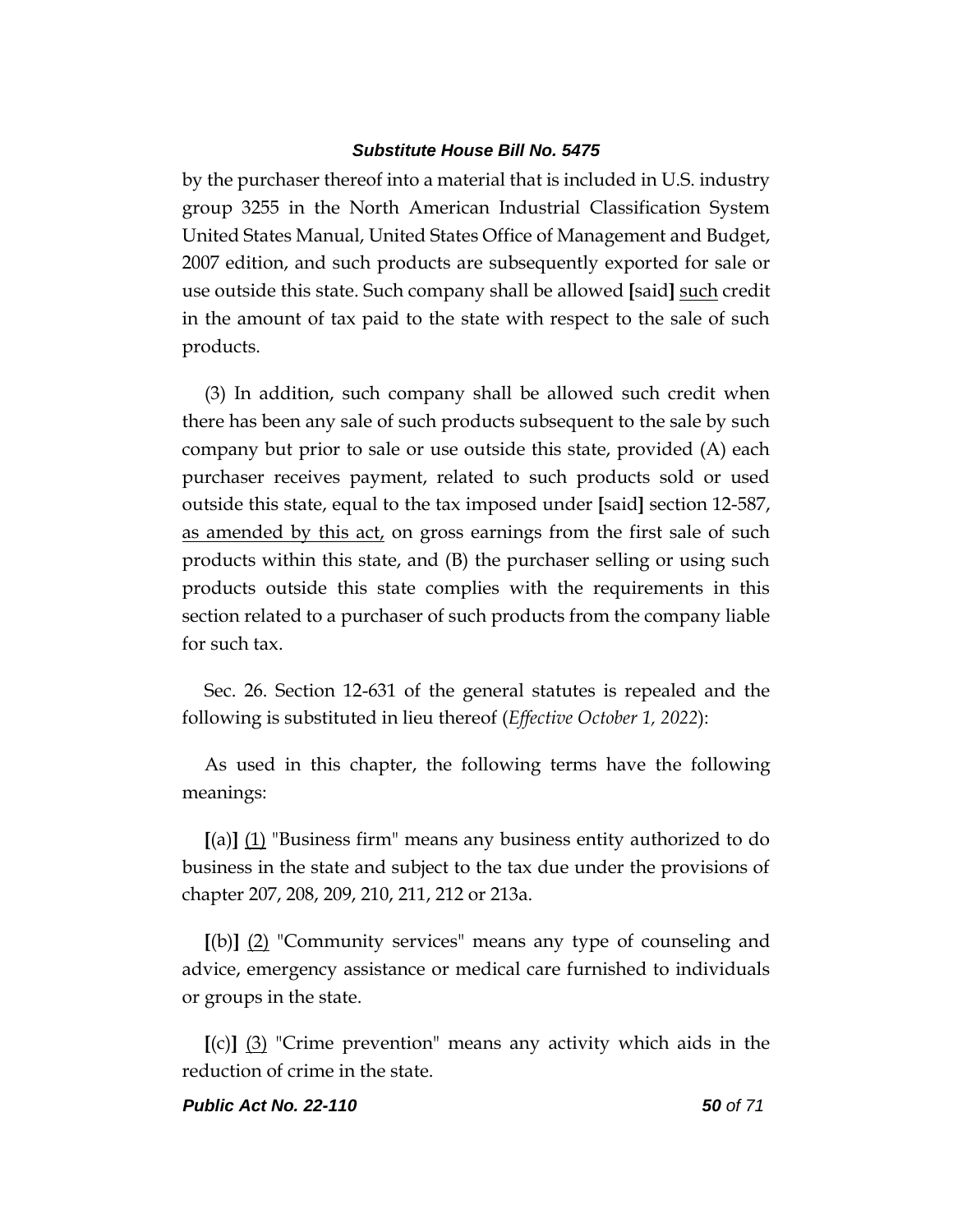**[**(d)**]** (4) "Education" means any type of scholastic instruction or scholarship assistance to any person who resides in the state that enables such person to prepare for better opportunities, including teaching services donated pursuant to section 10-21c.

**[**(e)**]** (5) "Job training" means any type of instruction to any person who resides in the state that enables such person to acquire vocational skills to become employable or seek a higher grade of employment, including training offered pursuant to section 10-21b.

**[**(f)**]** (6) "Neighborhood" means any specific geographic area, urban, interurban, suburban, or rural, which is experiencing problems endangering its existence as a viable and stable neighborhood.

**[**(g)**]** (7) "Neighborhood assistance" means the furnishing of financial assistance, labor, material, or technical advice to aid in the physical improvement or rehabilitation of all or any part of a neighborhood.

**[**(h)**]** (8) "Neighborhood organization" means any organization performing community services in the state **[**which: (1)**]** that: (A) Holds a ruling from the Internal Revenue Service of the United States Department of the Treasury that the organization is exempt from income taxation under the provisions of the Internal Revenue Code; **[**, or  $(2)$   $(B)$  is designated as a community development corporation by the United States government under the provisions of Title VII of the Economic Opportunity Act of 1964; **[**, or (3)**]** or (C) is incorporated as a charitable corporation or trust under the provisions of chapter 598a.

**[**(i)**]** (9) "Families of low and moderate income" means families meeting the criteria for designation as families of low and moderate income established by the Commissioner of Housing pursuant to subsection (f) of section 8-39.

Sec. 27. Subdivision (1) of subsection (a) of section 12-632 of the general statutes is repealed and the following is substituted in lieu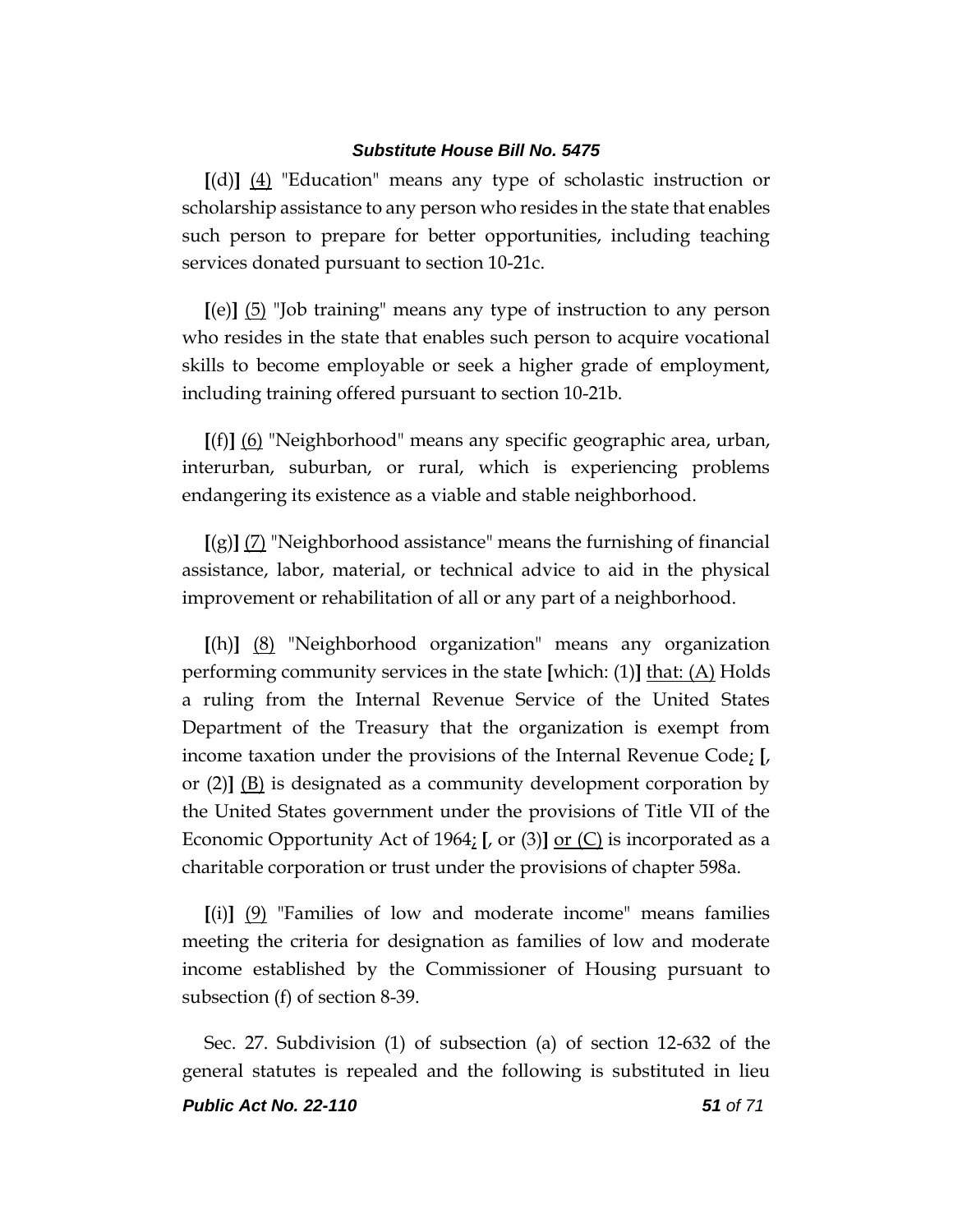thereof (*Effective October 1, 2022*):

(a) (1) Except as otherwise provided in subdivision (2) of this subsection, on or before July first of each year, any municipality desiring to obtain benefits under the provisions of this chapter shall, after approval by the legislative body of such municipality, submit to the Commissioner of Revenue Services a list on a form prescribed and made available by the commissioner of programs eligible for investment by business firms under the provisions of this chapter. Such activities shall consist of providing neighborhood assistance; job training or education; community services; crime prevention; energy conservation or construction or rehabilitation of dwelling units for families of low and moderate income in the state; donation of money to an open space acquisition fund of any political subdivision of the state or any nonprofit land conservation organization, which fund qualifies under **[**subsection (h)**]** subdivision (8) of section 12-631, as amended by this act, and is used for the purchase of land, interest in land or permanent conservation restriction on land **[**which**]** that is to be permanently preserved as protected open space; or any of the activities described in section 12-634, 12-635 or 12-635a. Such list shall indicate, for each program specified: The concept of the program, the neighborhood area to be served, why the program is needed, the estimated amount required to be invested in the program, the suggested plan for implementing the program, the agency designated by the municipality to oversee implementation of the program and such other information as the commissioner may prescribe. Each municipality shall hold at least one public hearing on the subject of which programs shall be included on such list prior to the submission of such list to the commissioner.

Sec. 28. Subsection (c) of section 12-632 of the general statutes is repealed and the following is substituted in lieu thereof (*Effective October 1, 2022*):

*Public Act No. 22-110 52 of 71* (c) Any business firm **[**which**]** that desires to engage in any of the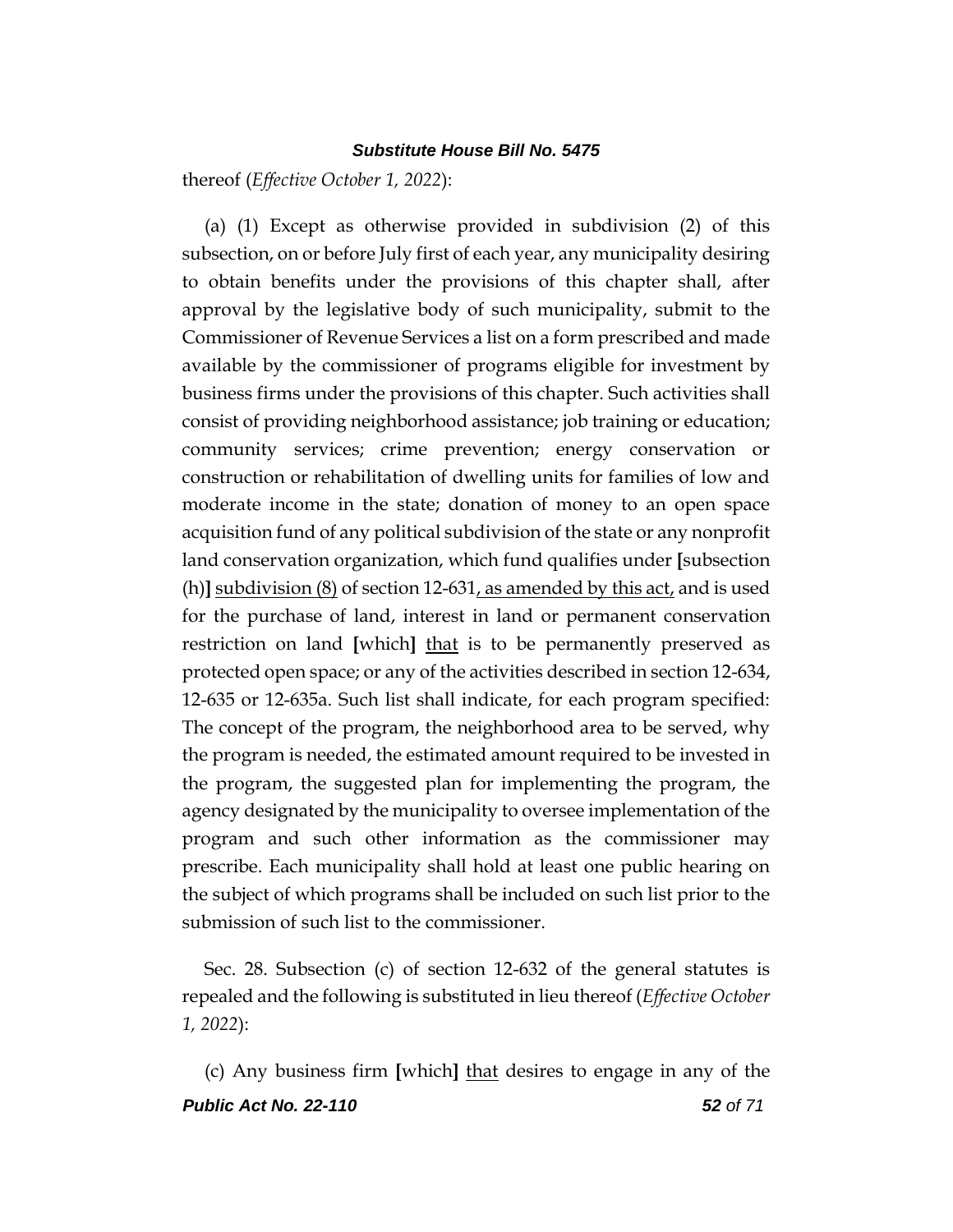activities or programs approved by any municipality pursuant to subsection (a) of this section and listed pursuant to subsection (b) of this section may apply to the Commissioner of Revenue Services for a tax credit in an amount as provided in section 12-633, 12-634, 12-635 or 12- 635a. The proposal for such credit, which shall be made on a form prescribed and made available by the commissioner, shall set forth the program to be conducted, the neighborhood area to be invested in, the plans for implementing the program and such other information as said commissioner may prescribe. Such proposals shall be submitted to the commissioner on or after September fifteenth but no later than October first of each year. Such proposals shall be approved or disapproved by the **[**Commissioner of Revenue Services**]** commissioner based on the compliance of such proposal with the provisions of this chapter and regulations adopted pursuant to this chapter. The commissioner may only approve proposals received between September fifteenth and October first of each year. If, in the opinion of the **[**Commissioner of Revenue Services**]** commissioner, a business firm's investment can, for the purposes of this chapter, be made through contributions to a neighborhood organization as defined in **[**subsection (h)**]** subdivision (8) of section 12-631, as amended by this act, tax credits may be allowed in amounts as provided in section 12-633, 12-634, 12-635 or 12-635a.

Sec. 29. Subsection (f) of section 12-632 of the general statutes is repealed and the following is substituted in lieu thereof (*Effective October 1, 2022*):

(f) The sum of all tax **[**credit**]** credits granted pursuant to the provisions of section 12-633, 12-634, 12-635 or 12-635a shall not exceed one hundred fifty thousand dollars annually per business firm and no tax credit shall be granted to any business firm for any individual amount invested of less than two hundred fifty dollars.

Sec. 30. Section 17b-738 of the general statutes is repealed and the following is substituted in lieu thereof (*Effective October 1, 2022*):

*Public Act No. 22-110 53 of 71*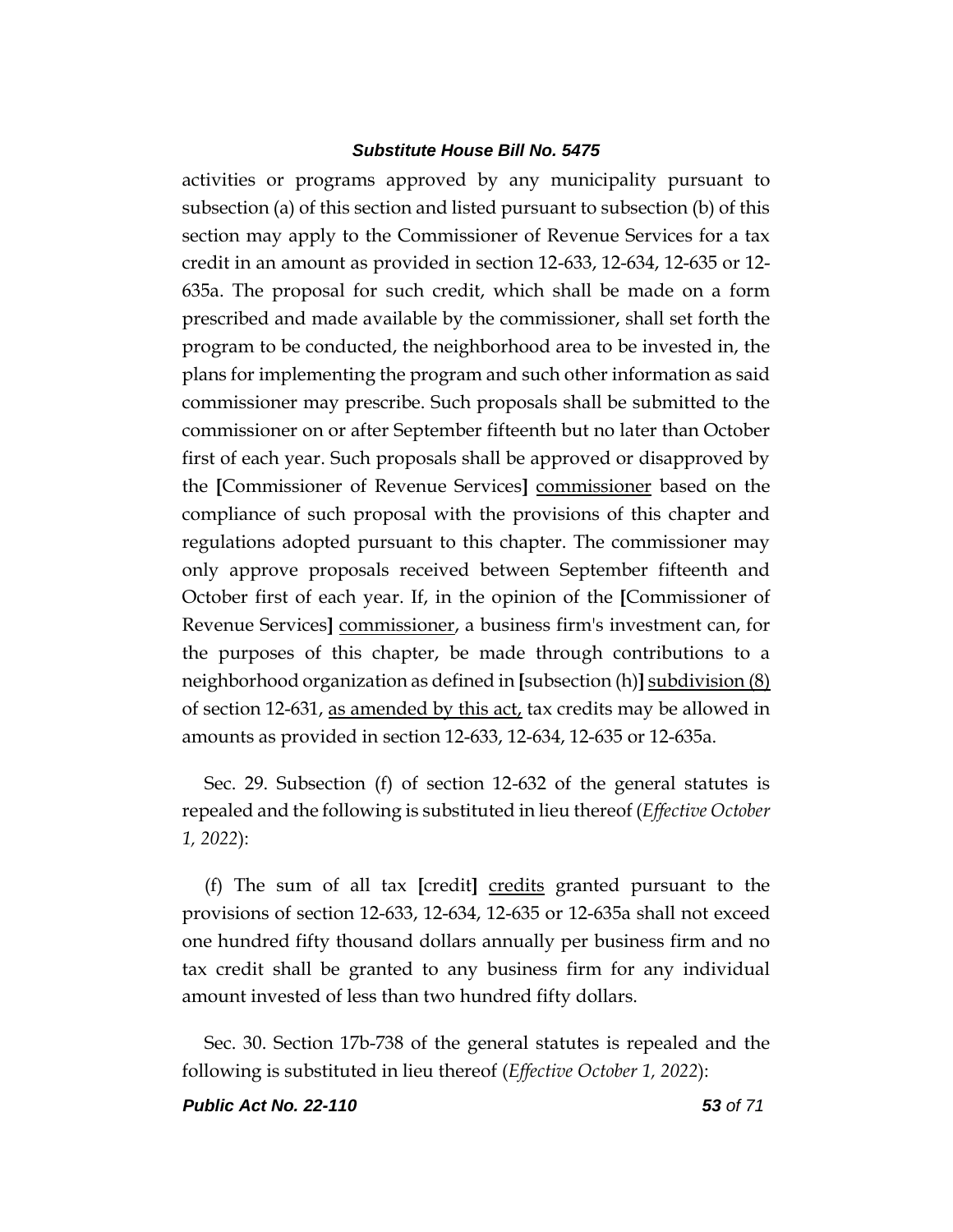The Commissioner of Early Childhood shall establish and administer a program of loans to business firms, as defined in **[**subsection (a) of**]** section 12-631, as amended by this act, for the purpose of planning, site preparation, construction, renovation or acquisition of facilities, within the state, for use as licensed child care centers, family child care homes or group child care homes to be used primarily by the children of employees of such corporations and children of employees of the municipalities in which such facilities are located. Such loans shall be made in accordance with the terms and conditions as provided in regulations adopted by the commissioner, in accordance with chapter 54, shall be made for a period not to exceed five years and shall bear interest at a rate to be determined in accordance with subsection (t) of section 3-20.

Sec. 31. Subdivision (1) of subsection (b) of section 12-699a of the general statutes is repealed and the following is substituted in lieu thereof (*Effective October 1, 2022*):

(b) (1) Each affected business entity required to pay the tax imposed under section 12-699 and whose required annual payment for the taxable year is greater than or equal to one thousand dollars shall make the required annual payment each taxable year, in four required estimated tax installments on the following due dates: (A) For the first required installment, the fifteenth day of the fourth month of the taxable year; (B) for the second required installment, the fifteenth day of the sixth month of the taxable year; (C) for the third required installment, the fifteenth day of the ninth month of the taxable year; **[**,**]** and (D) for the fourth required installment, the fifteenth day of the first month of the next succeeding taxable year. An affected business entity may elect to pay any required installment prior to the specified due date. Except as provided in subdivision (2) of this subsection, the amount of each required installment shall be twenty-five per cent of the required annual payment.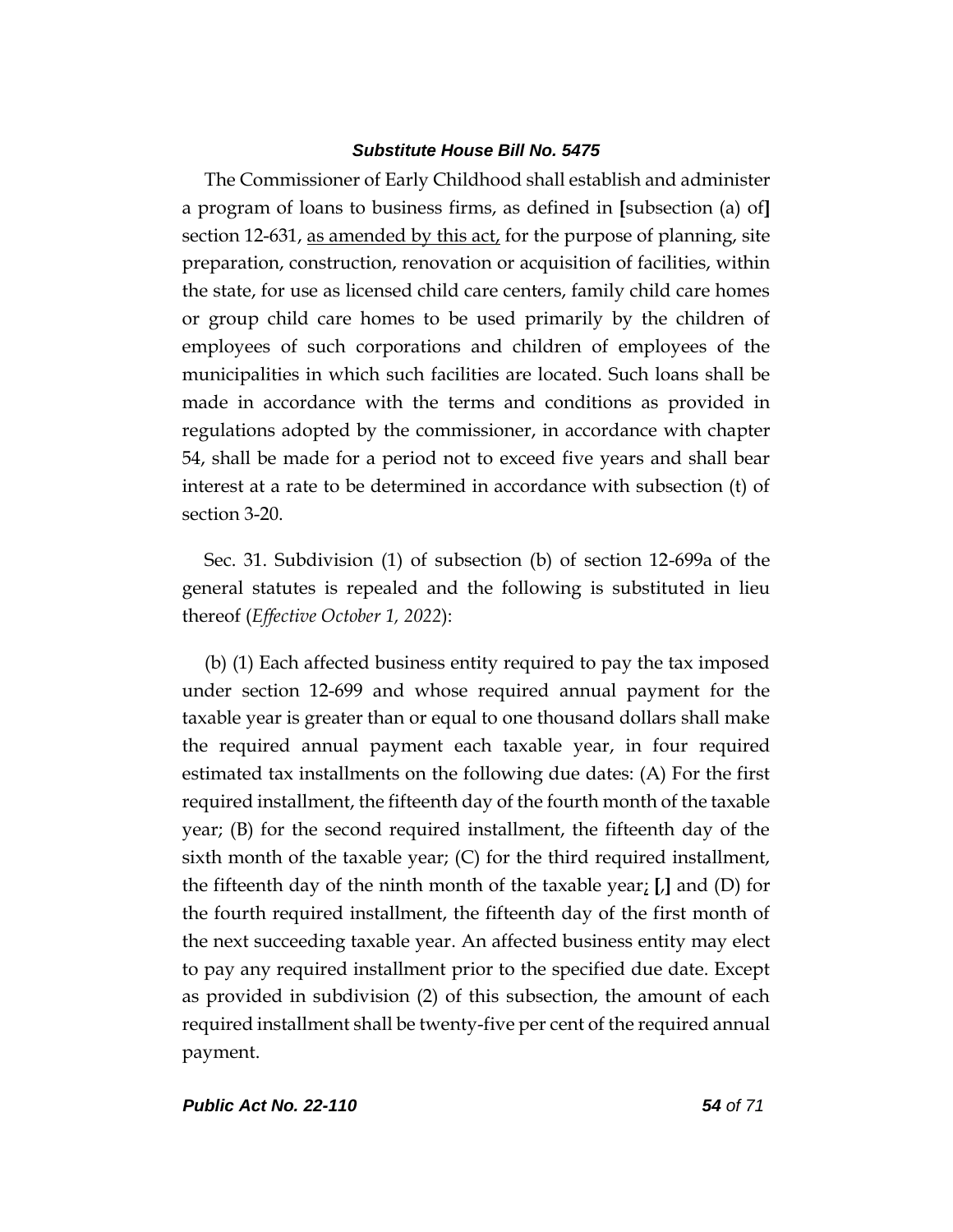Sec. 32. Subdivision (10) of subsection (a) of section 12-701 of the 2022 supplement to the general statutes is repealed and the following is substituted in lieu thereof (*Effective October 1, 2022*):

(10) "Connecticut fiduciary adjustment" means the net positive or negative total of the following items relating to income, gain, loss or deduction of a trust or estate:

(A) There shall be added together:

(i) **[**any**]** Any interest income from obligations issued by or on behalf of any state, political subdivision thereof, or public instrumentality, state or local authority, district or similar public entity, exclusive of such income from obligations issued by or on behalf of the state of Connecticut, any political subdivision thereof, or public instrumentality, state or local authority, district or similar public entity created under the laws of the state of Connecticut and exclusive of any such income with respect to which taxation by any state is prohibited by federal law; **[**,**]**

(ii) **[**any**]** Any exempt-interest dividends, as defined in Section  $852(b)(5)$  of the Internal Revenue Code, exclusive of such exemptinterest dividends derived from obligations issued by or on behalf of the state of Connecticut, any political subdivision thereof, or public instrumentality, state or local authority, district or similar public entity created under the laws of the state of Connecticut and exclusive of such exempt-interest dividends derived from obligations, the income with respect to which taxation by any state is prohibited by federal law; **[**,**]**

(iii) **[**any**]** Any interest or dividend income on obligations or securities of any authority, commission or instrumentality of the United States **[**which**]** that federal law exempts from federal income tax but does not exempt from state income taxes; **[**,**]**

*Public Act No. 22-110 55 of 71* (iv) **[**to**]** To the extent properly includable in determining the net gain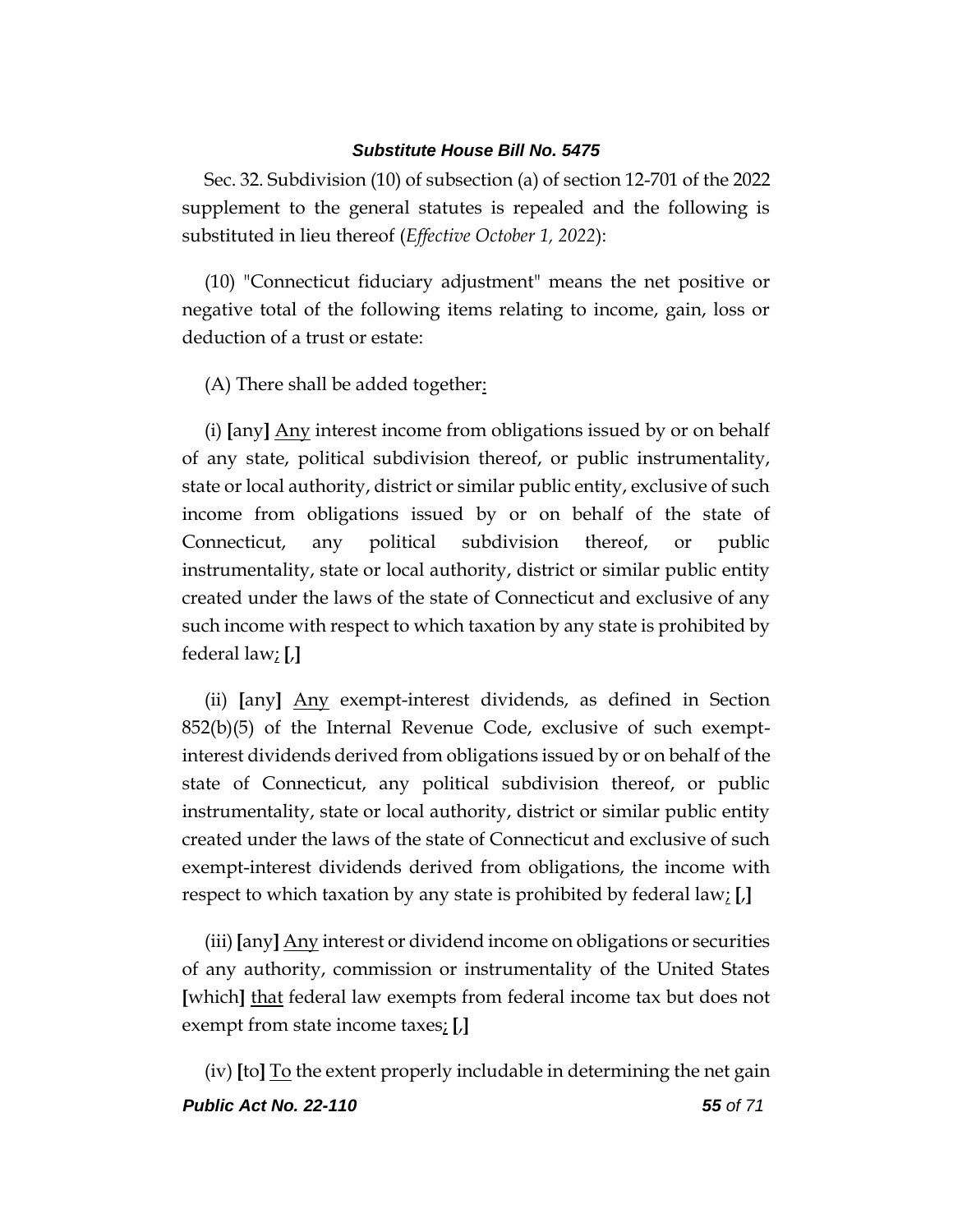or loss from the sale or other disposition of capital assets for federal income tax purposes, any loss from the sale or exchange of obligations issued by or on behalf of the state of Connecticut, any political subdivision thereof, or public instrumentality, state or local authority, district or similar public entity created under the laws of the state of Connecticut, in the income year such loss was recognized; **[**,**]**

(v) **[**to**]** To the extent deductible in determining federal taxable income prior to deductions relating to distributions to beneficiaries, any income taxes imposed by this state; **[**,**]**

(vi) **[**to**]** To the extent deductible in determining federal taxable income prior to deductions relating to distributions to beneficiaries, any interest on indebtedness incurred or continued to purchase or carry obligations or securities the interest on which is exempt from tax under this chapter; **[**,**]**

(vii) **[**expenses**]** Expenses paid or incurred during the taxable year for the production or collection of income which is exempt from tax under this chapter, or the management, conservation or maintenance of property held for the production of such income, and the amortizable bond premium for the taxable year on any bond the interest on which is exempt from taxation under this chapter, to the extent that such expenses and premiums are deductible in determining federal taxable income prior to deductions relating to distributions to beneficiaries; **[**,**]**

(viii) **[**to**]** To the extent deductible in determining federal taxable income prior to deductions relating to distributions to beneficiaries, the deduction allowable as qualified domestic production activities income, pursuant to Section 199 of the Internal Revenue Code; **[**,**]** and

(ix) **[**to**]** To the extent not includable in federal taxable income prior to deductions relating to distributions to beneficiaries, the total amount of a lump sum distribution for the taxable year.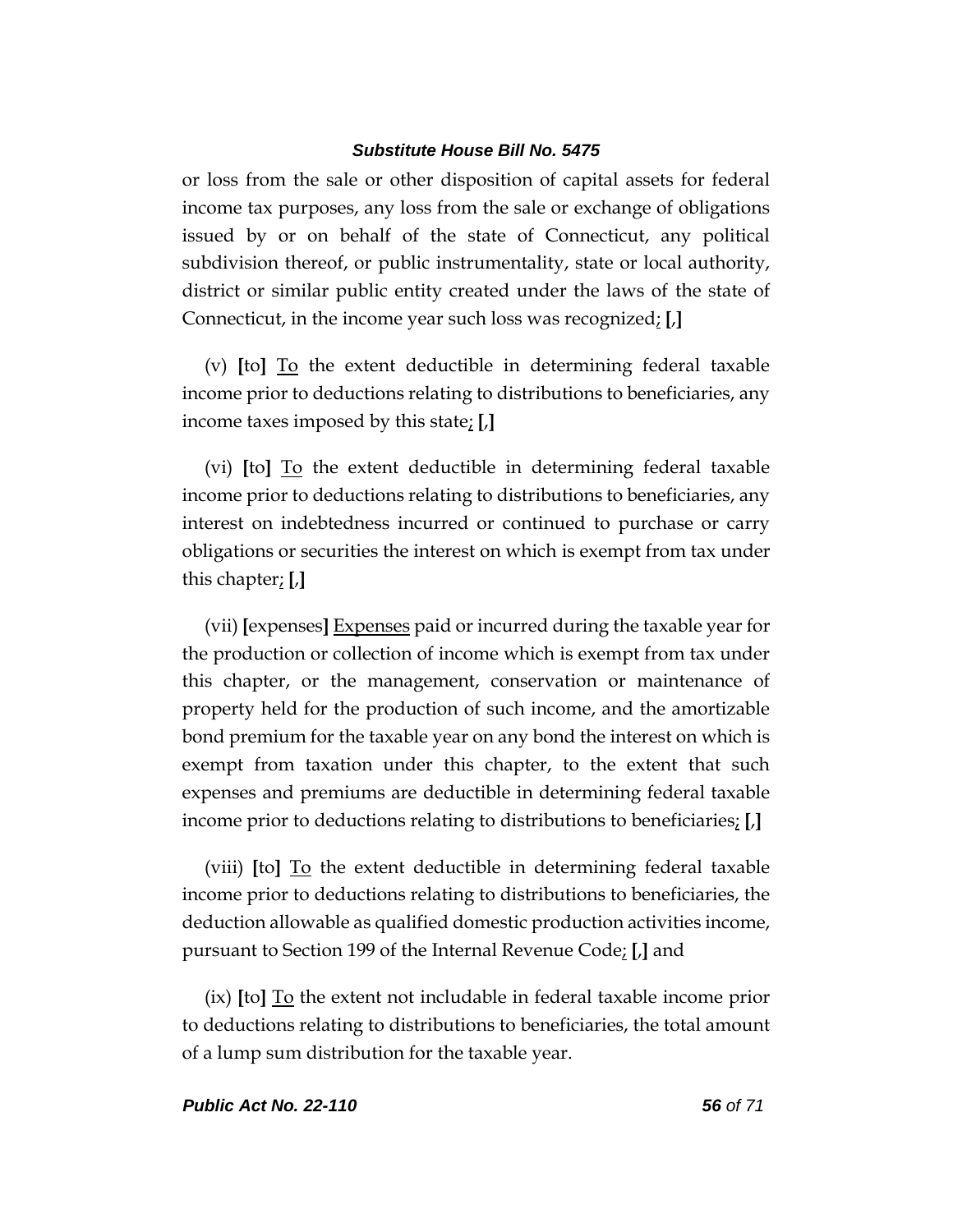(B) There shall be subtracted from the sum of such items:

(i) **[**to**]** To the extent properly includable in gross income for federal income tax purposes, any income with respect to which taxation by any state is prohibited by federal law; **[**,**]**

(ii) **[**to**]** To the extent allowable under section 12-718, exempt dividends paid by a regulated investment company; **[**,**]**

(iii) **[**with**]** With respect to any trust or estate **[**which**]** that is a shareholder of an S corporation which is carrying on, or **[**which**]** that has the right to carry on, business in this state, as said term is used in section 12-214, as amended by this act, the amount of such shareholder's pro rata share of such corporation's nonseparately computed items, as defined in Section 1366 of the Internal Revenue Code, that is subject to tax under chapter 208, in accordance with subsection (c) of section 12- 217 multiplied by such corporation's apportionment fraction, if any, as determined in accordance with section 12-218; **[**,**]**

(iv) **[**to**]** To the extent properly includable in gross income for federal income tax purposes, any interest income from obligations issued by or on behalf of the state of Connecticut, any political subdivision thereof, or public instrumentality, state or local authority, district or similar public entity created under the laws of the state of Connecticut; **[**,**]**

(v) **[**to**]** To the extent properly includable in determining the net gain or loss from the sale or other disposition of capital assets for federal income tax purposes, any gain from the sale or exchange of obligations issued by or on behalf of the state of Connecticut, any political subdivision thereof, or public instrumentality, state or local authority, district or similar public entity created under the laws of the state of Connecticut, in the income year such gain was recognized; **[**,**]**

(vi) **[**any**]** Any interest on indebtedness incurred or continued to purchase or carry obligations or securities the interest on which is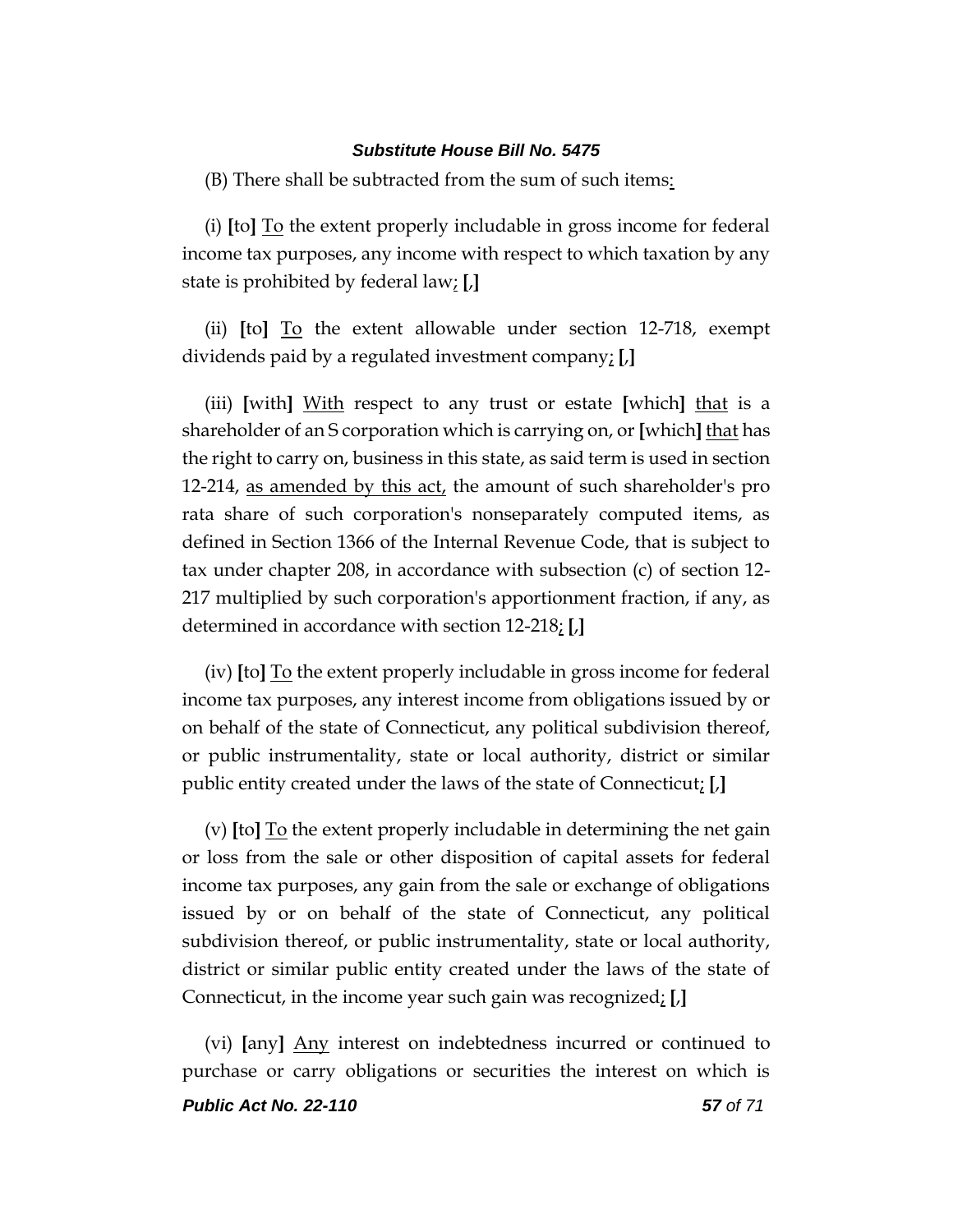subject to tax under this chapter, but exempt from federal income tax, to the extent that such interest on indebtedness is not deductible in determining federal taxable income prior to deductions relating to distributions to beneficiaries; **[**,**]**

(vii) **[**ordinary**]** Ordinary and necessary expenses paid or incurred during the taxable year for the production or collection of income **[**which**]** that is subject to taxation under this chapter, but exempt from federal income tax, or the management, conservation or maintenance of property held for the production of such income, and the amortizable bond premium for the taxable year on any bond the interest on which is subject to tax under this chapter, but exempt from federal income tax, to the extent that such expenses and premiums are not deductible in determining federal taxable income prior to deductions relating to distributions to beneficiaries; **[**,**]** and

(viii) **[**the**]** The amount of any refund or credit for overpayment of income taxes imposed by this state, to the extent properly includable in gross income for federal income tax purposes for the taxable year and to the extent deductible in determining federal taxable income prior to deductions relating to distributions to beneficiaries for the preceding taxable year.

Sec. 33. Subdivisions (24) to (31), inclusive, of subsection (a) of section 12-701 of the 2022 supplement to the general statutes are repealed and the following is substituted in lieu thereof (*Effective October 1, 2022*):

(24) "Adjusted federal tentative minimum tax" of an individual means such individual's federal tentative minimum tax or, in the case of an individual whose Connecticut adjusted gross income includes modifications described in subparagraph  $(A)(i)$ ,  $(A)(ii)$ ,  $(A)(v)$ ,  $(A)(vi)$ , (A)(vii) or (A)(viii) of subdivision (20) of this subsection **[**(a) of this section**]** or subparagraph (B)(i), (B)(ii), (B)(v), (B)(vi), (B)(vii), (B)(viii),  $(B)(ix)$ ,  $(B)(x)$ ,  $(B)(x)$  or  $(B)(xv)$  of subdivision (20) of this subsection,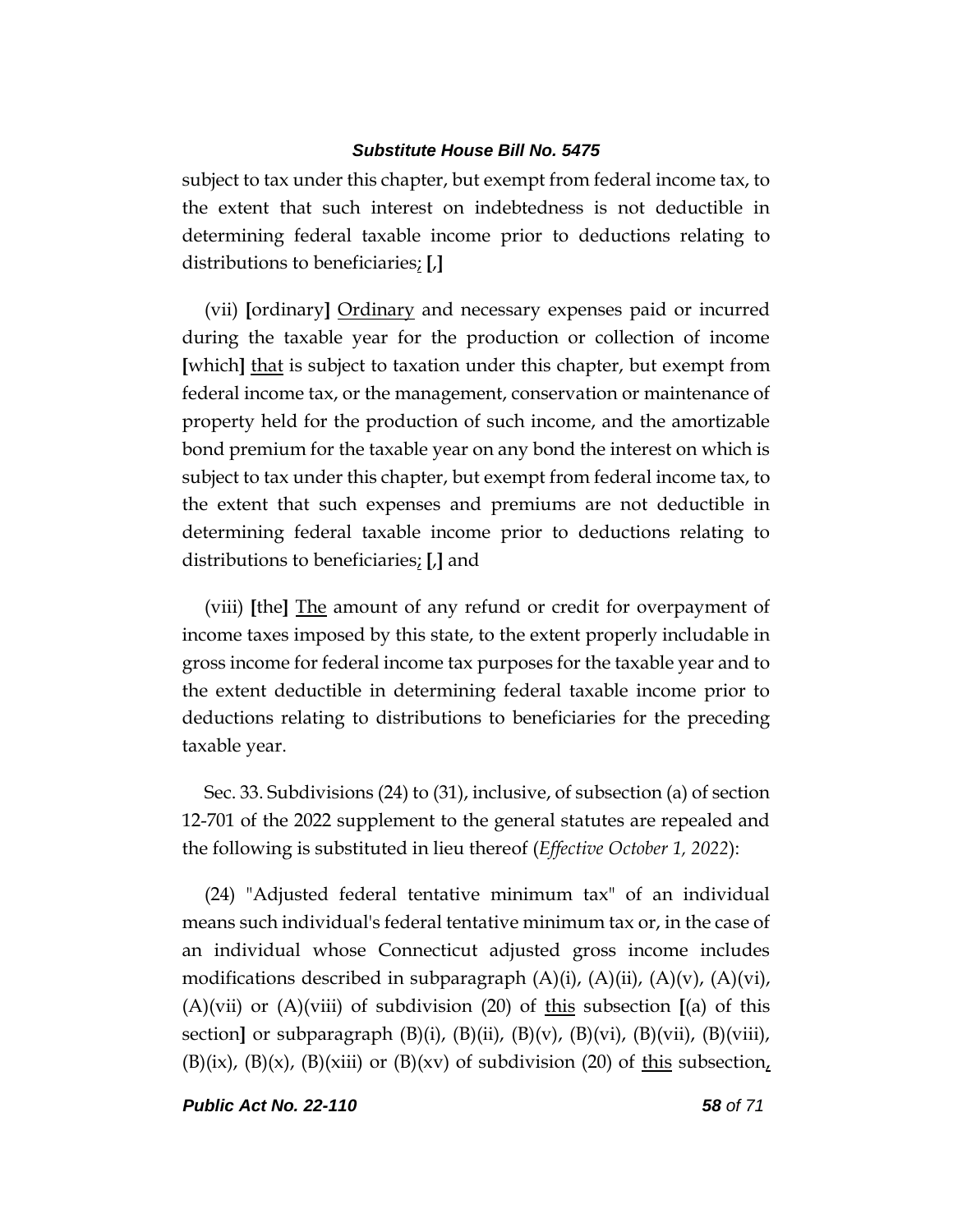**[**(a) of this section,**]** the amount that would have been the federal tentative minimum tax if such tax were calculated by including, to the extent not includable in federal alternative minimum taxable income, the modifications described in subparagraph  $(A)(i)$ ,  $(A)(ii)$ ,  $(A)(v)$ , (A)(vi), (A)(vii) or (A)(viii) of subdivision (20) of this subsection, **[**(a) of this section,**]** by excluding, to the extent includable in federal alternative minimum taxable income, the modifications described in subparagraph (B)(i), (B)(ii), (B)(v), (B)(vi), (B)(vii), (B)(viii), (B)(ix), (B)(x), (B)(xiii) or (B)(xv) of subdivision (20) of this subsection, **[**(a) of this section,**]** and by excluding, to the extent includable in federal alternative minimum taxable income, the amount of any interest income or exempt-interest dividends, as defined in Section 852(b)(5) of the Internal Revenue Code, from obligations that are issued by or on behalf of the state of Connecticut, any political subdivision thereof, or public instrumentality, state or local authority, district, or similar public entity that is created under the laws of the state of Connecticut, or from obligations that are issued by or on behalf of any territory or possession of the United States, any political subdivision of such territory or possession, or public instrumentality, authority, district or similar public entity of such territory or possession, the income with respect to which taxation by any state is prohibited by federal law. If such individual is a beneficiary of a trust or estate, then, in calculating his or her federal tentative minimum tax, his or her federal alternative taxable income shall be increased or decreased, as the case may be, by the net amount of such individual's proportionate share of the Connecticut fiduciary adjustment relating to modifications that are described in, to the extent not includable in federal alternative minimum taxable income, subparagraph  $(A)(i)$ ,  $(A)(ii)$ ,  $(A)(v)$ ,  $(A)(vi)$ ,  $(A)(vii)$  or  $(A)(viii)$ of subdivision (20) of this subsection **[**(a) of this section,**]** or, to the extent includable in federal alternative minimum taxable income, subparagraph  $(B)(i)$ ,  $(B)(ii)$ ,  $(B)(v)$ ,  $(B)(vi)$ ,  $(B)(vii)$ ,  $(B)(viii)$ ,  $(B)(ix)$ ,  $(B)(x)$ , (B)(xiii) or (B)(xv) of subdivision (20) of this subsection. **[**(a) of this section.**]**

*Public Act No. 22-110 59 of 71*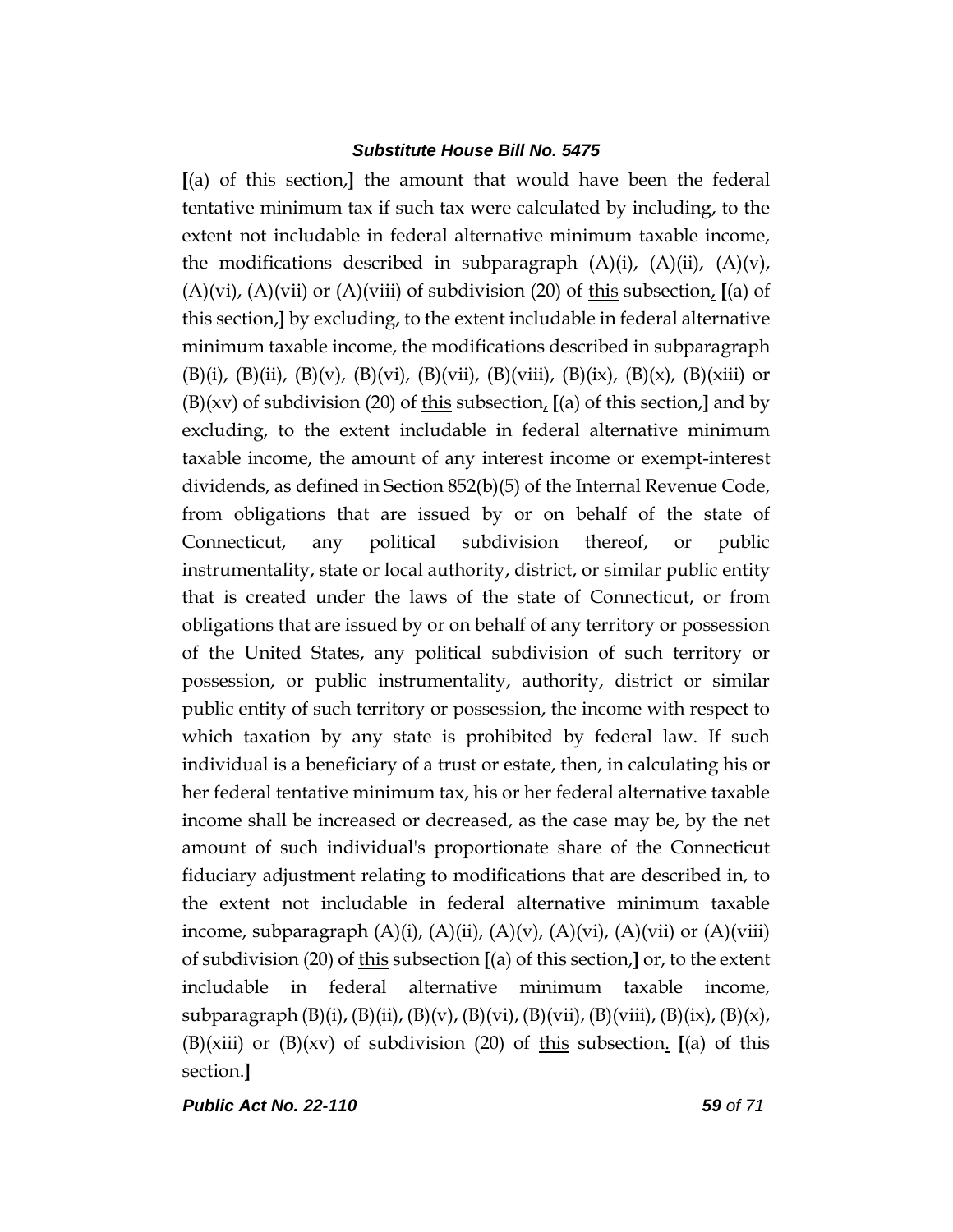(25) "Net Connecticut minimum tax" means the amount by which the Connecticut minimum tax exceeds the income tax imposed under section 12-700.

(26) (A) "Connecticut minimum tax" of an individual means the lesser of (i) nineteen per cent of the adjusted federal tentative minimum tax, as defined in subdivision (24) of this subsection, **[**(a) of this section,**]** or (ii) five and one-half per cent of the adjusted federal alternative minimum taxable income, as defined in subdivision (30) of this subsection. (B) "Connecticut minimum tax" of a trust or estate means the lesser of (i) nineteen per cent of the adjusted federal tentative minimum tax, as defined in subdivision (28) of this subsection, or (ii) five and one-half per cent of the adjusted federal alternative minimum taxable income, as defined in subdivision (31) of this subsection.

(27) "Adjusted net Connecticut minimum tax" means (A) if the Connecticut minimum tax is calculated under subparagraph (A)(i) or (B)(i), as the case may be, of subdivision (26) of this subsection, the excess, if any, of (i) the net Connecticut minimum tax, less the credit allowed under subsection (e) of section 12-700a, over (ii) the amount that would have been the net Connecticut minimum tax provided the adjustments and items of preference specified in Section 53(d) of the Internal Revenue Code had been used in determining the net Connecticut minimum tax, less the credit that would have been allowed under subsection (e) of section 12-700a for a similar tax determined by using only the adjustments and items of preference specified in Section 53(d) of the Internal Revenue Code, or (B) if the Connecticut minimum tax is calculated under subparagraph  $(A)(ii)$  or  $(B)(ii)$ , as the case may be, of subdivision (26) of this subsection, then the product of the excess that is described in subparagraph (A) of this subdivision and that is determined without regard to said subparagraph  $(A)(ii)$  or  $(B)(ii)$ , as the case may be, of subdivision (26) of this subsection, multiplied by a fraction, the numerator of which is the net Connecticut minimum tax, as

*Public Act No. 22-110 60 of 71*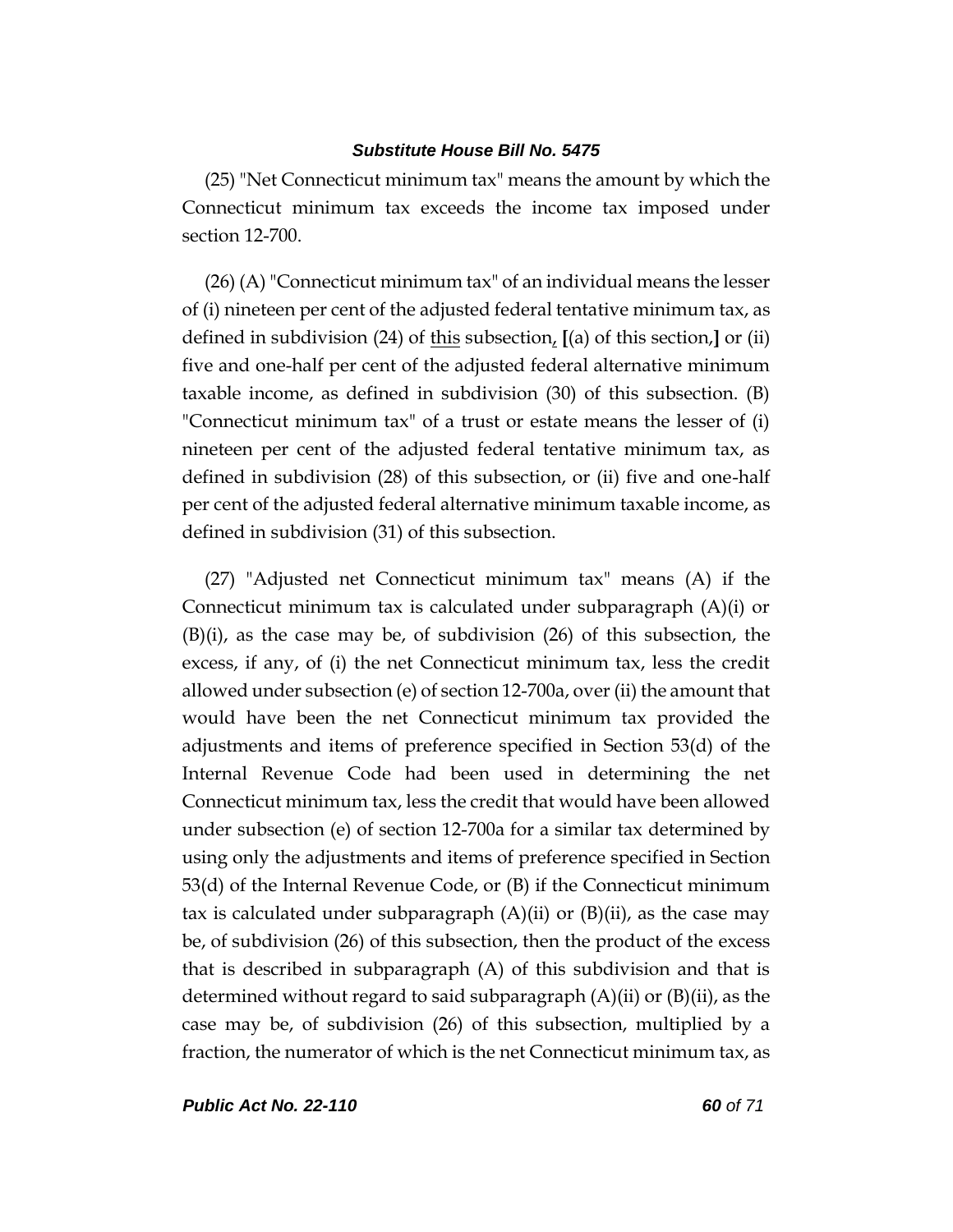if the Connecticut minimum tax were calculated under said subparagraph  $(A)$ (ii) or  $(B)$ (ii), as the case may be, of subdivision (26) of this subsection and the denominator of which is the net Connecticut minimum tax, as if the Connecticut minimum tax were calculated under said subparagraph  $(A)(i)$  or  $(B)(i)$ , as the case may be, of subdivision (26) of this subsection.

(28) "Adjusted federal tentative minimum tax" of a trust or estate means its federal tentative minimum tax or, in the case of a trust or estate whose Connecticut taxable income includes modifications described in subparagraph  $(A)(i)$ ,  $(A)(ii)$ ,  $(A)(iv)$ ,  $(A)(v)$ ,  $(A)(vi)$  or  $(A)(vii)$  of subdivision (10) of this subsection **[**(a) of this section**]** or subparagraph  $(B)(i)$ ,  $(B)(ii)$ ,  $(B)(iii)$ ,  $(B)(iv)$ ,  $(B)(v)$ ,  $(B)(vi)$  or  $(B)(vii)$  of subdivision (10) of this subsection, **[**(a) of this section,**]** the amount that would have been the federal tentative minimum tax if such tax were calculated by including, to the extent not includable in federal alternative minimum taxable income, the modifications described in subparagraph (A)(i), (A)(ii), (A)(iv), (A)(v), (A)(vi) or (A)(vii) of subdivision (10) of this subsection, **[**(a) of this section,**]** by excluding, to the extent includable in federal alternative minimum taxable income, the modifications described in subparagraph  $(B)(i)$ ,  $(B)(ii)$ ,  $(B)(iii)$ ,  $(B)(iv)$ ,  $(B)(v)$ ,  $(B)(vi)$  or (B)(vii) of subdivision (10) of this subsection, **[**(a) of this section,**]** and by excluding, to the extent includable in federal alternative minimum taxable income, the amount of any interest income or exempt-interest dividends, as defined in Section 852(b)(5) of the Internal Revenue Code, from obligations that are issued by or on behalf of the state of Connecticut, any political subdivision thereof, or public instrumentality, state or local authority, district, or similar public entity that is created under the laws of the state of Connecticut, or from obligations that are issued by or on behalf of any territory or possession of the United States, any political subdivision of such territory or possession, or public instrumentality, authority, district or similar public entity of such territory or possession, the income with respect to

*Public Act No. 22-110 61 of 71*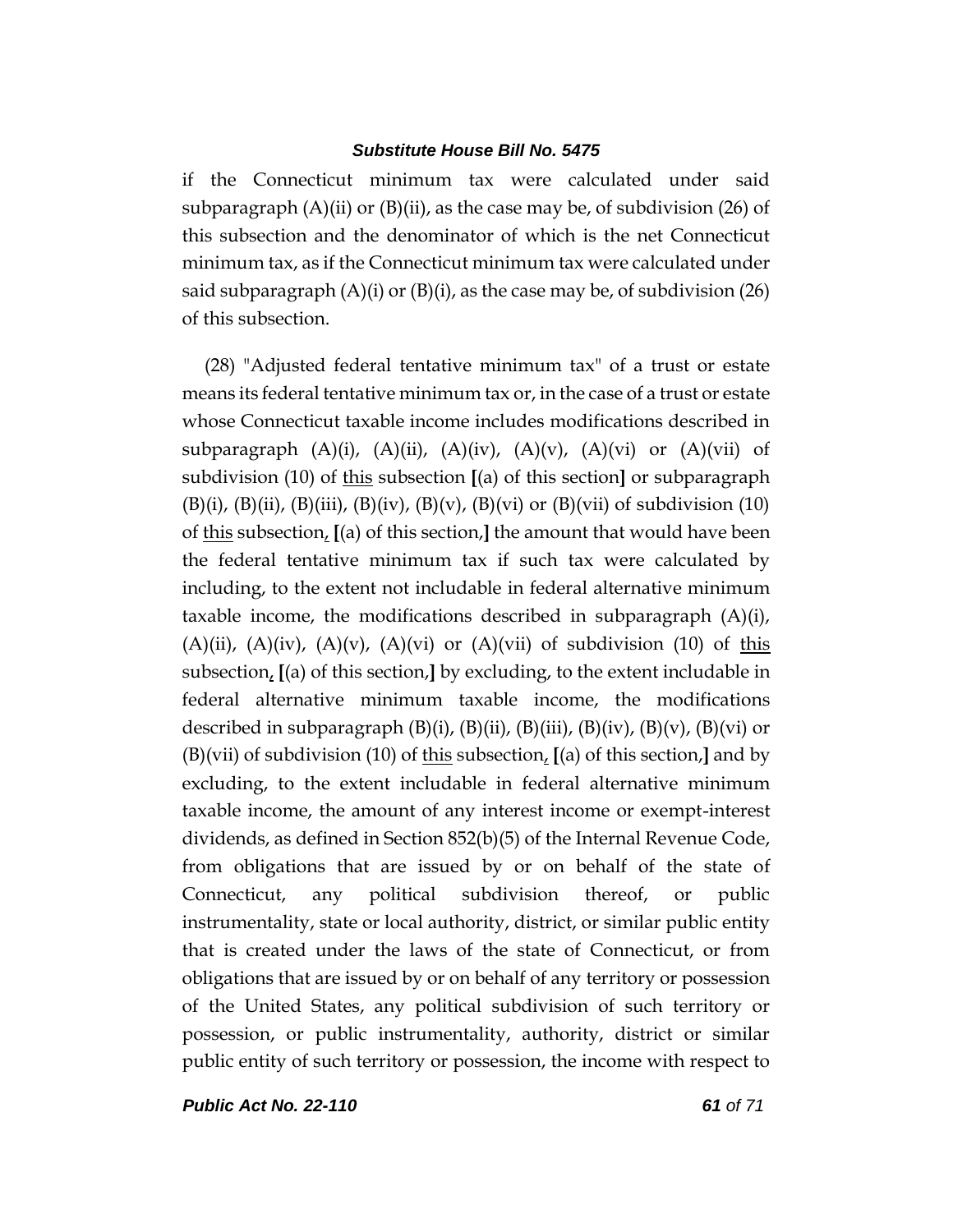which taxation by any state is prohibited by federal law. If such trust or estate is itself a beneficiary of a trust or estate, then, for purposes of calculating its adjusted federal alternative minimum tax, its federal alternative minimum taxable income shall also be increased or decreased, as the case may be, by the net amount of such trust or estate's proportionate share of the Connecticut fiduciary adjustment relating to modifications that are described, to the extent not includable in federal alternative minimum taxable income, in subparagraph (A)(i), (A)(ii),  $(A)(iv)$ ,  $(A)(v)$ ,  $(A)(vi)$  or  $(A)(vii)$  of subdivision (10) of this subsection **[**(a) of this section**]** or, to the extent includable in federal alternative minimum taxable income, subparagraph  $(B)(i)$ ,  $(B)(ii)$ ,  $(B)(iii)$ ,  $(B)(iv)$ , (B)(v), (B)(vi) or (B)(vii) of subdivision (10) of this subsection. **[**(a) of this section.**]**

(29) "Federal alternative minimum taxable income" means alternative minimum taxable income, as defined in Section 55(b)(2) of the Internal Revenue Code.

(30) "Adjusted federal alternative minimum taxable income" of an individual means his or her federal alternative minimum taxable income or, in the case of an individual whose Connecticut adjusted gross income includes modifications described in subparagraph (A)(i),  $(A)(ii)$ ,  $(A)(v)$ ,  $(A)(vi)$ ,  $(A)(vii)$  or  $(A)(viii)$  of subdivision (20) of this subsection **[**(a) of this section**]** or subparagraph (B)(i), (B)(ii), (B)(v),  $(B)(vi)$ ,  $(B)(vii)$ ,  $(B)(viii)$ ,  $(B)(ix)$ ,  $(B)(x)$ ,  $(B)(xiii)$  or  $(B)(xv)$  of subdivision (20) of this subsection, **[**(a) of this section,**]** the amount that would have been the federal alternative minimum taxable income if such amount were calculated by including, to the extent not includable in federal alternative minimum taxable income, the modifications described in subparagraph  $(A)(i)$ ,  $(A)(ii)$ ,  $(A)(v)$ ,  $(A)(vi)$ ,  $(A)(vii)$  or  $(A)(viii)$  of subdivision (20) of this subsection,  $[(a)$  of this section, $]$  by excluding, to the extent includable in federal alternative minimum taxable income, the modifications described in subparagraph  $(B)(i)$ ,  $(B)(ii)$ ,  $(B)(v)$ ,  $(B)(vi)$ ,

*Public Act No. 22-110 62 of 71*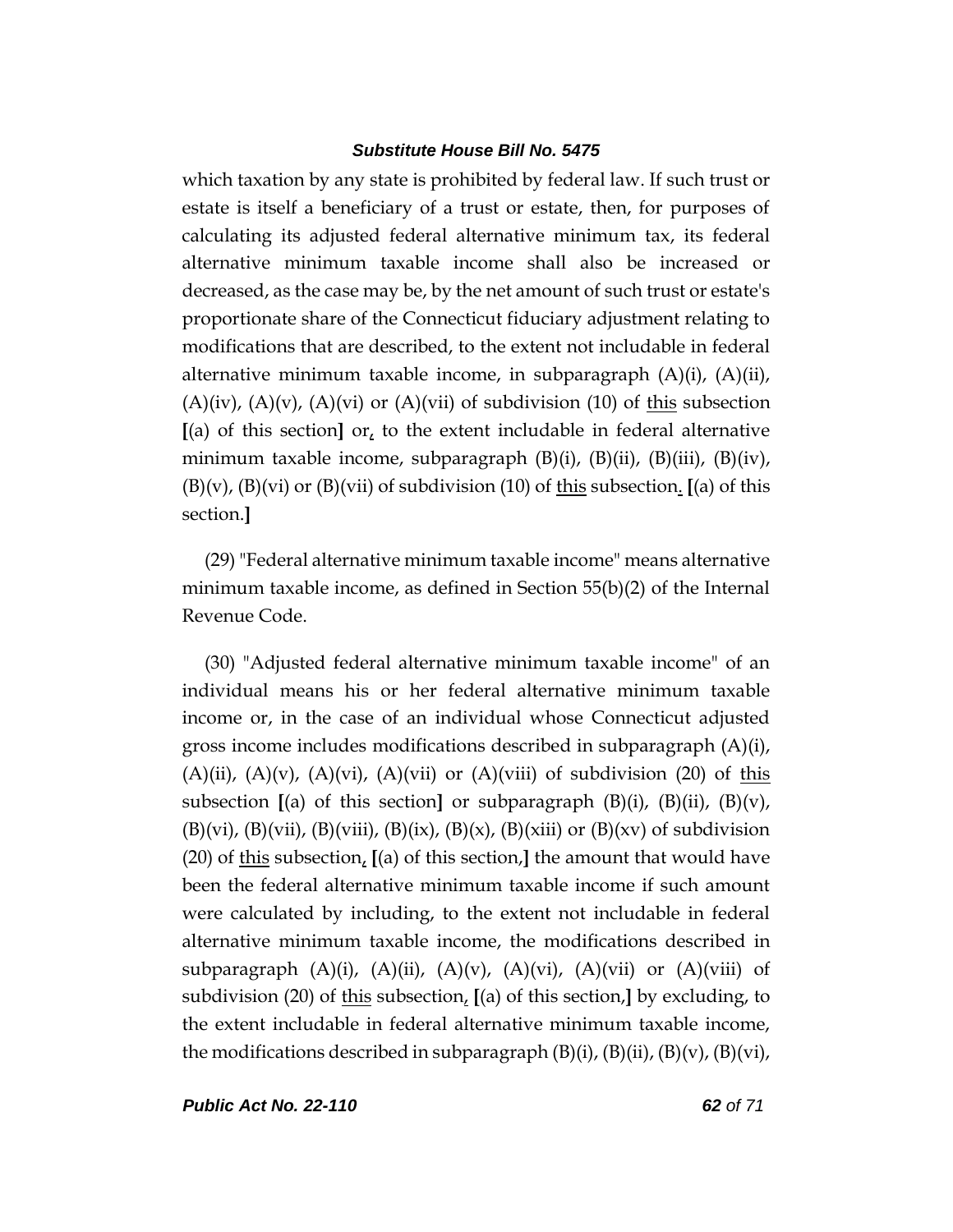$(B)(vii)$ ,  $(B)(viii)$ ,  $(B)(ix)$ ,  $(B)(x)$ ,  $(B)(xiii)$  or  $(B)(xv)$  of subdivision (20) of this subsection, **[**(a) of this section,**]** and by excluding, to the extent includable in federal alternative minimum taxable income, the amount of any interest income or exempt-interest dividends, as defined in Section 852(b)(5) of the Internal Revenue Code, from obligations that are issued by or on behalf of the state of Connecticut, any political subdivision thereof, or public instrumentality, state or local authority, district, or similar public entity that is created under the laws of the state of Connecticut, or from obligations that are issued by or on behalf of any territory or possession of the United States, any political subdivision of such territory or possession, or public instrumentality, authority, district or similar public entity of such territory or possession, the income with respect to which taxation by any state is prohibited by federal law. If such individual is a beneficiary of a trust or estate, then, for purposes of calculating his or her adjusted federal alternative minimum taxable income, his or her federal alternative minimum taxable income shall also be increased or decreased, as the case may be, by the net amount of such individual's proportionate share of the Connecticut fiduciary adjustment relating to modifications to the extent not includable in federal alternative minimum taxable income, that are described in subparagraph  $(A)(i)$ ,  $(A)(ii)$ ,  $(A)(v)$ ,  $(A)(vi)$ ,  $(A)(vii)$  or (A)(viii) of subdivision (20) of this subsection  $[(a)$  of this section  $[\alpha]$  to the extent includable in federal alternative minimum taxable income, subparagraph  $(B)(i)$ ,  $(B)(ii)$ ,  $(B)(v)$ ,  $(B)(vi)$ ,  $(B)(vii)$ ,  $(B)(viii)$ ,  $(B)(ix)$ ,  $(B)(x)$ , (B)(xiii) or (B)(xv) of subdivision (20) of this subsection. **[**(a) of this section.**]**

(31)"Adjusted federal alternative minimum taxable income" of a trust or estate means its federal alternative minimum taxable income or, in the case of a trust or estate whose Connecticut taxable income includes modifications described in subparagraph  $(A)(i)$ ,  $(A)(ii)$ ,  $(A)(iv)$ ,  $(A)(v)$ , (A)(vi) or (A)(vii) of subdivision (10) of this subsection **[**(a) of this section<sub>l</sub> or subparagraph  $(B)(i)$ ,  $(B)(ii)$ ,  $(B)(iii)$ ,  $(B)(iv)$ ,  $(B)(v)$ ,  $(B)(vi)$  or

*Public Act No. 22-110 63 of 71*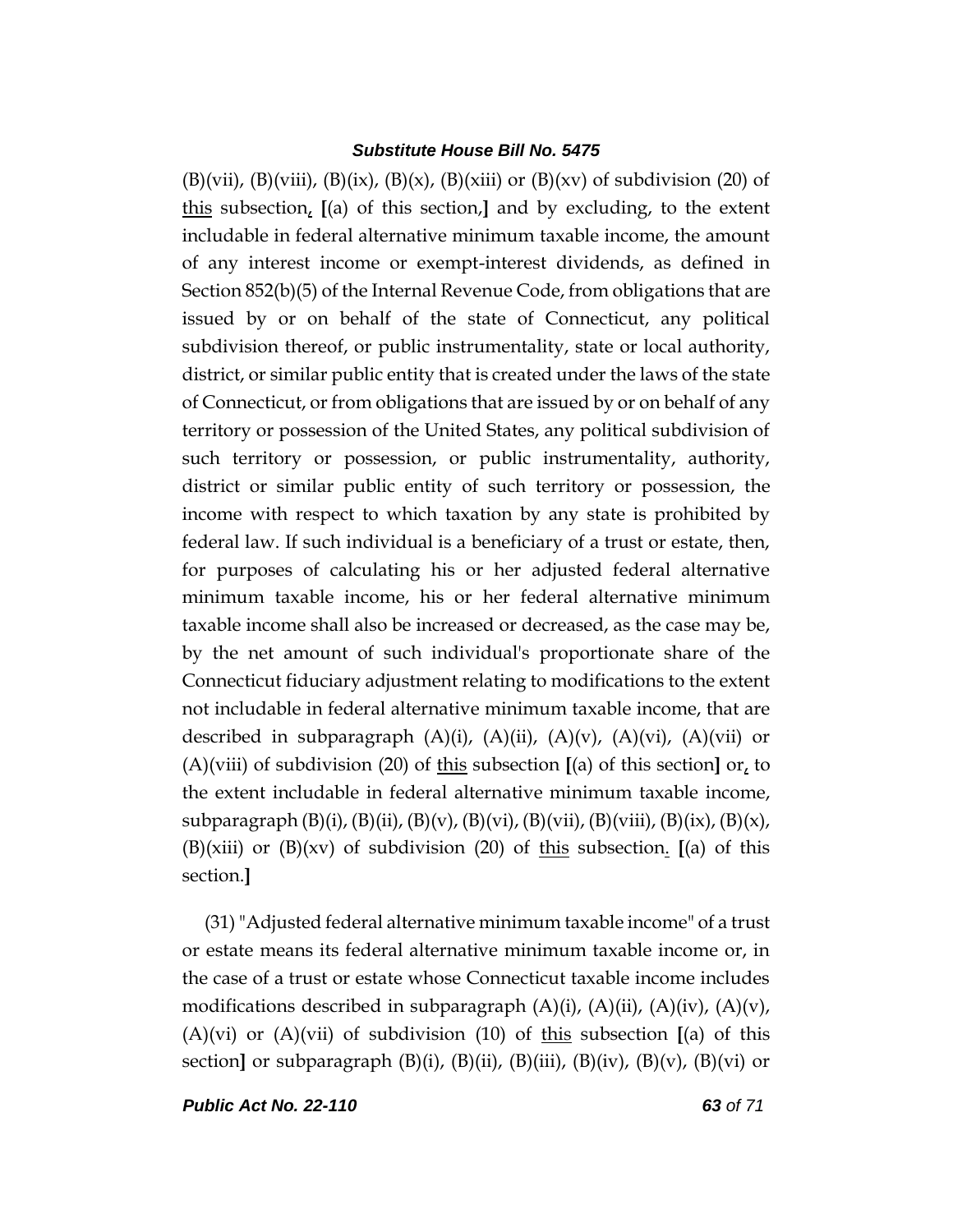(B)(vii) of subdivision (10) of this subsection, **[**(a) of this section,**]** the amount that would have been the federal alternative minimum taxable income if such amount were calculated by including, to the extent not includable in federal alternative minimum taxable income, the modifications described in subparagraph  $(A)(i)$ ,  $(A)(ii)$ ,  $(A)(iv)$ ,  $(A)(v)$ , (A)(vi) or (A)(vii) of subdivision (10) of this subsection, **[**(a) of this section,**]** by excluding, to the extent includable in federal alternative minimum taxable income, the modifications described in subparagraph  $(B)(i)$ ,  $(B)(ii)$ ,  $(B)(iii)$ ,  $(B)(iv)$ ,  $(B)(v)$ ,  $(B)(vi)$  or  $(B)(vii)$  of subdivision (10) of this subsection, **[**(a) of this section,**]** and by excluding, to the extent includable in federal alternative minimum taxable income, the amount of any interest income or exempt-interest dividends, as defined in Section 852(b)(5) of the Internal Revenue Code, from obligations that are issued by or on behalf of the state of Connecticut, any political subdivision thereof, or public instrumentality, state or local authority, district, or similar public entity that is created under the laws of the state of Connecticut, or from obligations that are issued by or on behalf of any territory or possession of the United States, any political subdivision of such territory or possession, or public instrumentality, authority, district or similar public entity of such territory or possession, the income with respect to which taxation by any state is prohibited by federal law. If such trust or estate is itself a beneficiary of a trust or estate, then, for purposes of calculating its adjusted federal alternative minimum taxable income, its federal alternative minimum taxable income shall also be increased or decreased, as the case may be, by the net amount of such trust or estate's proportionate share of the Connecticut fiduciary adjustment relating to modifications that are described, to the extent not includable in federal alternative minimum taxable income, in subparagraph  $(A)(i)$ ,  $(A)(ii)$ ,  $(A)(iv)$ ,  $(A)(v)$ ,  $(A)(vi)$  or (A)(vii) of subdivision (10) of this subsection  $[(a)$  of this section, $]$  or, to the extent includable in federal alternative minimum taxable income, subparagraph  $(B)(i)$ ,  $(B)(ii)$ ,  $(B)(iii)$ ,  $(B)(iv)$ ,  $(B)(v)$ ,  $(B)(vi)$  or  $(B)(vii)$  of subdivision (10) of this subsection. **[**(a) of this section.**]**

*Public Act No. 22-110 64 of 71*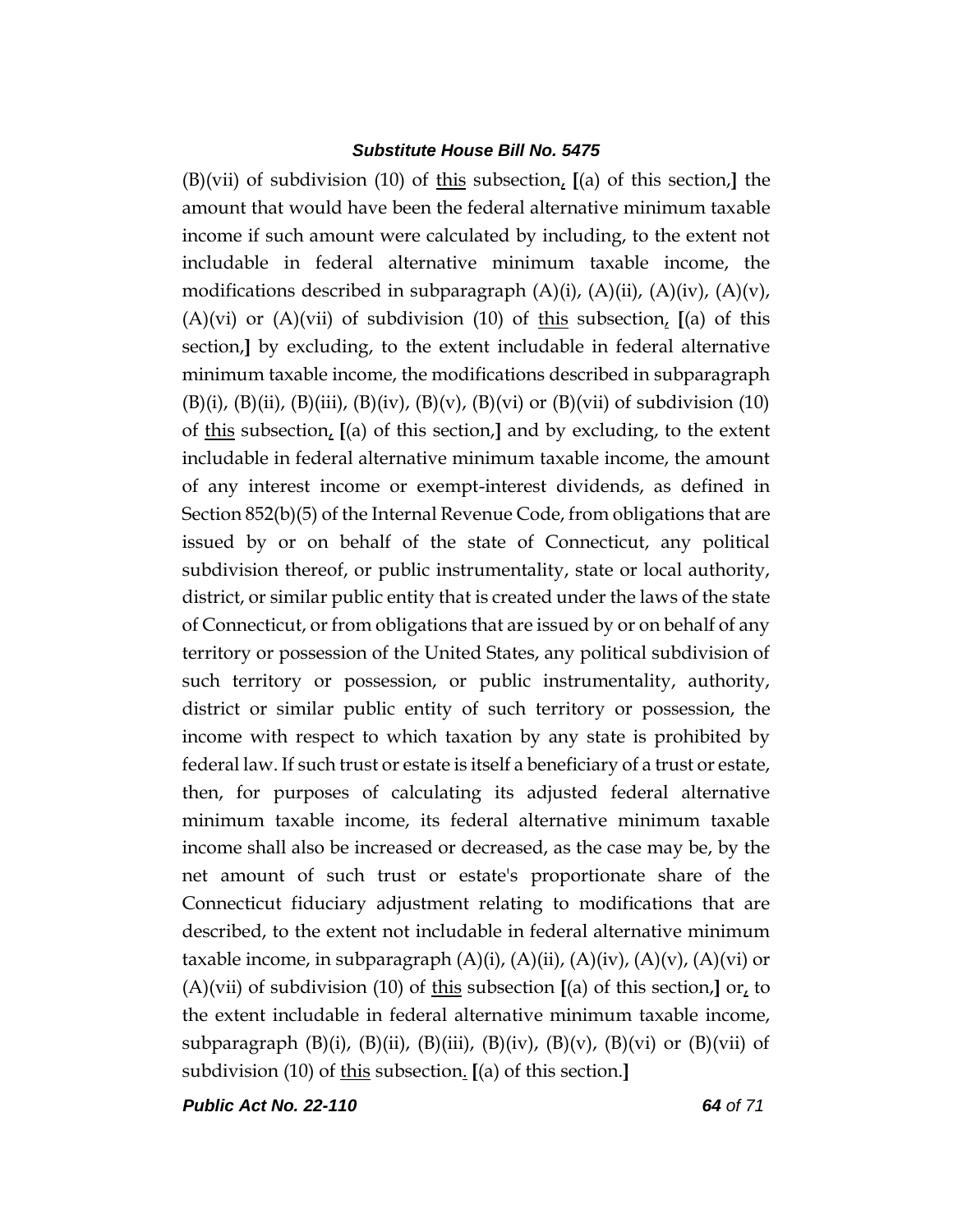Sec. 34. Section 12-701a of the general statutes is repealed and the following is substituted in lieu thereof (*Effective October 1, 2022*):

The maximum **[**annual modification**]** amount that may be subtracted under subparagraph  $(B)(xiii)$  of subdivision (20) of subsection (a) of section 12-701 shall be equal to the amount of contributions to all accounts established pursuant to any qualified state tuition program, as defined in Section 529(b) of the Internal Revenue Code, established and maintained by this state or any official, agency or instrumentality of the state, but shall not exceed five thousand dollars for each individual taxpayer, or ten thousand dollars for taxpayers filing a joint return. Any amount of a contribution that is not subtracted by the taxpayer in the year for which the contribution is made, on or after January 1, 2006, may be carried forward as a subtraction from income for the succeeding five years; provided the amount subtracted shall not exceed the maximum allowed in each subsequent taxable year.

Sec. 35. Subdivision (5) of subsection (c) of section 12-717 of the general statutes is repealed and the following is substituted in lieu thereof (*Effective October 1, 2022*):

(5) If a trust changes its status from resident to nonresident or from nonresident to resident, the provisions of subdivisions (1) to (4), inclusive, of this subsection shall apply, except that the term "individual" shall be read as "trust", reference to "items of income, gain, loss or deduction" shall mean the trust's share of such items determined in accordance with the methods of allocation set forth in section 12-714, reference to "gain" shall include any modification for includable gain under **[**subsection**]** subdivision (9) of subsection (a) of section 12-701 and federal adjusted gross income shall be determined as if the trust were an individual.

Sec. 36. Subsection (f) of section 12-18b of the 2022 supplement to the general statutes is repealed and the following is substituted in lieu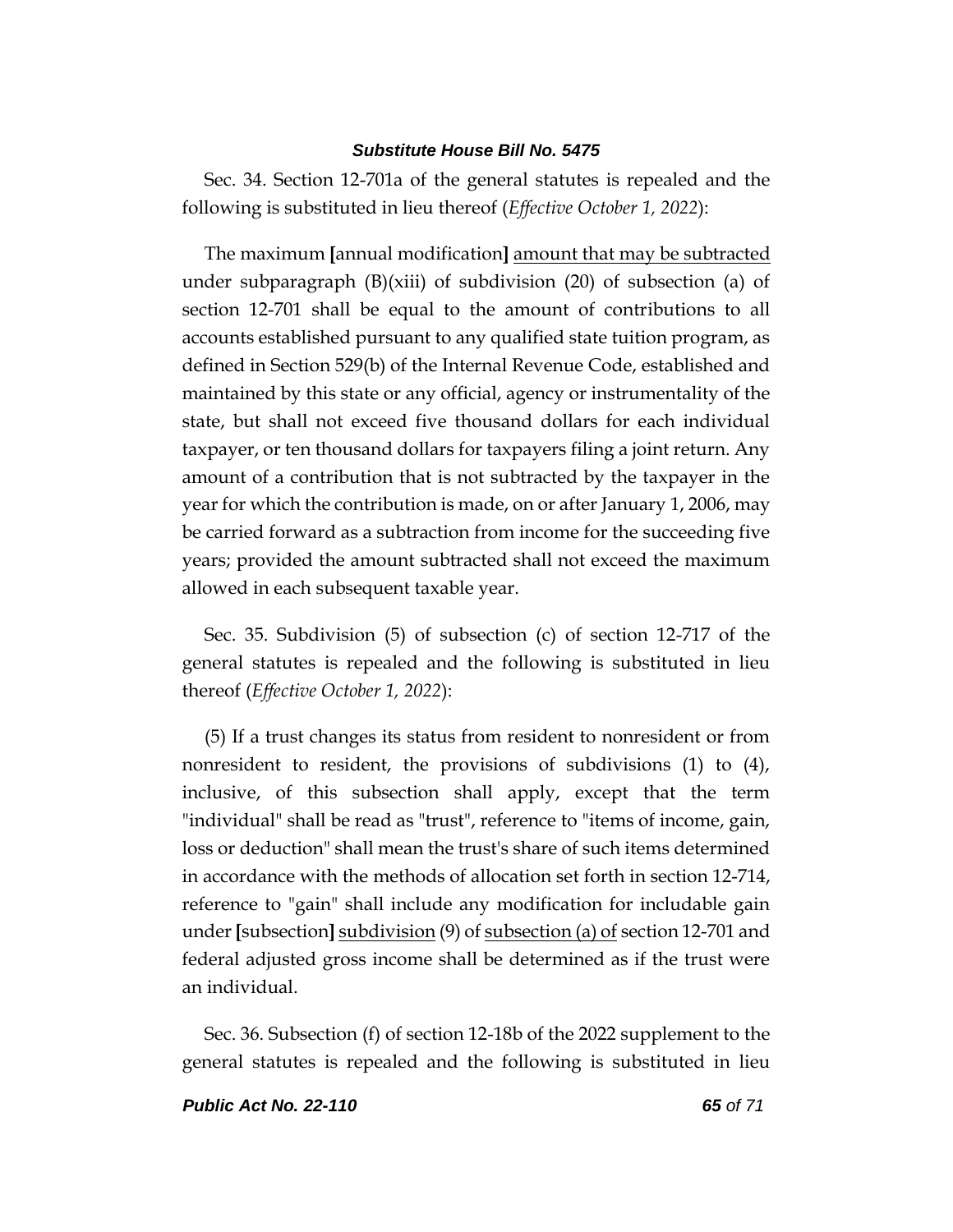thereof (*Effective October 1, 2022*):

(f) For purposes of this section, any real property that is owned by **[**the John Dempsey Hospital**]** The University of Connecticut Health Center Finance Corporation established pursuant to the provisions of sections 10a-250 to 10a-263, inclusive, or by one or more subsidiary corporations established pursuant to subdivision (13) of section 10a-254 and that is free from taxation pursuant to the provisions of section 10a-259 shall be deemed to be state-owned real property.

Sec. 37. Subsection (c) of section 12-19a of the 2022 supplement to the general statutes is repealed and the following is substituted in lieu thereof (*Effective October 1, 2022*):

(c) As used in this section "total tax levied" means the total real property tax levy in such town for the fiscal year preceding the fiscal year in which a grant in lieu of taxes under this section is made, reduced by the Secretary of the Office of Policy and Management in an amount equal to all reimbursements certified as payable to such town by the secretary for real property exemptions and credits on the taxable grand list or rate bill of such town for the assessment year that corresponds to that for which the assessed valuation of the state-owned land and buildings has been provided. For purposes of this section and section 12-19b, any real property which is owned by **[**the John Dempsey Hospital**]** The University of Connecticut Health Center Finance Corporation established pursuant to the provisions of sections 10a-250 to 10a-263, inclusive, or by one or more subsidiary corporations established pursuant to subdivision (13) of section 10a-254 and which is free from taxation pursuant to the provisions of subdivision (13) of section 10a-259 shall be deemed to be state-owned real property. As used in this section and section 12-19b, "town" includes borough.

Sec. 38. Section 3-20d of the general statutes is repealed and the following is substituted in lieu thereof (*Effective October 1, 2022*):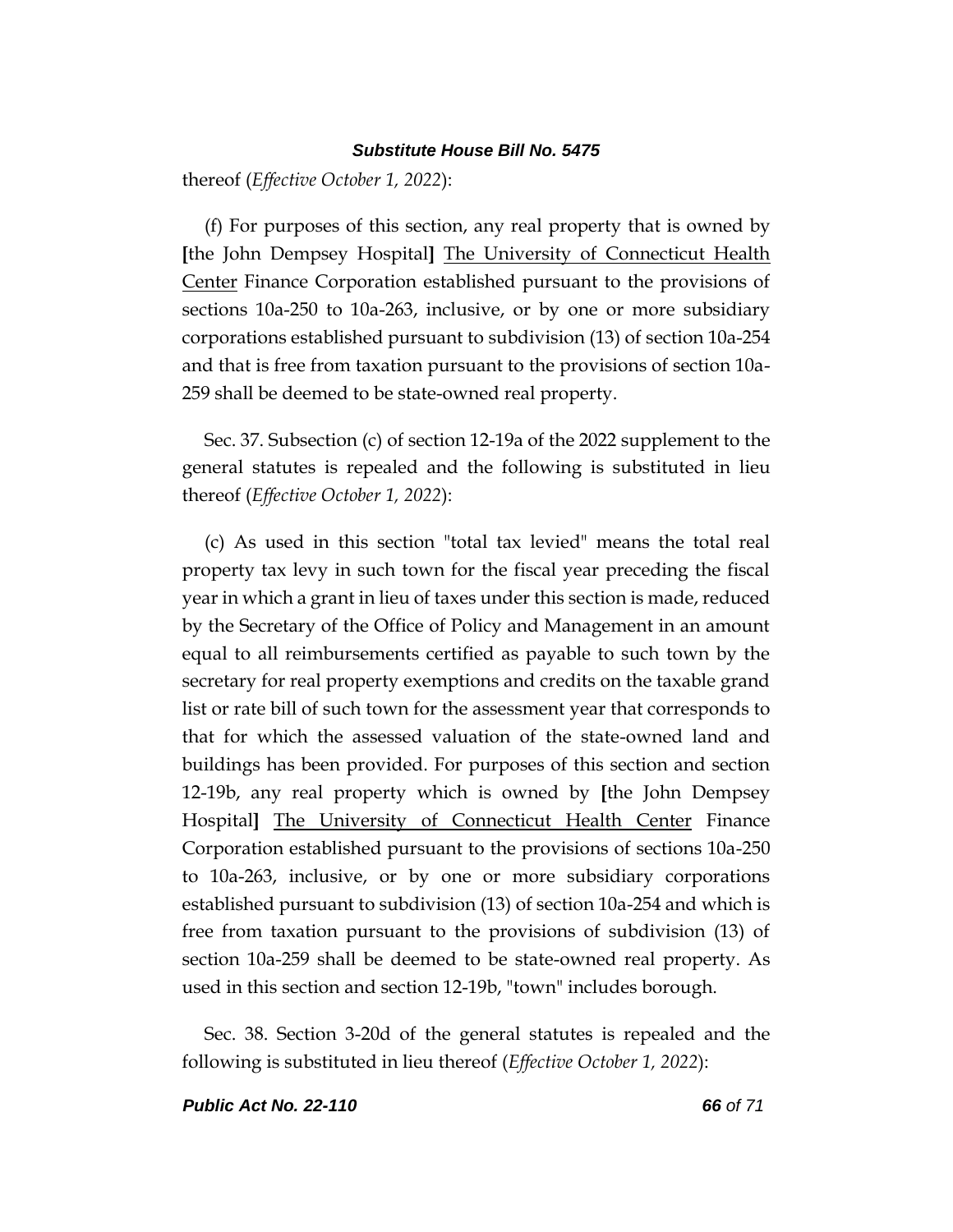No state officer, employee, agency, board or commission, or any agent thereof, shall incur, for any purpose, any obligation, by order, contract, lease purchase, installment purchase or any other means, which anticipates that any gain therefrom or interest payable thereon by the state or such officer, employee, agency, board or commission, or agent thereof, shall be excludable from the taxable income of the recipient of such payments for the purposes of federal or state income taxation unless, prior to the execution of any such obligation by or on behalf of the state or such officer, employee, agency, board, commission or agent, (1) such officer, employee, agency, board or commission, or the agent thereof, has filed with the Treasurer, and the Treasurer has approved, documents relating to the transaction which support the availability of such tax exclusion and which set forth such monitoring procedures as may be necessary to ensure compliance with any requirements of the Internal Revenue Code of 1986, as from time to time amended, or any subsequent corresponding internal revenue code of the United States, related to the tax-exempt status of such obligation, and (2) such obligation contains a certificate from the Treasurer to the effect that the documents required to be filed with and approved by the Treasurer pursuant to this section have been so filed and approved and that any monitoring procedures which may be necessary to ensure compliance with any requirements of the Internal Revenue Code of 1986, as from time to time amended, or any subsequent corresponding internal revenue code of the United States, related to the tax-exempt status of such obligation, have been implemented. Any such obligation which does not contain such a certificate shall not be considered an obligation of the state of Connecticut or of any officer, employee, agency, board or commission thereof, or any agent thereof, for any purpose relating to the exclusion of such obligation, or any gain therefrom or interest thereon, from the taxable income of the recipient for the purposes of federal or state income taxation. For the purposes of this section, "state officer, employee, agency, board or commission, or any agent thereof", shall include **[**the John Dempsey Hospital**]** The

*Public Act No. 22-110 67 of 71*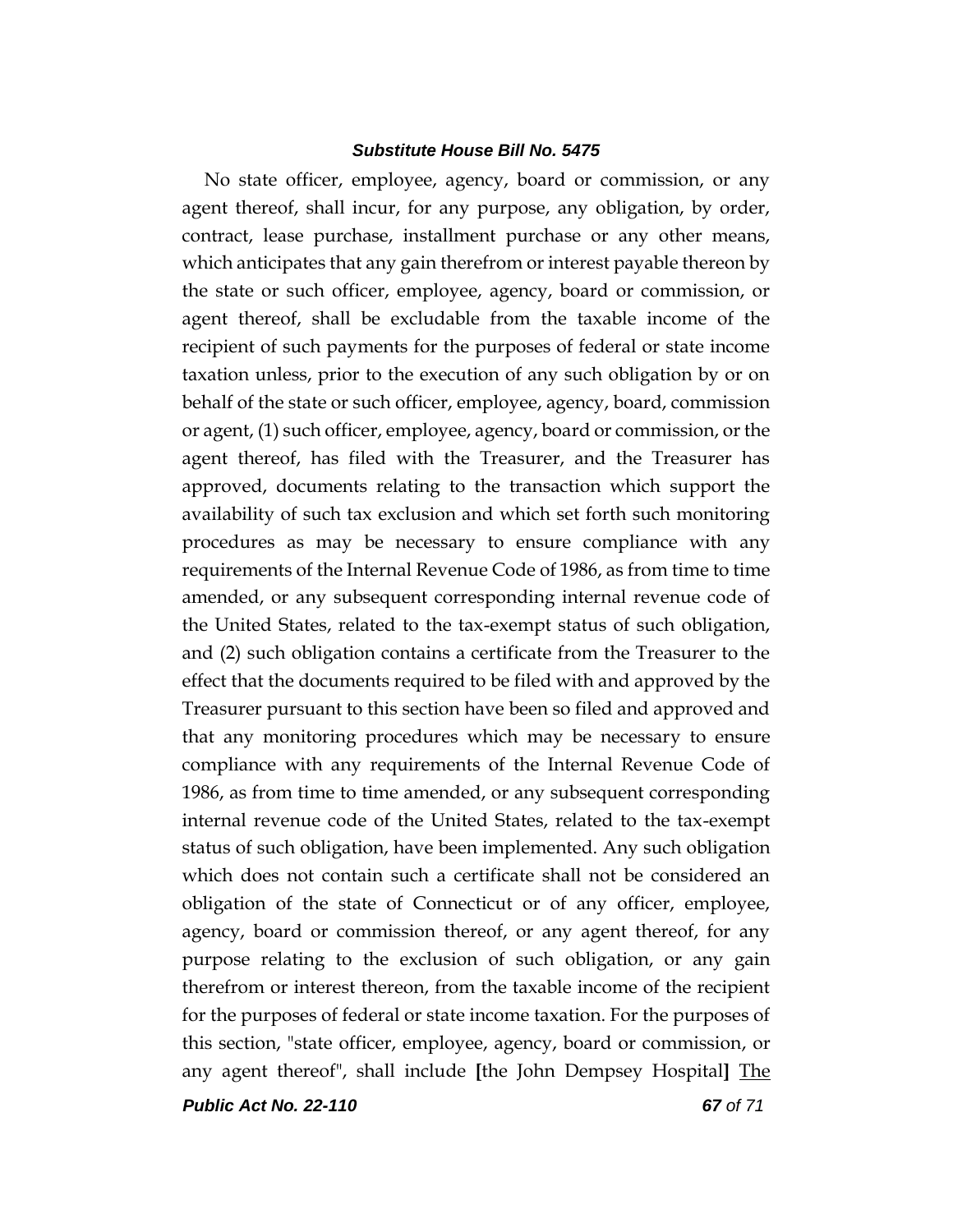University of Connecticut Health Center Finance Corporation or any similar organization.

Sec. 39. Subsection (c) of section 4-28f of the general statutes is repealed and the following is substituted in lieu thereof (*Effective October 1, 2022*):

(c) The trust fund shall be administered by a board of trustees, except that the board shall suspend its operations from July 1, 2003, to June 30, 2005, inclusive. The board shall consist of seventeen trustees. The appointment of the initial trustees shall be as follows: (1) The Governor shall appoint four trustees, one of whom shall serve for a term of one year from July 1, 2000, two of whom shall serve for a term of two years from July 1, 2000, and one of whom shall serve for a term of three years from July 1, 2000; (2) the speaker of the House of Representatives and the president pro tempore of the Senate each shall appoint two trustees, one of whom shall serve for a term of two years from July 1, 2000, and one of whom shall serve for a term of three years from July 1, 2000; (3) the majority leader of the House of Representatives and the majority leader of the Senate each shall appoint two trustees, one of whom shall serve for a term of one year from July 1, 2000, and one of whom shall serve for a term of three years from July 1, 2000; (4) the minority leader of the House of Representatives and the minority leader of the Senate each shall appoint two trustees, one of whom shall serve for a term of one year from July 1, 2000, and one of whom shall serve for a term of two years from July 1, 2000; and (5) the Secretary of the Office of Policy and Management, or the secretary's designee, shall serve as an ex-officio voting member. Following the expiration of such initial terms, subsequent trustees shall serve for a term of three years. The period of suspension of the board's operations from July 1, 2003, to June 30, 2005, inclusive, shall not be included in the term of any trustee serving on July 1, 2003. The trustees shall serve without compensation except for reimbursement for necessary expenses incurred in performing their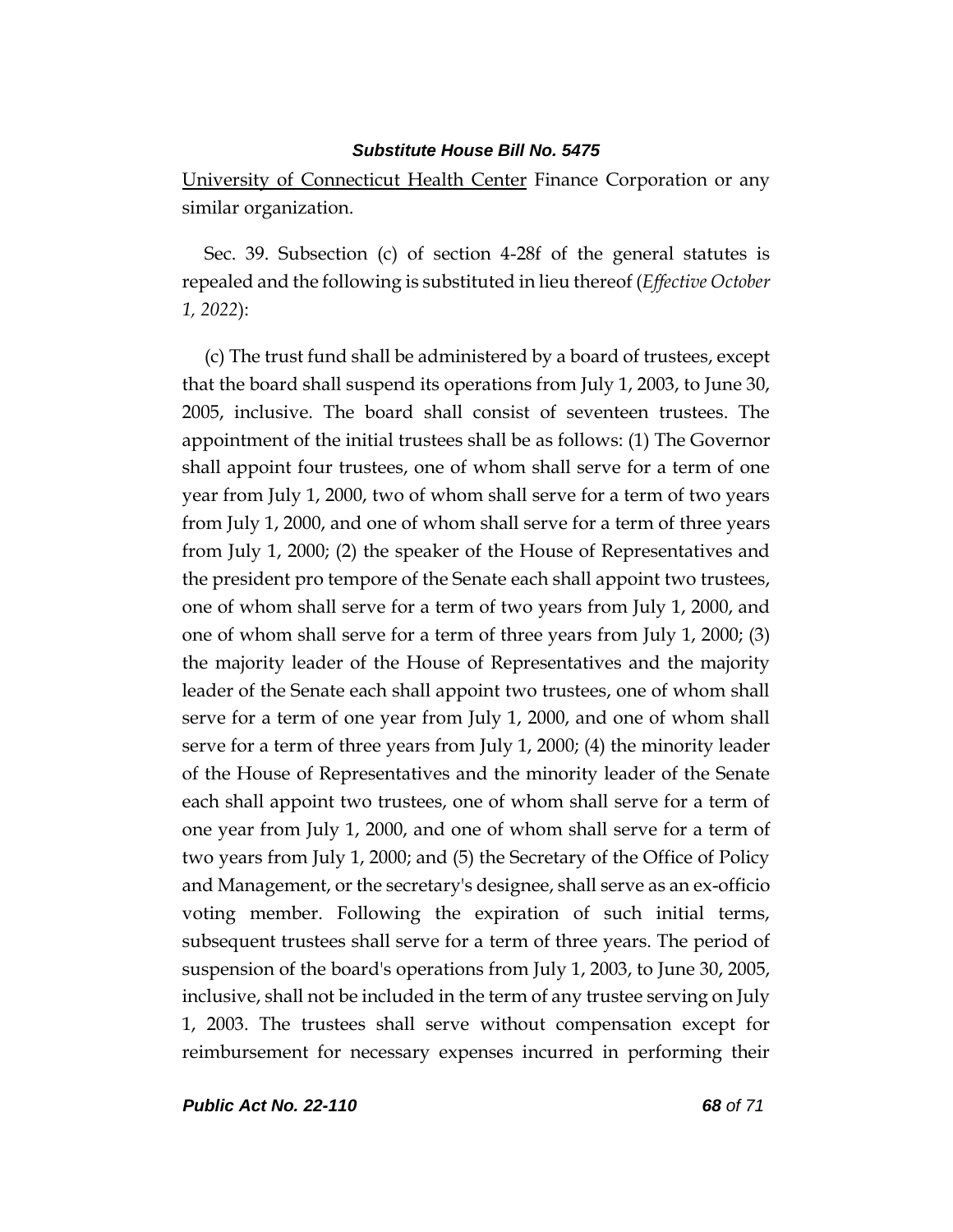duties. The board of trustees shall establish rules of procedure for the conduct of its business which shall include, but not be limited to, criteria, processes and procedures to be used in selecting programs to receive money from the trust fund. The trust fund shall be within the Office of Policy and Management for administrative purposes only. The board of trustees shall, not later than January first of each year, except following a fiscal year in which the trust fund does not receive a deposit from the Tobacco Settlement Fund, **[**shall**]** submit a report of its activities and accomplishments to the joint standing committees of the General Assembly having cognizance of matters relating to public health and appropriations and the budgets of state agencies, in accordance with section 11-4a.

Sec. 40. Subsections (b) and (c) of section 4-66k of the 2022 supplement to the general statutes are repealed and the following is substituted in lieu thereof (*Effective October 1, 2022*):

(b) For the fiscal year ending June 30, 2014, funds from the regional planning incentive account shall be distributed to each regional planning organization, as defined in section 4-124i of the general statutes, revision of 1958, revised to January 1, 2013, in the amount of one hundred twenty-five thousand dollars. Any regional council of governments that is comprised of any two or more regional planning organizations that voluntarily consolidate on or before December 31, 2013, shall receive an additional payment in an amount equal to the amount the regional planning organizations would have received if such regional planning organizations had not voluntarily consolidated.

(c) For the fiscal years ending June 30, 2015, to June 30, 2021, inclusive, funds from the regional planning incentive account shall be distributed to each regional council of governments formed pursuant to section 4- 124j, in the amount of one hundred twenty-five thousand dollars plus fifty cents per capita, using population information from the most recent federal decennial census. Any regional council of governments that is

*Public Act No. 22-110 69 of 71*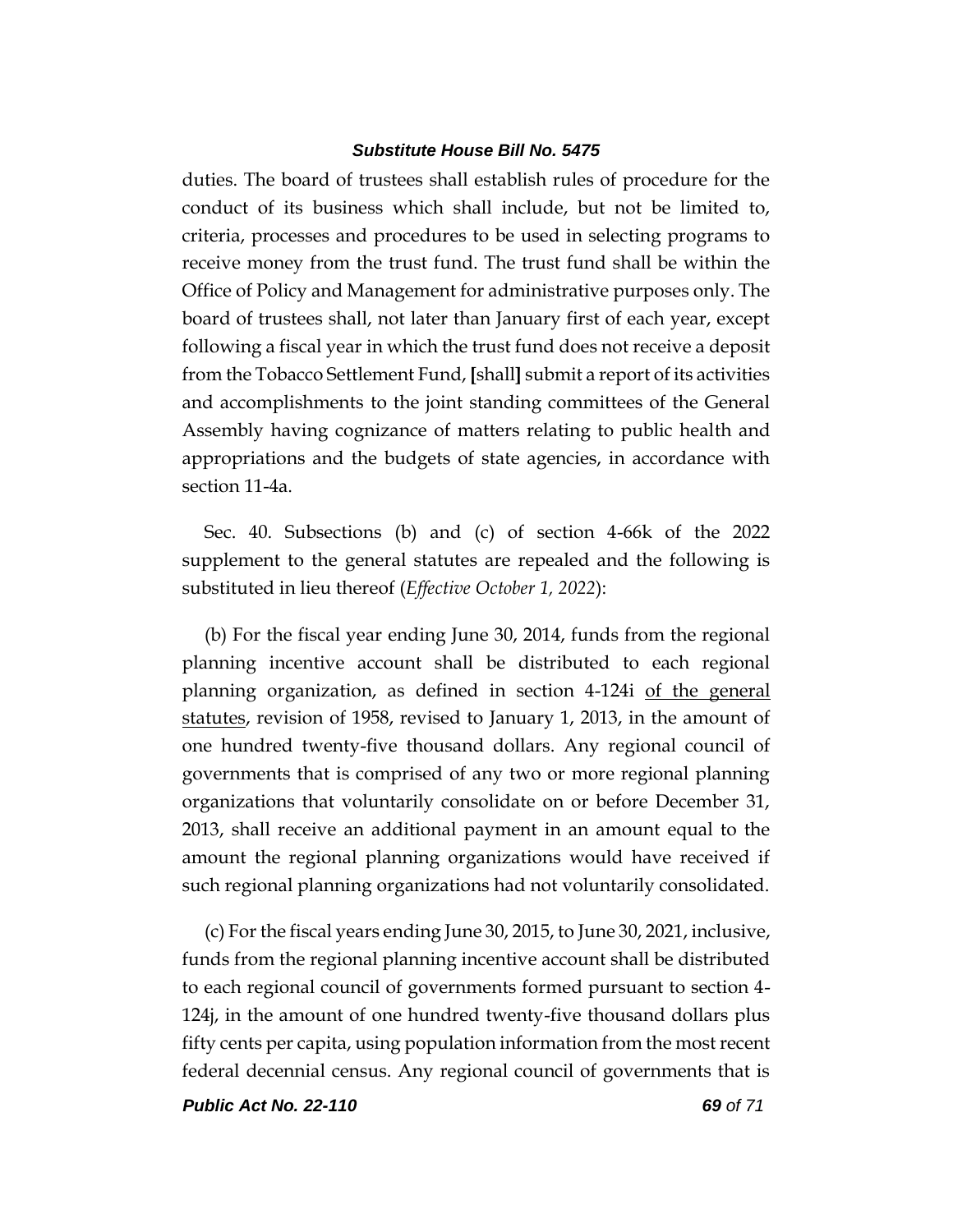comprised of any two or more regional planning organizations, as defined in section 4-124i of the general statutes, revision of 1958, revised to January 1, 2013, that voluntarily consolidated on or before December 31, 2013, shall receive a payment in the amount of one hundred twentyfive thousand dollars for each such regional planning organization that voluntarily consolidated on or before said date.

Sec. 41. Section 3-36c of the 2022 supplement to the general statutes is repealed and the following is substituted in lieu thereof (*Effective October 1, 2022*):

The Treasurer, on behalf of the trust and for purposes of the trust, may:

(1) Receive and invest moneys in the trust in any instruments, obligations, securities or property in accordance with section 3-36d;

(2) Enter into one or more contractual agreements, including contracts for legal, actuarial, accounting, custodial, advisory, management, administrative, advertising, marketing and consulting services for the trust and pay for such services from the assets of the trust;

(3) Procure insurance in connection with the trust's property, assets, activities or deposits to the trust;

(4) Apply for, accept and expend gifts, grants or donations from public or private sources to enable the trust to carry out its objectives;

(5) Adopt regulations in accordance with chapter 54 for purposes of **[**public act 21-111**]** sections 3-36b to 3-36i, inclusive;

(6) Sue and be sued;

(7) Establish one or more funds within the trust; and